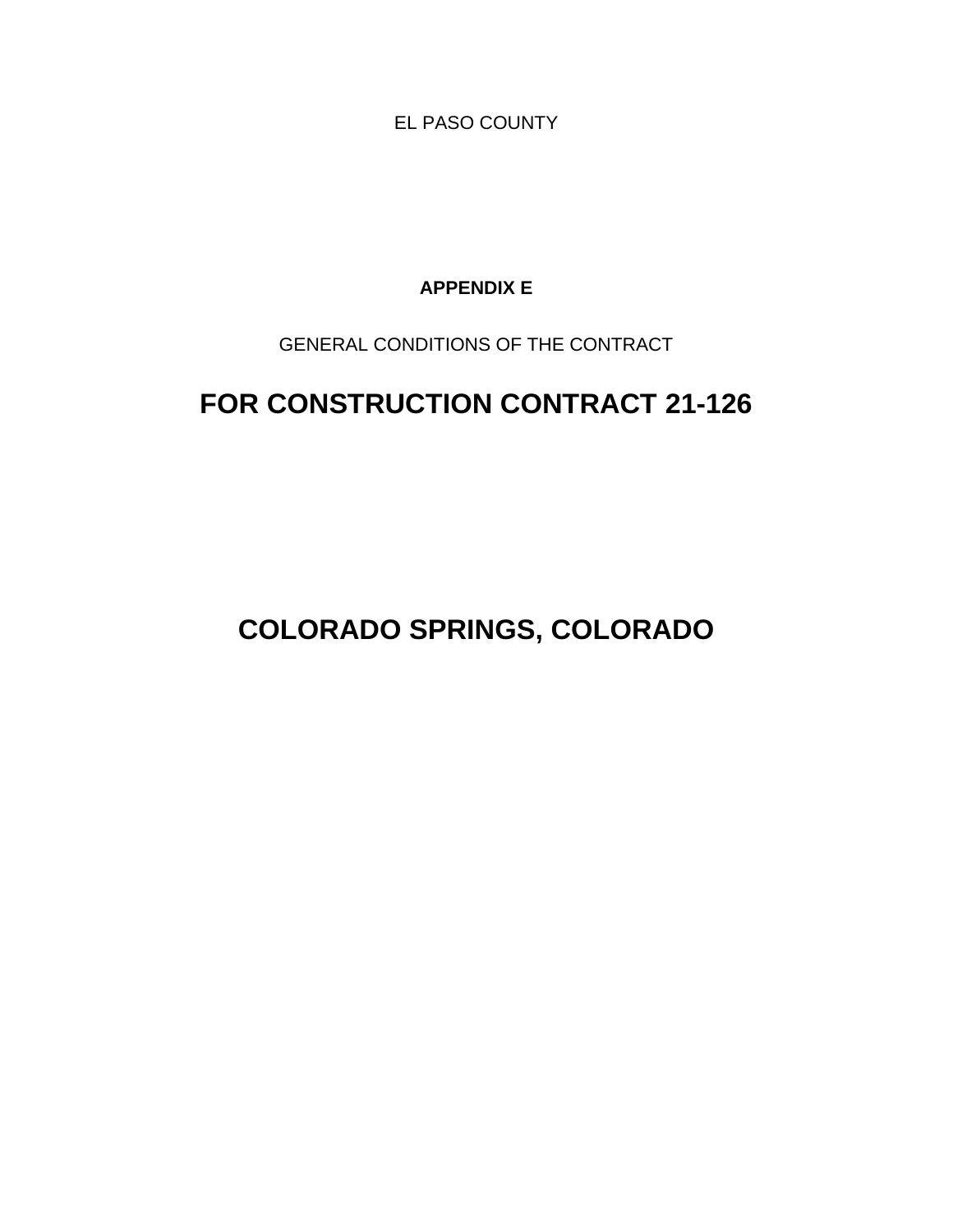# **APPENDIX E – GENERAL CONDITIONS OF THE CONTRACT**

# **FOR CONSTRUCTION CONTRACT #21-126**

# **TABLE OF CONTENTS**

|                                                     | 1              |
|-----------------------------------------------------|----------------|
|                                                     | 1              |
|                                                     | 1              |
|                                                     | 1              |
|                                                     | 1              |
|                                                     | 1              |
|                                                     |                |
|                                                     | 1              |
|                                                     | 1              |
|                                                     | 1              |
|                                                     |                |
|                                                     | 1              |
| 2.2 Information and Services Required of the Owner  | $\overline{2}$ |
|                                                     | $\overline{2}$ |
|                                                     | $\overline{2}$ |
|                                                     | $\overline{2}$ |
| 2.6 Owner's Review, Observation and Approval Rights | $\overline{2}$ |
|                                                     | 2              |
|                                                     | 2              |
|                                                     | 3              |
|                                                     | 3              |
|                                                     | 3              |
| 3.5 Contractor's Warranties and Correction of Work  | 3              |
|                                                     | 4              |
|                                                     | 4              |
|                                                     | 4              |
|                                                     | 4              |
|                                                     | 5              |
|                                                     | 5              |
|                                                     | 5              |
|                                                     | 6              |
|                                                     | 6              |
|                                                     | 6              |
|                                                     | 6              |
|                                                     | 6              |
|                                                     | 6              |
|                                                     | 7              |
|                                                     |                |
|                                                     | 7              |
|                                                     | 7              |
|                                                     | 7              |
|                                                     | 7              |
|                                                     | 7              |
|                                                     | 7              |
|                                                     |                |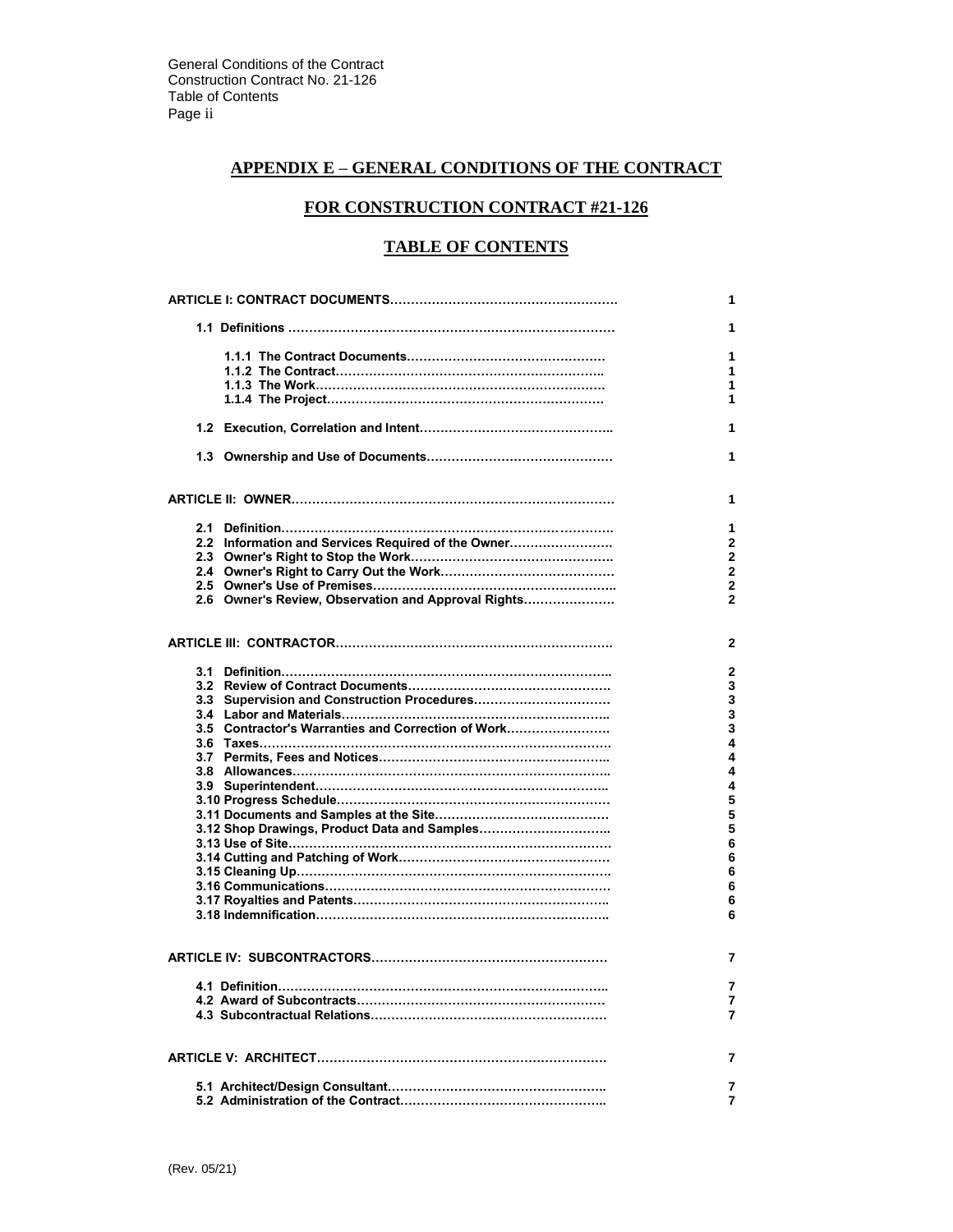| <b>ARTICLE VI: WORK BY OWNER OR BY SEPARATE CONTRACTORS</b>         |          |  |
|---------------------------------------------------------------------|----------|--|
| 6.1 Owner's Right to Perform Work and to Award Separate Contracts   | 8<br>9   |  |
|                                                                     | 9        |  |
|                                                                     |          |  |
| ARTICLE VII: TIME OF COMMENCEMENT AND COMPLETION                    | 9        |  |
| 7.1 Beginning, Progress and Time of Completion                      | 9        |  |
|                                                                     | 9        |  |
|                                                                     | 10       |  |
| 7.4 Suspension for the Work for the Owner's Convenience             | 10       |  |
| 7.5 Suspension because of Order of State or Federal Court or Agency | 10       |  |
| 7.6 Suspension Resulting from Contractor's Failure of Performance   | 10<br>10 |  |
|                                                                     |          |  |
|                                                                     |          |  |
|                                                                     | 10       |  |
|                                                                     | 10       |  |
|                                                                     | 10       |  |
|                                                                     | 11       |  |
|                                                                     | 11       |  |
|                                                                     | 11       |  |
|                                                                     | 11       |  |
|                                                                     | 12       |  |
|                                                                     | 12       |  |
|                                                                     | 12       |  |
|                                                                     |          |  |
| ARTICLE IX: PROTECTION OF PERSONS AND PROPERTY                      | 13       |  |
|                                                                     | 13       |  |
|                                                                     | 13       |  |
|                                                                     | 14       |  |
| 9.4 Protection of Property and Work in Progress                     | 14       |  |
|                                                                     | 14       |  |
|                                                                     | 14       |  |
|                                                                     | 15       |  |
|                                                                     |          |  |
|                                                                     | 15       |  |
|                                                                     |          |  |
|                                                                     | 15       |  |
|                                                                     | 16       |  |
|                                                                     | 16       |  |
|                                                                     |          |  |
|                                                                     | 16       |  |
|                                                                     | 16       |  |
|                                                                     | 17       |  |
|                                                                     | 17       |  |
|                                                                     | 17       |  |
|                                                                     | 17       |  |
|                                                                     | 17       |  |
| 11.7 Submittal Requirements and Waiver of Claims                    | 18<br>18 |  |
|                                                                     | 18       |  |
|                                                                     | 18       |  |
|                                                                     | 18       |  |
| 11.12 Variation in Quantity of Unit-Priced Items                    | 19       |  |
|                                                                     |          |  |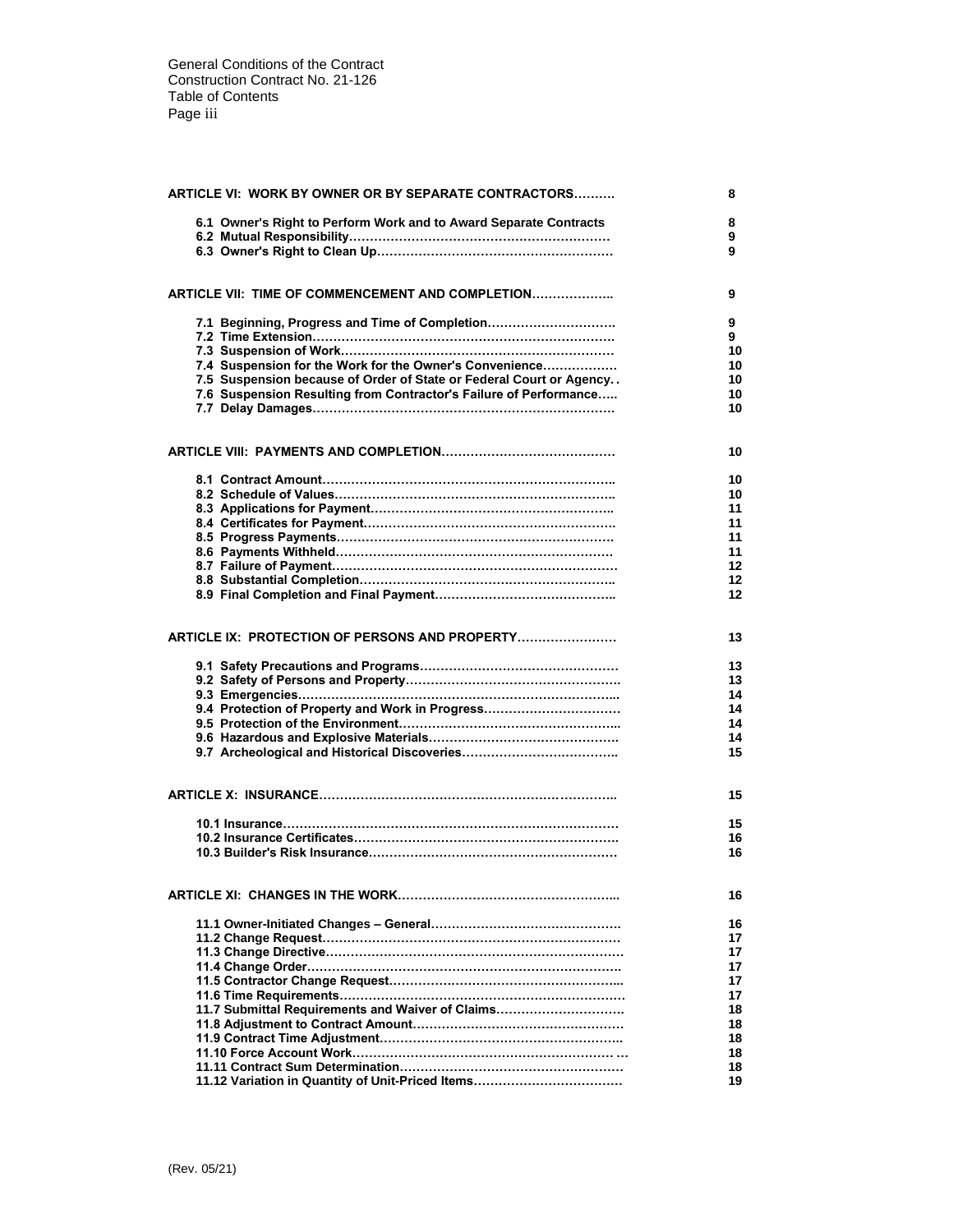|                                                                        | 19       |
|------------------------------------------------------------------------|----------|
| 12.2 Site Conditions, Inspection and Investigations                    | 19<br>20 |
| 12.3 Geotechnical and Other Designer Reports, Investigations and Test. | 20       |
|                                                                        | 20<br>20 |
|                                                                        | 20       |
| <b>ARTICLE XIV: UNCOVERING AND CORRECTION OF WORK</b>                  | 21       |
|                                                                        | 21<br>21 |
| 14.3 Acceptance of Defective or Non-Conforming Work                    | 22       |
| ARTICLE XV: OWNER'S RIGHT TO TERMINATE THE CONTRACT                    | 22       |
| 15.2 Termination of Contract for Convenience of Owner                  | 22<br>22 |
|                                                                        |          |
|                                                                        | 23       |
|                                                                        | 23       |
|                                                                        | 23       |
|                                                                        | 23<br>23 |
|                                                                        |          |
|                                                                        | 24       |
|                                                                        | 24       |
| ARTICLE XX: SUBSTITUTION OF MATERIALS AND EQUIPMENT                    | 24       |
|                                                                        | 24       |
|                                                                        | 25       |
| 22.1 Parties to the Contract.                                          | 25       |
|                                                                        | 25       |
|                                                                        | 25<br>25 |
|                                                                        | 25       |
|                                                                        | 25       |
| 22.7 Attorney's Fees……………………………………………………………                            | 25       |
|                                                                        | 25       |
|                                                                        | 25<br>26 |
|                                                                        | 26       |
|                                                                        | 26       |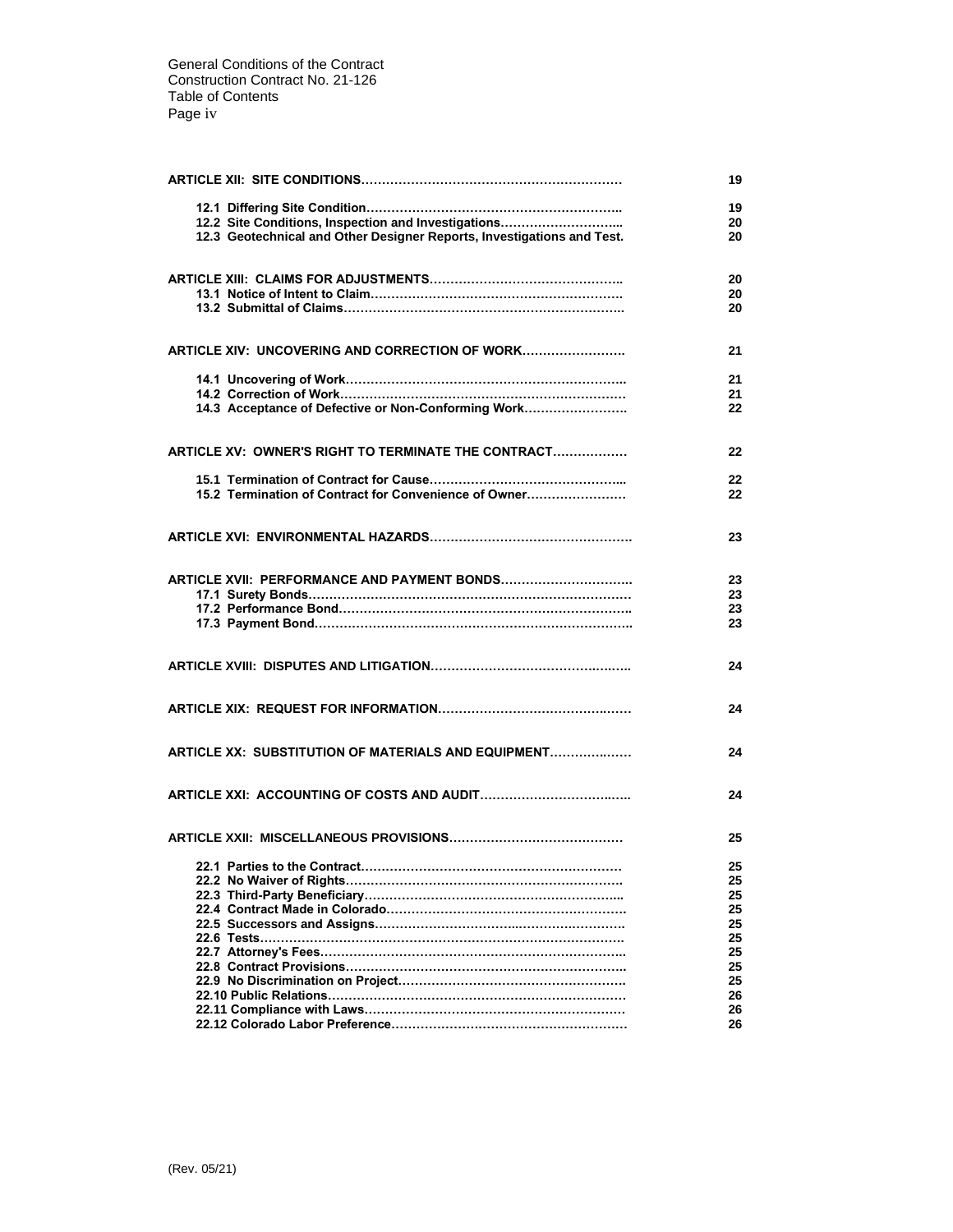# **GENERAL CONDITIONS OF THE CONTRACT**

# **ARTICLE 1: CONTRACT DOCUMENTS**

# **1.1 Definitions**

# **1.1.1 The Contract Documents**

The Contract Documents consist of the Construction Contract between Owner and Contractor, these General Conditions of the Contract, the Performance Bond, the Payment Bond, the Notice to Proceed and the Construction Documents, which are composed of the Drawings, the Technical Specifications, and all Addenda and Modifications. The Contract Documents also include all Invitation For Bids (IFB) or Request For Proposals (RFP) documents, the Contractor's Bid or proposal and portions of Addenda relating to any of these, or any other documents, specifically enumerated in the Contract. A Modification is 1) a written amendment to the Contract signed by both parties, (2) a Change Order or Change Directive, or (3) a written Field Order for a minor change in the work issued by the Architect or Owner pursuant to Paragraph 11.1.3.

### **1.1.2 The Contract**

The Contract Documents form the Contract for Construction (the "Contract"). The Contract represents the entire and integrated agreement between the parties hereto and supersedes all prior negotiations, representations, or agreements, either written or oral. The Contract may be amended or modified only by a Modification as defined in Subparagraph 1. 1. 1. The Contract Documents shall not be construed to create any contractual relationship of any kind between the Architect and the Contractor or the Owner's Representative and the Contractor; but the Owner's Representative and the Contractor shall each be entitled to the performance and enforcement of the obligations intended for its benefit. Nothing contained in the Contract Documents shall create any contractual relationship between the Owner and Owner's Representative and any Subcontractor(s).

# **1.1.3 The Work**

The work is comprised of the completed construction required by the Contract Documents and includes all supervision, labor, tools and equipment necessary to produce such construction and all materials and equipment incorporated or to be incorporated in such construction.

# **1.1.4 The Project**

The Project is the total construction of which the work performed under the Contract Documents may be the whole or a part.

# **1.2 Execution, Correlation and Intent**

- 1.2.1 The Contract shall be signed by the Owner and Contractor.
- 1.2.2 By executing the Contract, the Contractor represents that he/she has visited the Site, become familiar with the local conditions under which the work is to be performed, and correlated any observations with the requirements of the Contract Documents.
- 1.2.3 The intent of the Contract Documents is to include all items necessary for the proper execution and completion of the work. The Contract Documents are complementary and what is required by any one shall be as binding as if required by all. Work not covered in the Contract Documents will not be required unless it is consistent therewith and is reasonably inferable therefrom as being necessary to produce the intended results. Words and abbreviations that have well known technical or trade meanings are used in the Contract Documents in accordance with such recognized meaning. Full-size or large-scale details or drawings shall govern small-scale drawings which they are intended to amplify. Dimensions shall be figured rather than determined by scale or rule. In the event of any conflict or inconsistency among the Contract Documents, the requirement defining, or describing the higher quality or more demanding work or performance shall control.
- 1.2.4 The organization of the Technical Specifications into divisions, sections, and articles, and the arrangement of the Drawings shall not control the Contractor in dividing the work among Subcontractors or in establishing the extent of work to be performed by any trade.

#### **1.3 Ownership and Use of Documents**

1.3.1 All Contract Drawings and Technical Specifications are the property of the Owner and shall not be used by the Contractor for any purpose other than the work to be performed under this Contract. Upon completion of work, all Shop Drawings and As-Built Drawings shall be the property of the Owner. The Contractor will be permitted to keep a copy of the Contract Drawings, Technical Specifications and Shop Drawings, excluding any such drawings or documents relating to the Project's security system which might compromise that system, as necessary to maintain a contract record file and to perform warranty work.

# **ARTICLE II: OWNER**

# **2.1 Definitions**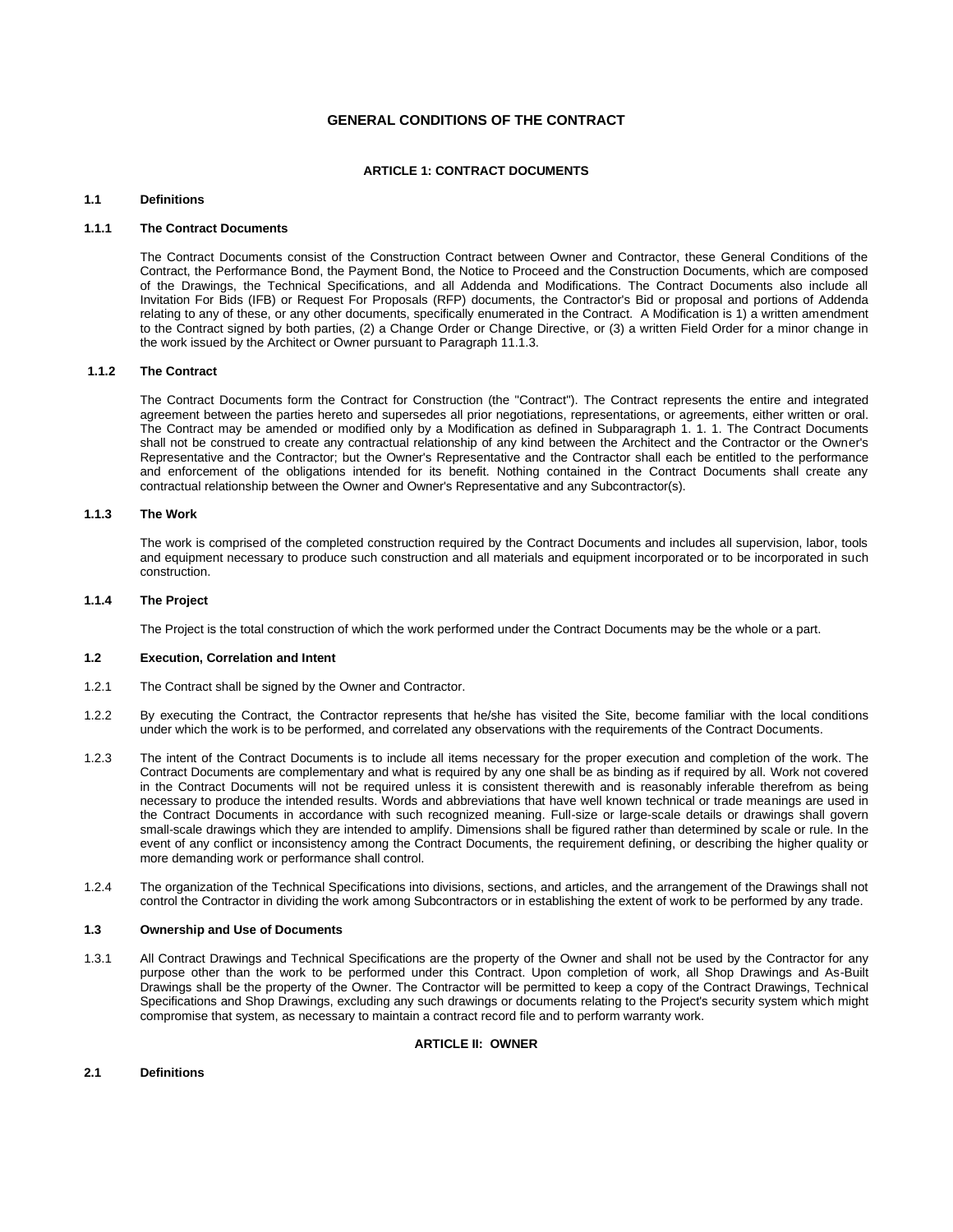- 2.1.1 The Owner is The Board of County Commissioners of El Paso County, Colorado identified as such in the Contract and is referred to throughout the Contract Documents as "Owner" or as the "County" as if singular in number. The term Owner or County shall include the Owner's Project Manager who shall have the authority to act for the Owner on the Project.
- 2.1.2 Owner's Representative means the County representative or consultant selected by the Owner to represent and advise the Owner on-site during construction, accountable only to the County. The Owner's Representative shall have no authority to act for or on behalf of the Owner, except as specifically set forth herein.

# **2.2 Information and Services Required of the Owner**

- 2.2.1 The Owner shall furnish a survey describing the physical characteristics, legal limitations and utility locations for the Site of the Project, and a legal description of the Site.
- 2.2.2 Except as provided in Subparagraph 3.7.1, the Owner shall secure and pay for necessary approvals, easements, assessments and charges required for the construction, use or occupancy of permanent structures.
- 2.2.3 Information or services under the Owner's control shall be furnished by the Owner with reasonable promptness in order to avoid delay in the orderly progress of the work.
- 2.2.4 Unless otherwise provided in the Contract Documents. The Contractor will be furnished, free of charge, a reasonable number of Drawings and Specifications necessary for the execution of the work.
- 2.2.5 The Owner shall forward all instructions to the Contractor directly, or may, at its discretion, forward instructions through the Owner's Authorized Representative.
- 2.2.6 The foregoing are in addition to the other duties and responsibilities of the Owner, enumerated herein, particularly those with respect to work by Owner or by Separate Contractors, Payments and Completion, and Insurance as provided in Articles III, VIII and X, respectively.

# **2.3 Owner's Right to Stop the Work**

2.3.1 If the Contractor fails to correct defective work as required by Paragraph 14.2 or persistently fails to carry out the work in accordance with the Contract Documents, the Owner, by a written order signed by Owner's Project Manager, or a designee thereof, may order the Contractor to stop the work, or any portion thereof, until the cause for such order has been eliminated; however, this right of the Owner to stop the work shall not give rise to any duty on the part of the Owner to exercise this right for the benefit of the Contractor or any other person or entity.

#### **2.4 Owner's Right to Carry Out the Work**

2.4.1 If the Contractor defaults or neglects to carry out the work in accordance with the Contract Documents, and fails within seven (7) days after receipt of written notice from the Owner to commence and continue correction of such default or neglect with diligence and promptness satisfactorily to Owner, the Owner may, seven (7) days after giving the Contractor an additional written notice, and without prejudice to any other right or remedy he may have, correct such deficiencies. In such case, an appropriate Change Order shall be issued deducting from the payments then or thereafter due the Contractor the cost of correcting such deficiencies, including compensation for additional architectural services made necessary by such default, neglect or failure. If the payments then or thereafter due the Contractor are not sufficient to cover such amount, the Contractor shall promptly pay the difference to the Owner.

# **2.5 Owner's Use of Premises**

- 2.5.1 The Owner reserves the right, upon written notice to the Contractor, to occupy any portion of the work prior to Substantial Completion thereof. Such occupancy shall constitute acceptance of the portion of the work occupied, subject to a list of items to be completed or corrected, but shall not otherwise affect the rights or responsibilities of the parties except as specifically provided in this Paragraph 2.5. For purposes of this paragraph, access and limited use by the County of any portion of the premises for training purposes or for the installation and testing of owner-furnished equipment shall not constitute occupancy of any portion of the premises.
- 2.5.2 In the event that the Owner desires to exercise such right of occupancy, the Contractor shall cooperate in making available for the Owner's use such building services as heating, ventilating, cooling, water, lighting and telephone and shall complete as soon as practicable any equipment required to furnish such services which are not then ready for operation and use.
- 2.5.3 During any such Partial occupancy, mutually acceptable arrangements shall be made between the Owner and Contractor regarding the operation and cost of building services and guarantees and/or warranties respecting the portion of the work affected by the occupancy.

#### **2.6 Owner's Review, Observation and Approval Rights**

2.6.1 The Owner's review, observation and approval rights shall not relieve the Contractor of its duty, express or implied, to perform its obligations in accordance with the Contract Documents.

# **ARTICLE III: CONTRACTOR**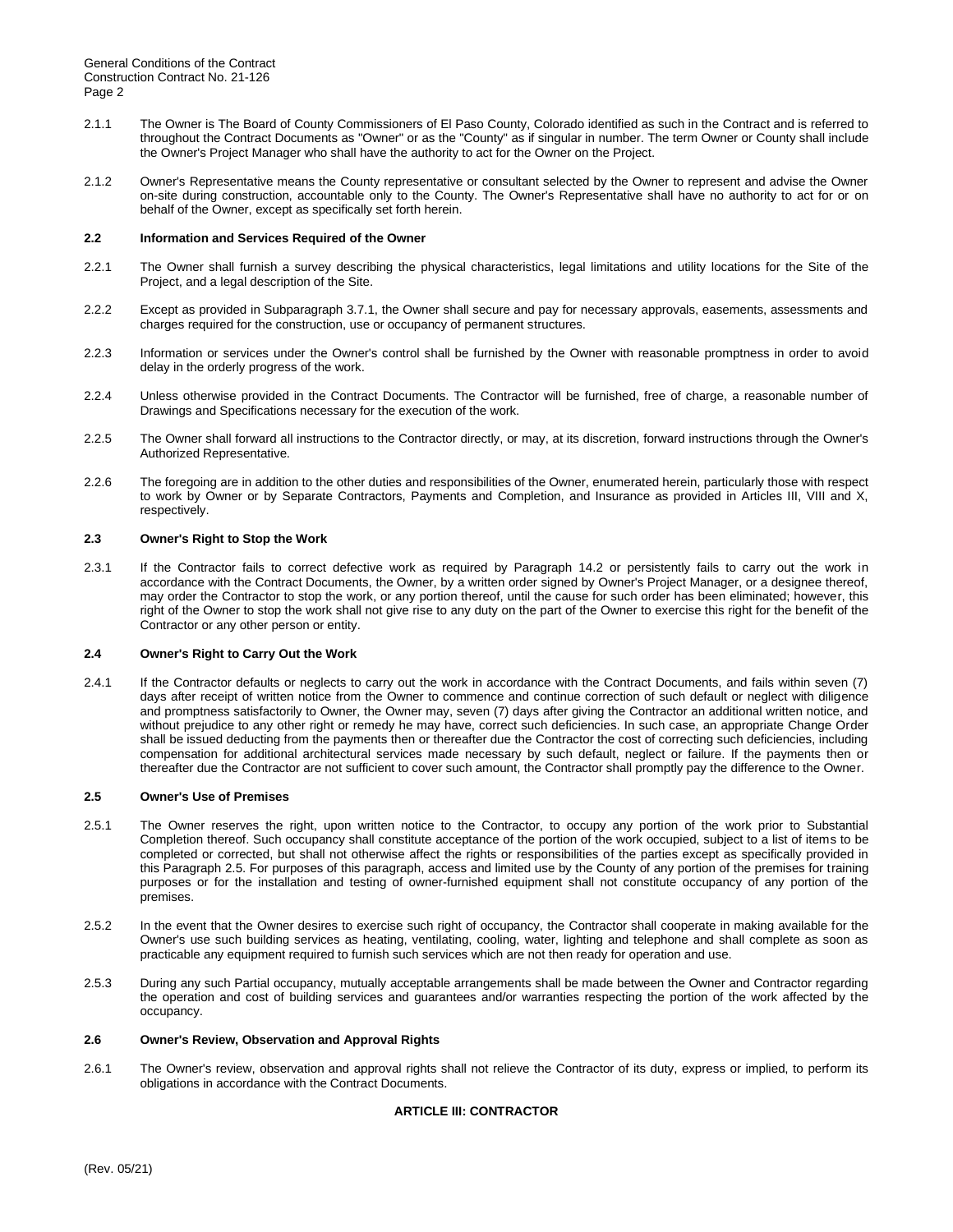# **3.1 Definition**

3.1.1 Contractor means the person, partnership, corporation, or joint venture, which has contracted with the Owner to perform the work as an independent contractor.

#### **3.2 Review of Contract Documents**

3.2.1 The Contractor shall carefully study and compare the Contract Documents and shall at once report to the Owner any error, inconsistency, or omission he may discover. The Contractor shall not perform any portion of the work at any time without Contract Documents or, where required, approved Shop Drawings, Product Data or Samples for such portion of the work in accordance with the provisions of the Contract Documents.

#### **3.3 Supervision and Construction Procedures**

- 3.3.1 The Contractor agrees to perform the work or cause the work to be performed in a manner which is in strict accordance and compliance with the requirements of the Contract Documents.
- 3.3.2 The Contractor shall supervise, direct and perform the work using the Contractor's highest and best skill and attention. The Contractor shall also supervise and direct the work performed by its Subcontractor(s) and be responsible thereof. The Contractor shall be solely responsible for all construction means, methods, techniques, sequences and procedures.
- 3.3.3 The Contractor shall be responsible to the Owner for the acts and omissions of its employees, Subcontractor(s) and their agents and employees, and all other persons performing any portion of the work under a contract with the Contractor.
- 3.3.4 The Contractor shall not be relieved of its obligations to perform the work in accordance with the Contract Documents either by the activities or duties of the Owner, the Owner's Representative in their administration of the Contract, or by observations, inspections, tests or approvals required or performed by persons other than the Contractor.

#### **3.4 Labor and Materials**

- 3.4.1 Unless otherwise provided in the Contract Documents, the Contractor shall provide and pay for all Supervision, labor, materials, equipment, tools, construction equipment and machinery, water, heat, utilities, transportation, and other facilities and service necessary for the proper execution and completion of the work, whether temporary or permanent and whether or not incorporated or to be incorporated in the work.
- 3.4.2 The Contractor shall assign an adequate number of persons to each task to complete the work on schedule and in accordance with the Contract Documents.
- 3.4.3 The Contractor shall have available for use when needed all necessary construction machinery and equipment which is safe, in good working condition, and adequate for the task and in the numbers needed to maintain a rate of progress sufficient to complete the work within the Contract Time and milestones.
- 3.4.4 The Contractor shall at all times enforce strict discipline and good order among its employees and Subcontractors and shall not employ to work or allow to be employed any unfit person or anyone not skilled in the task assigned.

#### **3.5 Contractor's Warranties and Correction of Work**

- 3.5.1 The Contractor warrants that all parts, materials, components, equipment and other items used to perform the work shall be new (unless otherwise specified) and suitable for the purpose used and will be of good quality, free from faults and defects and in conformance with the Contract Documents. The Contractor also warrants that its workers will be sufficiently skilled to produce the highest quality of work which is free from faults and defects. Work not so conforming to these requirements, including substitutions not properly approved and authorized, may be considered defective. The Contractor shall, when requested, furnish the Owner with satisfactory evidence as to the kind and quality of materials and equipment. The Contractor further warrants that the construction processes and methods employed to perform the work shall be suitable for the results required and expected. If the Contractor proposes to use an unproved and untried method, process or product, the Owner must be advised of the proposal, in writing. The Owner may permit experimentation, but may require special guarantees of the Contractor to cover the work produced by any new and untried process, method or product.
- 3.5.2 The Contractor further warrants that it has full title to all equipment, components and other items conveyed to the Owner under the terms of this Contract, that its transfer of such title to the Owner is rightful and that all such equipment, components and other items shall be transferred free and clear from all security interest, liens, or encumbrances whatsoever. The Contractor agrees to warrant and defend such title against all persons claiming the whole or any part thereof at no cost to the Owner.
- 3.5.3 The Contractor shall promptly repair, replace or otherwise correct any of its workmanship and any parts, materials, components, equipment or other items in the work that contain faults or defects whether such failures are observed by the Owner or the Contractor before or after Final Completion. The Contractor shall bear all costs of correcting such work covered by the warranties. The Contractor's warranties shall continue for a period of one (1) year after the date of Final Completion or such longer period of time as may be prescribed by the terms of any special warranties required by the Contract Documents. If repair or replacement of faulty items of the work is necessary, proper temporary substitutes shall be provided by the Contractor in order to maintain the progress of the work and/or keep systems operating without any additional costs to the Owner. These obligations shall survive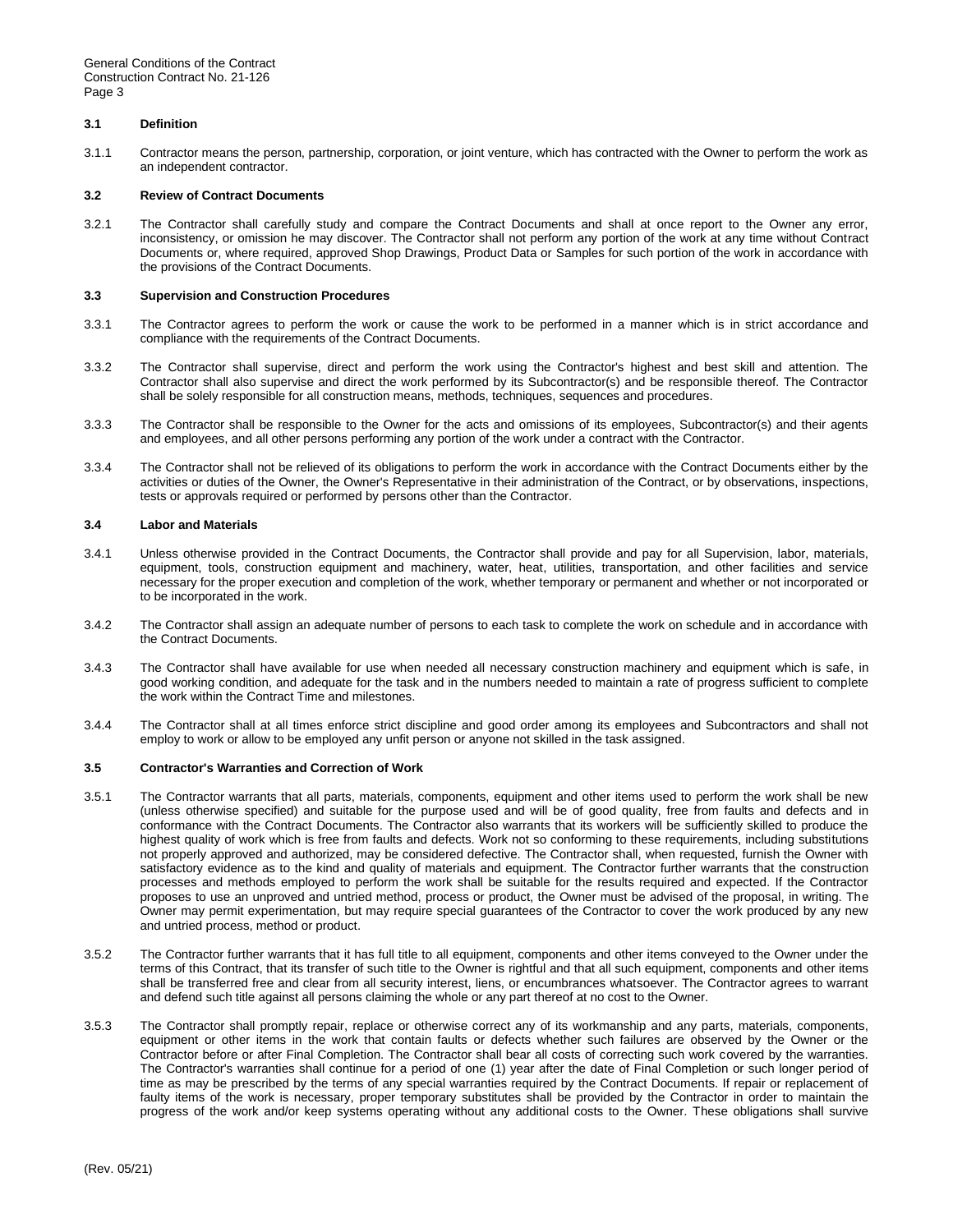termination of the Contract. Nothing herein shall limit Owner's right to seek recovery for latent defects which are not observable until after the warranty periods have run.

- 3.5.4 Nothing herein shall be construed to establish a period of limitation with respect to any other obligation which the Contractor might have under the Contract Documents. The establishment of the warranty periods set forth above relates only to the specific obligations of the Contractor to correct known defects in the work, and has no relationship to the time within which its obligation to comply with the Contract Documents may be sought to be enforced, nor to the time within which proceedings may be commenced to establish the Contractor's liability with respect to its obligations and resulting damages other than specifically to correct known defects in the work which are discovered and called to the Contractor's attention during the warranty period.
- 3.5.5 The Contractor at its own expense shall also repair or replace any damages to any equipment, facilities or other personal or real property owned or leased by the Owner, which is damaged because of any such fault or defect, at no cost the Owner.
- 3.5.6 All subcontractors', manufacturers', and suppliers' warranties and guarantees, expressed or implied, for any part of the work and any materials used therein shall be obtained and enforced by the Contractor for the benefit of the Owner whether or not these warranties have been assigned or otherwise transferred to the Owner. The Contractor shall assign or transfer such warranties and guarantees to the Owner if the Owner requests the Contractor to do so, but such transfer shall not affect the Contractor's obligation to enforce such warranties and guarantees.

#### **3.6 Taxes**

- 3.6.1 All Contractors and Subcontractors performing work on the Project shall apply to the State of Colorado Department of Revenue for a Tax Exemption Certificate. All Contractors are to have their own tax exemption number to cover the purchase of materials provided to this job. Contractors and Subcontractors shall apply for the Tax Exemption Certificate using Form DR 172 (Rev. 6/79). This form may be obtained from the State of Colorado Department of Revenue. Contractors and Subcontractors shall submit their Tax Exemption Certificate numbers to the Owner prior to beginning any work.
- 3.6.2 The Contractor shall furnish the County with City of Colorado Springs Sales Tax Forms 16 and ST-16A with each monthly request for progress payment. If the Contractor fails to keep such records resulting in the inability of the County to collect the amount of sales tax which the Contractor has paid, the Contractor shall be liable to the County for the amount of sales tax which the County would have recovered had the Contractor kept sufficient records.

#### **3.7 Permits, Fees and Notices**

- 3.7.1 Unless otherwise provided in the Contract Documents, the Contractor shall secure and pay for the building permits, and pay for all other permits and governmental fees, licenses and inspections necessary for the proper execution and completion of the Contract and which are legally required at the time the bids are received.
- 3.7.2 The Contractor shall waive all notices and comply with all laws, ordinances, rules, regulations and lawful orders of any public authority bearing on the performance of the work.
- 3.7.3 It is not the responsibility of the Contractor to ascertain that the requirements of the Contract Documents are in accordance with applicable laws, statutes, building codes and regulations. However, if the Contractor observes that any of the Contract Documents are at variance therewith in any respect, the Contractor shall promptly notify the Owner in writing, and any necessary changes shall be accomplished by appropriate Modification.
- 3.7.4 If the Contractor performs any work knowing it to be contrary to laws, codes, ordinances, rules and regulations, then regardless of whether it gives notice as required by Subparagraph 3.7.3, Contractor shall assume full responsibility therefor and shall bear all costs attributable thereto and for the correction thereof .

# **3.8 Allowances**

- 3.8.1 The Contractor shall include in the Contract Sum all allowances stated in the Contract Documents. Items covered by these allowances shall be supplied for such amounts and by such persons as the Owner may direct, but the Contractor will not be required to employ persons against whom it makes a reasonable objection.
- 3.8.2 Unless otherwise provided in the Contract Documents:
- 3.8.2.1. These allowances shall cover the direct cost to the Contractor (less any applicable trade discount) of the materials and equipment required by the allowance delivered at the Site, all labor, installation costs or other reasonable and customary direct expenses, and all applicable taxes.
- 3.8.2.2 The Contractor's costs for unloading and handling on the Site, storage, supervision, overhead, profit and related costs shall be included in the Contract Sum, and not in the allowance.
- 3.8.2.3. Whenever the cost of an item is more than or less than the allowance thereof, the Contract Sum shall be adjusted accordingly by Change Order.

#### **3.9 Superintendent**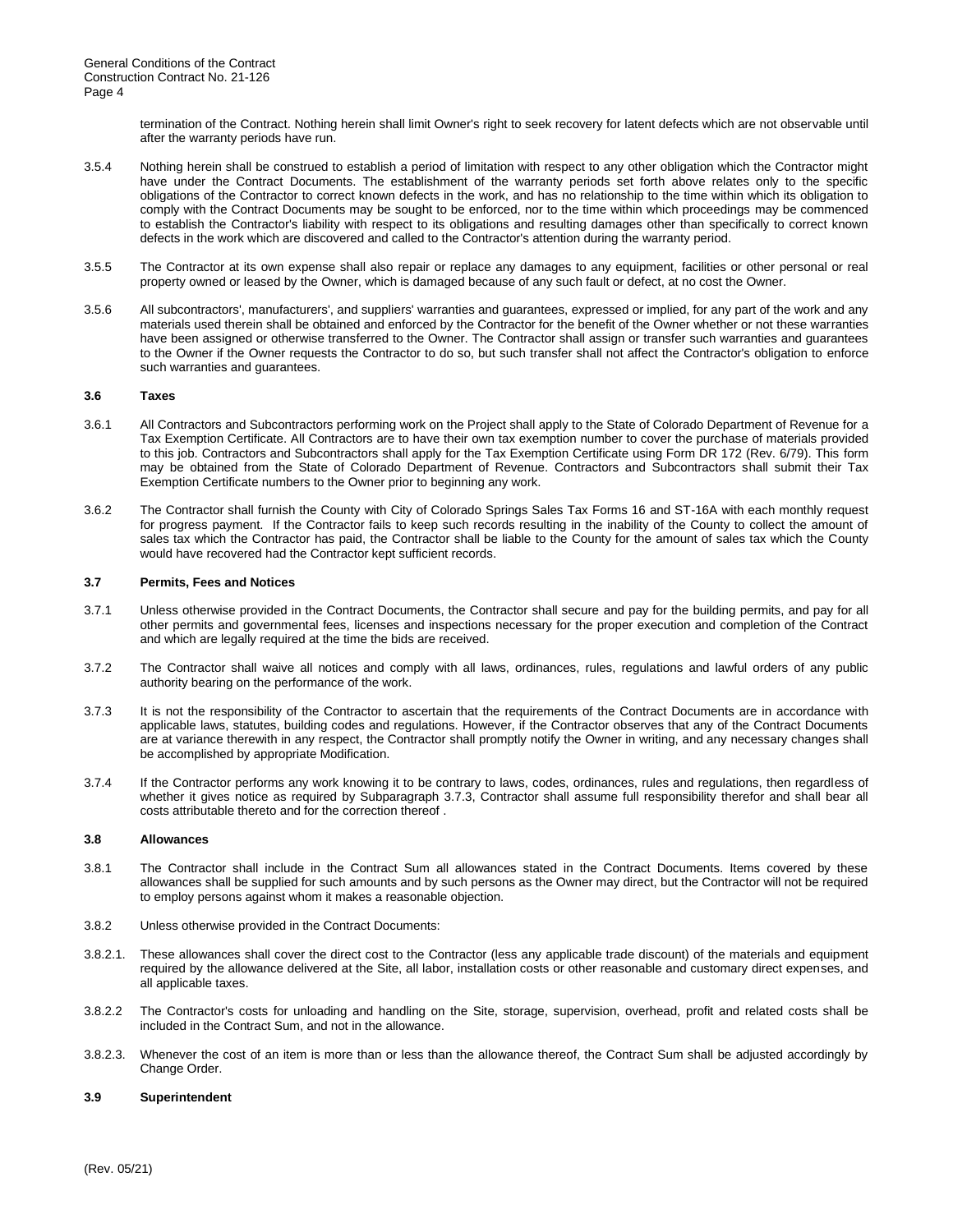3.9.1 The Contractor shall employ a competent Superintendent whose qualifications shall be acceptable to the Owner. The Superintendent shall serve on a full-time basis at the work site and shall be authorized to act on behalf of the Contractor in all field, financial, engineering and other matters related to the work. The Contractor agrees that the same persons shall continue in the capacity of Superintendent until the work has been completed, unless the Owner requests that they be replaced for cause, or they cease to be employed by the Contractor or are sick or disabled. The Superintendent or his designated representative must be on-site at all times when on-site work is performed.

#### **3.10 Progress Schedule**

- 3.10.1 The Contractor, immediately after being awarded the Contract, shall prepare and submit for the Owner's review and approval a progress schedule for the work. The progress schedule shall be related to the entire Project to the extent required by the Contract Documents and shall provide for expeditious and practicable execution of the work. The progress schedule shall be updated monthly throughout the duration of the Project and such updates shall be submitted to the Owner for review and approval.
- 3.10.2 The Contractor shall schedule and coordinate the work of all of its subcontractors and suppliers including their use of the work site. The Contractor shall keep the subcontractors and suppliers informed of the Project construction schedule to enable the subcontractors and suppliers to plan and perform their work properly.
- 3.10.3 The Contractor shall, in accordance with the requirements of the Technical Specifications, submit a construction schedule that shall provide for the expeditious and practicable execution of the work.
- 3.10.4 The construction schedule for the performance of the work shall be a critical path method system with reasonable detail including a time scaled network and computer printout all as more fully detailed in the Technical Specifications.
- 3.10.5 Float or slack is defined as the amount of time between the early start date and the late start date, or the early finish date and the late finish date, of any activities in the schedule. Float or slack is not for the exclusive use or benefit of either the Contractor or the Owner and may be used by and benefit the party who first needs or uses it.
- 3.10.6 The Contractor shall submit a monthly progress report and schedule update in accordance with the scheduling provision of the Technical Specifications.
- 3.10.7 The Contractor shall complete the work within the Contract Time and in accordance with the most recent schedule that has been approved in writing by the Owner. Notwithstanding anything else contained herein to the contrary, the Contractor shall have no right to finish the Project early or to assert any claims to the Owner for schedule delays which prevent it from doing so.
- 3.10.8 The term "day" as used in the Contract Documents shall mean calendar day unless otherwise specifically designated.

#### **3.11 Documents and Samples at the Site**

3.11.1 The Contractor shall maintain at the Site for the Owner one record copy of all Drawings, Technical Specifications, Addenda, Change Orders and other Modifications, in good order and marked currently to record all changes made during construction, and all approved Shop Drawings, Product Data and Samples. These shall be available to Owner and shall be delivered to the Owner upon completion of the work.

#### **3.12 Shop Drawings, Product Data and Samples**

- 3.12.1 The term "Shop Drawings" includes fabrication, erection, layout and setting drawings, schedules, performance and test data, wiring and control diagrams, and other drawings and descriptive data pertaining to materials, equipment, piping, duct and conduit systems, and construction as required to show that materials, equipment, or systems and position thereof comply with the Contract Documents. The term "manufactured" applies to standard units usually mass-produced. The term "fabricated" means items specifically assembled or made out of selected materials to meet individual design requirements. Shop Drawings shall establish actual detail of all manufactured or fabricated items, indicate proper relation to adjoining work, amplify design details of mechanical and electrical equipment in proper relation to physical spaces on the structure and incorporate minor changes of construction to suit actual conditions.
- 3.12.2 The term "Product Data" includes illustrations, standard schedules, performance charts, instructions, brochures, diagrams, test data, manufacturer's standard drawings, catalogs and other information furnished by the Contractor to illustrate a material, product, or system for any portion of the work.
- 3.12.3 The term "Samples" includes materials, fabricated items, equipment, devices, appliances, or parts thereof as specified, and other samples as may be required to determine whether kind, quality, construction, workmanship, finish, color and other characteristics of materials comply with requirements of the Contract Documents. Samples shall establish kind, quality and other required characteristics of various portions of the work.
- 3.12.4 The Contractor shall submit Shop Drawings, Product Data and Samples in accordance with the provisions of the Contract Documents.
- 3.12.5 By approving and substituting Shop Drawings, Product Data and Samples, the Contractor represents that it has determined and verified all materials, field measurements and field construction criteria related thereto, or will do so, and that it has checked and coordinated the information contained within such submittals with the requirements of the work and of the Contract Documents.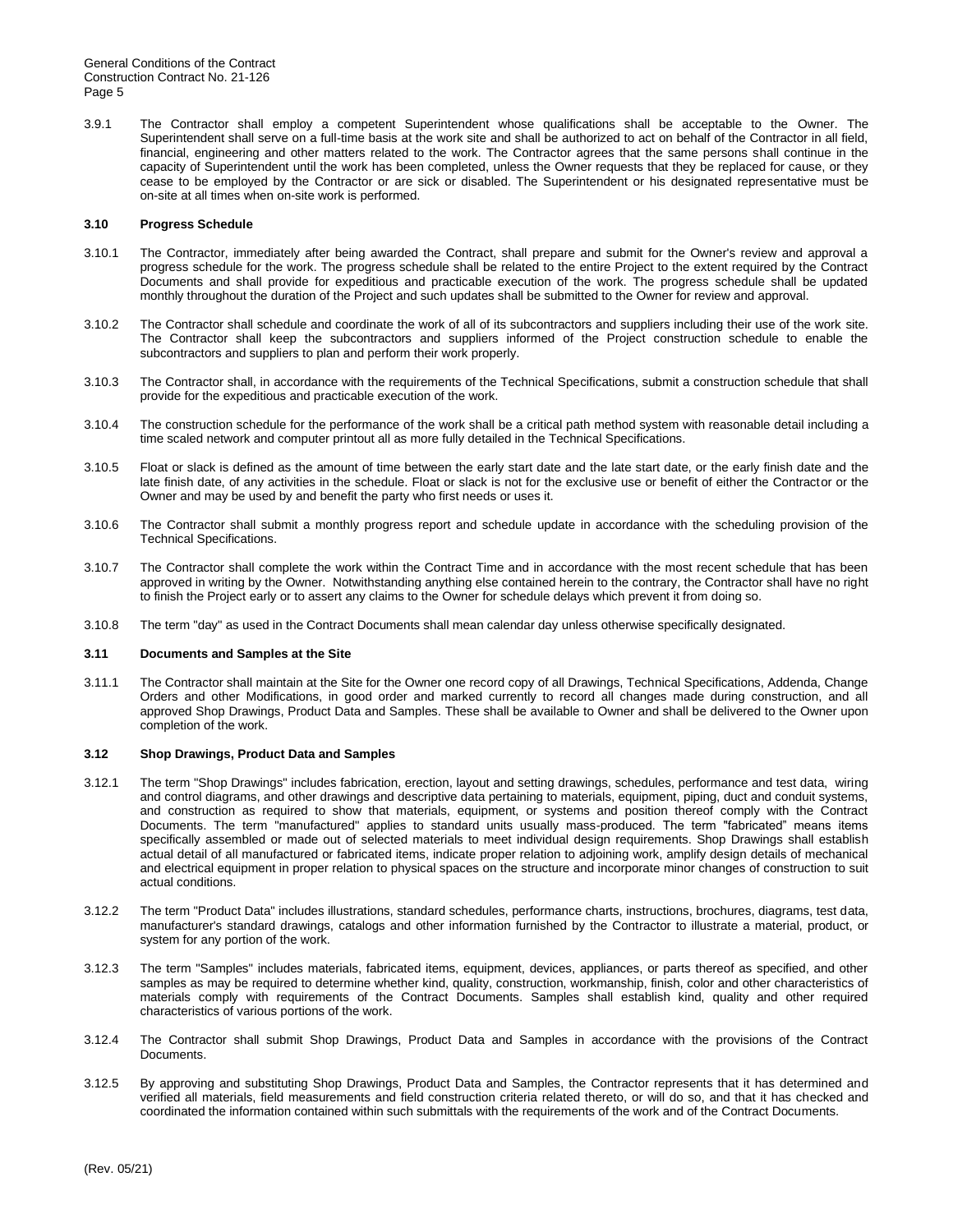- 3.12.6 The Contractor shall not be relieved of responsibility for any deviation from the requirements of the Contract Documents by the Owner's approval of Shop Drawings, Product Data or Samples unless the Contractor has specifically informed the Owner in writing of such deviation at the time of submission and the Owner has given written approval to the specific deviation. The Contractor shall not be relieved from responsibility for errors or omissions in the Shop Drawings, Product Data or Samples by the Owner's approval thereof.
- 3.12.7 The Contractor shall direct specific attention, in writing or on resubmitted Shop Drawings, Product Data or Samples, to revisions other than those requested by the Owner on previous submittals.
- 3.12.8 No portion of the work requiring submission of a Shop Drawing, Product Data or Sample shall be commenced until the Owner as provided in Subparagraph 5.2.13 has approved the submittal. All such portions of the work shall be in accordance with the approved submittals.

# **3.13 Use of Site**

3.13.1 The Contractor shall confine operations at the Site to areas permitted by the Owner, by laws, ordinances, permits, and by the Contract Documents, and shall not unreasonably encumber the Site with any materials or equipment.

# **3.14 Cutting and Patching of Work**

- 3.14.1 The Contractor shall be responsible for all cutting, fitting or patching that may be required to complete the work or to make its several parts fit together properly.
- 3.14.2 The Contractor shall not damage or endanger any portion of the work or the work of the Owner or any separate contractors by cutting, patching or otherwise altering such work, or by excavation. The Contractor shall not cut or otherwise alter the work of the Owner or any separate contractor except with the written consent of the Owner and of such separate contractor. Structural members shall not be cut or altered except by written permission of the Owner. The Contractor shall not unreasonably withhold from the Owner or any separate contractor its consent to cutting or otherwise altering the work.

# **3.15 Cleaning Up**

- 3.15.1 The Contractor shall at all times keep the work site and the surrounding premises free of accumulated waste materials. If space is available, the Owner may designate a place on the premises to collect all debris and rejected materials. If such space is designated, the Contractor shall at its expense, install fencing and whatever else is needed to keep loose materials confined so that these are not scattered by the winds. Removal of the waste material to a suitable licensed landfill must be done on at least a weekly schedule or more often whenever the waste material creates a safety or health hazard or interferes with any contractor's work.
- 3.15.2 Accumulations of mud tracked onto areas adjacent to the work site by construction equipment must be resolved promptly and not allowed to create a hazard.
- 3.15.3 If the Contractor fails to maintain the work site in a clean, orderly, and safe condition, progress payments may be withheld or the Owner may have others perform the clean up work and deduct the cost thereof.

#### **3.16 Communications**

3.16.1 All communications relating to the day to day activities for the project shall be exchanged between respective project representatives of the Owner (Project Director and Superintendent) and Contractor.

Within five (5) days of Notice to Proceed, the General Contractor shall provide a project directory of key personnel including name, title, address, telephone and fax numbers, and email addresses. Once on site, the list shall be updated to include on-site telephone and fax numbers. All notices shall be in writing and shall be personally delivered, sent by fax, or sent by certified mail, postage prepaid, return receipt requested, to the parties at their respective addresses listed above. Any mailed notices hereunder shall be effective three (3) days after mailing.

#### **3.17 Royalties and Patents**

3.17.1 The Contractor shall pay all applicable royalties and license fees. It shall defend all suits or claims for infringement of any patent rights and shall save the Owner and the Owner's Representative harmless from and against any and all claims, damage, loss, cost and expense on account thereof, except that the Owner shall be responsible for all such matters when a particular design, process or the product of a particular manufacturer or manufacturers is specified; provided, however, that if the Contractor has reason to believe that the design, process or product specified is an infringement of a patent, it shall be responsible for such loss unless it promptly gives written notice thereof to the Owner.

#### **3.18 Indemnification**

3.18.1 To the fullest extent permitted by law, the Contractor and each of its subcontractors and sub-subcontractors shall indemnify and hold harmless the County and its Owner's Representative, their officers, employees and insurers from and against all claims, damages, losses, expenses and demands, including court costs, attorney's fees and expenses, due to injuries, losses or damages arising out of, resulting from, or in any manner connected with Contractor's services on behalf of the County pursuant to this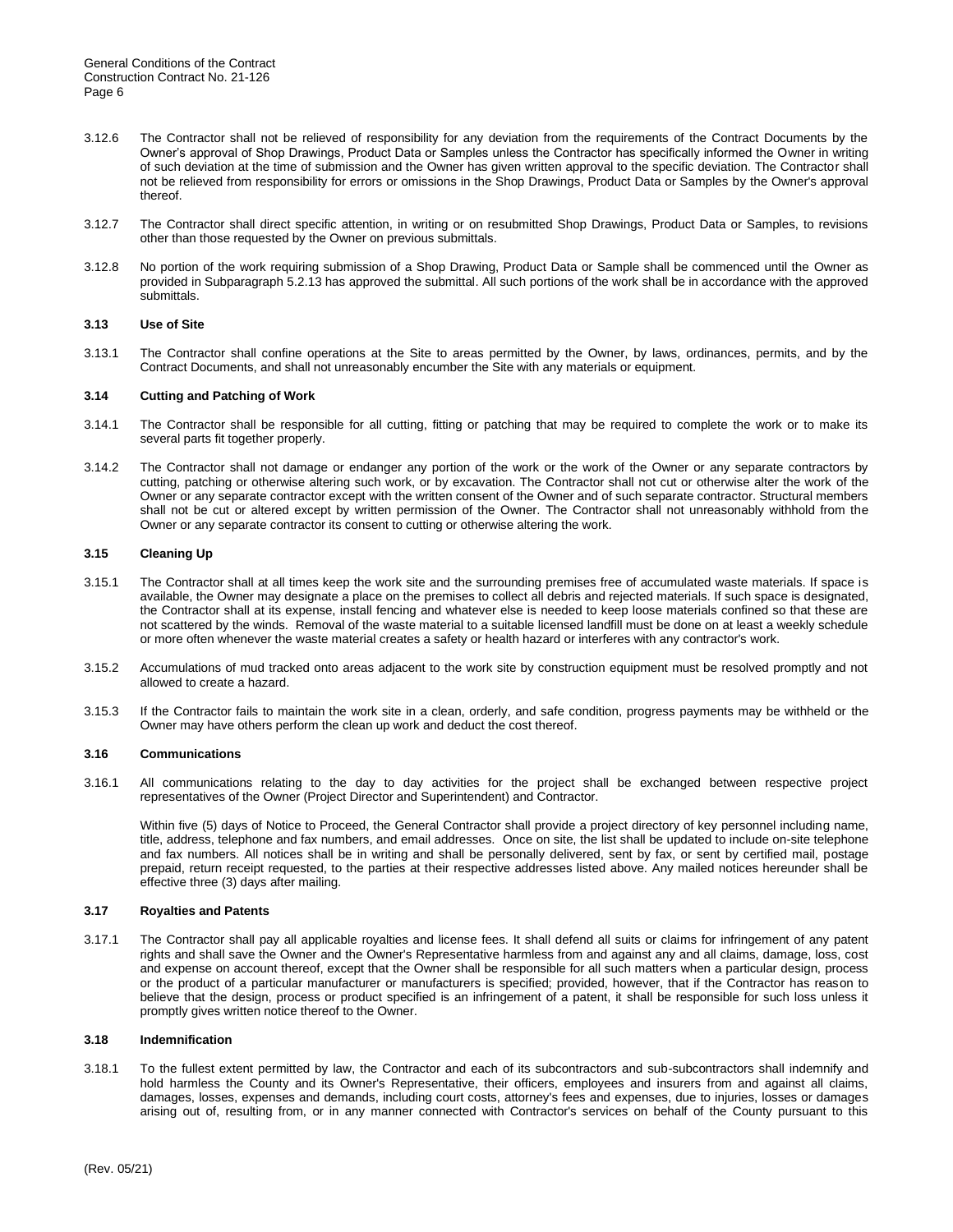> Contract, if any such injury, loss or damage is caused in whole or in part by, or is claimed to be caused in whole or in part by, the act, omission, error, mistake, negligence. other fault of Contractor, any subcontractor, any officer, employee, representative or agent of any of them, anyone directly or indirectly employed by any of them, or anyone for whose acts any of them may be liable; provided, however, that except for worker's compensation, disability benefits or other similar employee benefit claims, Contractor is not obligated to indemnify the Owner and the Owner's Representative hereunder for that portion of any claims, damages, losses, demands, and expenses arising out of or resulting from any negligent act or omission of the Owner, the Owner's Representative, or their agents and employees. Contractor's indemnification obligation hereunder shall not be construed to negate, abridge, or otherwise reduce any other right or obligation of indemnity which would otherwise exist as to any party or person described in this Paragraph 3.18. 1.

- 3.18.2 With respect to any and all claims against the County, the Owner's Representative or any of their officers, employees, or agents by any employee of Contractor, any of its subcontractors, any of its sub-subcontractors, anyone directly or indirectly employed by any of them, or anyone for whose acts any of them may be liable, the indemnification obligation described above shall not be limited in any way by any limitation on the amount or type of damages, compensation or benefits payable by or for the Contractor, any of its subcontractors, or any of its sub-subcontractors under workers' compensation acts, disability benefit acts, or other employee benefit acts.
- 3.18.3 The indemnification obligations of the Contractor, its subcontractors and sub-subcontractors shall not extend to the liability of the Architect, its officers, employees and agents, arising out of (1) the preparation or approval of maps, drawings, opinions, reports. surveys, change orders, designs or specifications, or (2) the giving of or the failure to give directions or instructions by the Architect, its officers, employees or agents, provided such giving or failure to give directions or instructions is the primary cause of the injury or damage.

# **ARTICLE IV: SUBCONTRACTORS**

# **4. 1 Definition**

- 4.1.1 A Subcontractor is a person or entity who has a direct contract with the Contractor to perform any of the work. The term Subcontractor is referred to throughout the Contract Documents as if singular in number and includes a Subcontractor or its authorized representative. The term Subcontractor does not include any separate contractor or its subcontractors.
- 4.1.2 A Sub-subcontractor is a person or entity who has a direct or indirect contract with a Subcontractor to perform any of the work at the Site. The term Sub-subcontractor is referred to throughout the Contract Documents as if singular in number and includes a Sub-subcontractor's authorized representative.

# **4.2 Award of Subcontracts and Other Contracts for Portions of the Work**

- 4.2.1 The Contractor shall provide to the Owner, in writing, a list of Subcontractors, if different from those listed in the Contractor's bid documents, within five (5) days after bid award. The Owner shall have the right to reject for reasonable cause any Subcontractor within 15 days of the receipt of a proposed Subcontractor list. The Owner shall provide to Contractor in writing the specific cause(s) for rejection. Rejection of a Subcontractor for reasonable cause shall not be grounds for a change order or claim against the Owner.
- 4.2.2 If during the course of the Project, the Contractor changes the Subcontractor list, the Contractor shall notify the Owner, in writing, within three (3) days of the change, stating the reason for substitution and providing the name of the proposed substitution Subcontractor. The Owner shall have the right to reject the substitute for reasonable cause, but must do so within five (5) days of notice. Should the Owner reject a proposed Subcontractor, the Owner shall provide to the Contractor in writing the specific cause(s). Rejection of a Subcontractor for cause shall not be grounds for a change order or claim against the Owner.

# **4.3 Subcontractual Relations**

4.3.1 By an appropriate written agreement, the Contractor shall require each Subcontractor, to the extent of the work to be performed by such Subcontractor, to be bound to the Contractor by the terms of the Contract Documents, and to assume toward the Contractor all the obligations and responsibilities which the Contractor, by the Contract Documents, assumes toward the Owner. Said agreement shall preserve and protect the rights of the Owner and Owner's Representative under the Contract Documents with respect to the work to be performed by such Subcontractor so that the subcontracting thereof will not prejudice such rights, and shall allow to the Subcontractor, unless specifically provided otherwise in the Contractor-Subcontractor agreement, the benefit of all rights, remedies and redress against the Contractor that the Contractor, by the Contract Documents, has against the Owner. Where appropriate, the Contractor shall require each Subcontractor to enter into similar agreements with its sub-subcontractors. The Contractor shall make available to each proposed Subcontractor, prior to the execution of the subcontract, copies of the Contract Documents to which the Subcontractor will be bound by this Paragraph 4.3 and identify to the Subcontractor any terms and conditions of the proposed subcontract which may be at variance with the Contract Documents. Each Subcontractor shall similarly make copies of such Contract Documents available to its Sub-subcontractors.

#### **ARTICLE V: ARCHITECT (**If Applicable To This Contract)

#### **5.1 Architect/Design Consultant**

5.1.1 The Architect, also sometimes referred to herein as Design Consultant, is the entity retained by the Owner under contract to design the Project and to describe that design by the preparation of drawings and specifications. The Architect may be requested to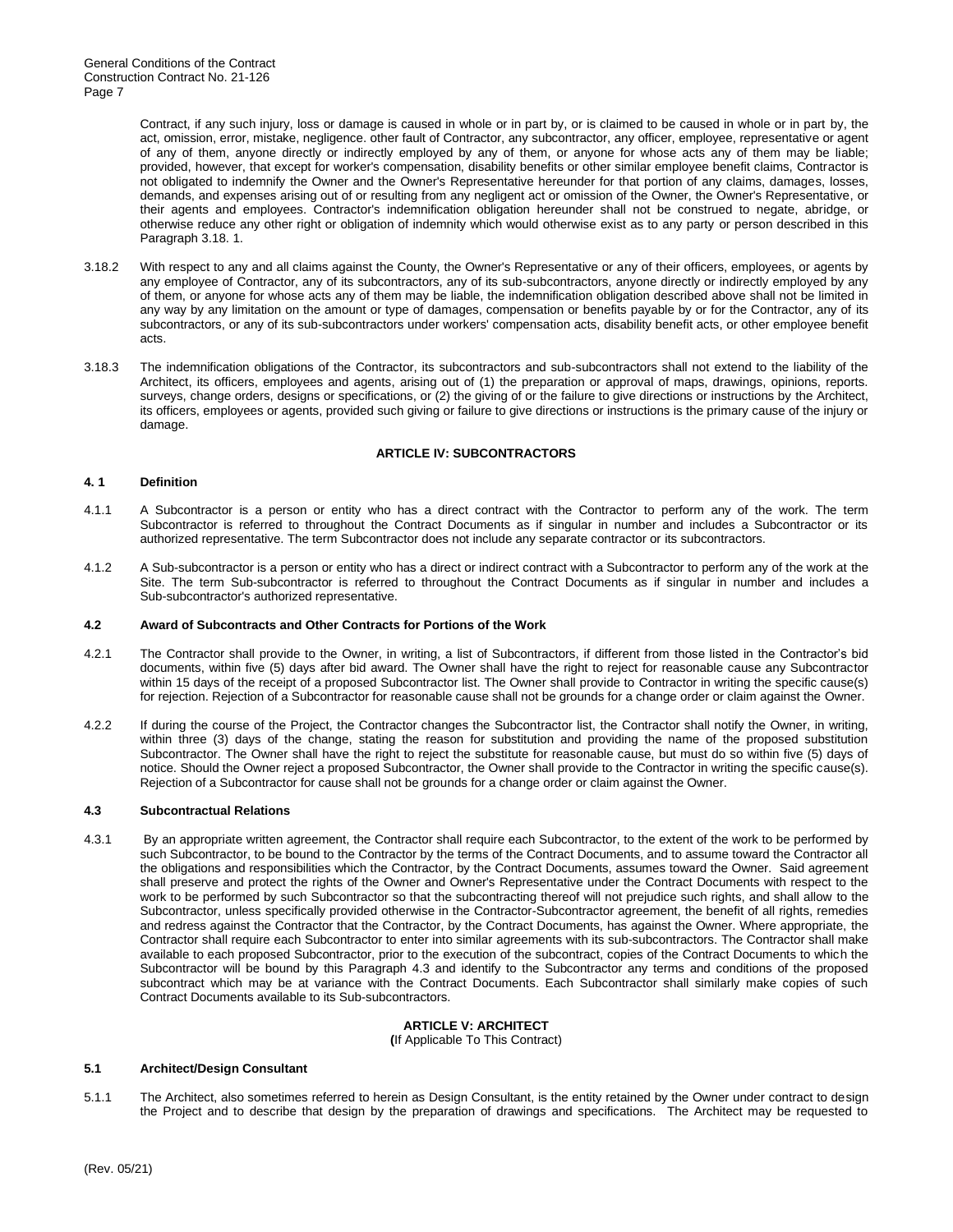interpret drawings and specifications and shall review and approve shop drawings, product data samples, working drawings, and other documents. The Architect observes the work as it is performed, monitors identified critical construction activities identified in the Contract Documents and participates in the final inspection of the work. Unless otherwise provided in the Contract Documents, the Architect is the entity lawfully practicing architecture identified as such in the Contract, and is referred to throughout the Contract Documents as if singular in number and includes the Architect's authorized representative(s).

#### **5.2 Administration of the Contract**

- 5.2.1 The Architect will act on behalf of the Owner as further defined herein during construction of the work and until final payment is due. The Architect will advise and consult with the Owner. The Owner's instructions to the Contractor shall be forwarded directly or may be forwarded through the Architect when the Owner so elects. The Architect will have authority to act on behalf of the Owner only to the extent provided in the Contract Documents, unless otherwise modified by written instrument in accordance with Subparagraph 5.2.16.
- 5.2.2 The Architect will periodically, but not less often than every two weeks, visit the Site to become generally familiar with the progress and quality of the work and to determine if the work is proceeding in accordance with the Contract Documents. On the basis of its on-Site observations, the Architect will keep the Owner informed of the progress of the work and will endeavor to guard the Owner against defects and deficiencies in the work of the Contractor.
- 5.2.3 The Architect or Owner will not be responsible for, and will not have control or charge of, construction means, methods, techniques, sequences or procedures, or for safety precautions and programs in connection with the work, and will not be responsible for the Contractor's failure to carry out the work in accordance with the Contract Documents. The Architect and Owner will not be responsible for, or have control or charge over, the acts or omissions of the Contractor, Subcontractors, Sub-Subcontractors, or any of their agents or employees, or any other persons performing any of the work.
- 5.2.4 The Architect and the Owner shall at all times have access to the Project site and the work wherever it is in preparation and progress. The Contractor shall provide facilities for such access so the Architect and Owner may perform their functions under the Contract Documents.
- 5.2.5 Based on the Architect's observations and determination of work in place and an evaluation of the Contractor's Applications for Payment, the Architect will assist Owner in determining the amounts owed to the Contractor and will issue Certificates for Payment in said amounts, as provided in Paragraph 8.4.
- 5.2.6 Subject to Owner's final determination, the Architect will interpret the requirements of the Drawings and Technical Specifications and written notice of all such interpretations shall be delivered to Owner and Contractor.
- 5.2.7 The Architect will render interpretations necessary for the proper execution or progress of the work with reasonable promptness.
- 5.2.8 Claims, disputes, and other matters in question between the Contractor and the Owner relating to the execution or progress of the work or the interpretation of the Contract Documents may be referred to the Architect by the Owner for its recommendations, which will be set forth in writing to the Owner within a reasonable time.
- 5.2.9 All interpretations and recommendations of the Architect shall be consistent with the intent of and reasonably inferable from the Contract Documents will be in writing or in the form of drawings and will be subject to final approval by Owner. Architect will endeavor to secure faithful performance of the Contract Documents by the Contractor and will not be liable to Contractor for the result of any interpretation or recommendation rendered in good faith.
- 5.2.10 The Architect's recommendations in matters relating to artistic effect will be submitted to the Owner. The Owner's decision on such matters will be final.
- 5.2.11 The Architect will have the authority to reject work which does not conform to the Contract Documents; provided, however, that work may not be rejected without prior notice to, and approval of, the Owner. Whenever, in its opinion, the Architect considers it necessary or advisable for the implementation of the intent of the Contract Documents, it will have the authority, subject to prior notice to and approval of Owner, to require special inspection or testing of the work, whether or not such work be then fabricated, installed, or completed. However, neither the Architect's authority to act under this Subparagraph 5.2.12, nor any decision in good faith either to exercise or not to exercise such authority, shall give rise to any duty or responsibility of the Architect to the Contractor, any Subcontractor, any of their agents or employees, or any other person performing any of the work.
- 5.2.12 The Architect will review and approve or take other appropriate action upon Contractor's submittals, such as Shop Drawings, Product Data, and Samples, regarding their conformance and compliance with the Contract Documents. The Architect's approval of a specific item shall not indicate approval of an assembly of which the item is a component, nor shall the Architect's review and approval relieve any Contractor, Subcontractor, manufacturer, supplier, fabricator, consultant, or third party from responsibility for any deficiency that may exist or for any departures or deviations from the requirements of the Contract Documents. Submittal procedures shall be in accordance with the provisions of the Contract Documents.
- 5.2.13 The Architect will prepare Change Orders in accordance with Article XI, and will have authority to order minor changes in the work as provided in Subparagraph 11.1.3.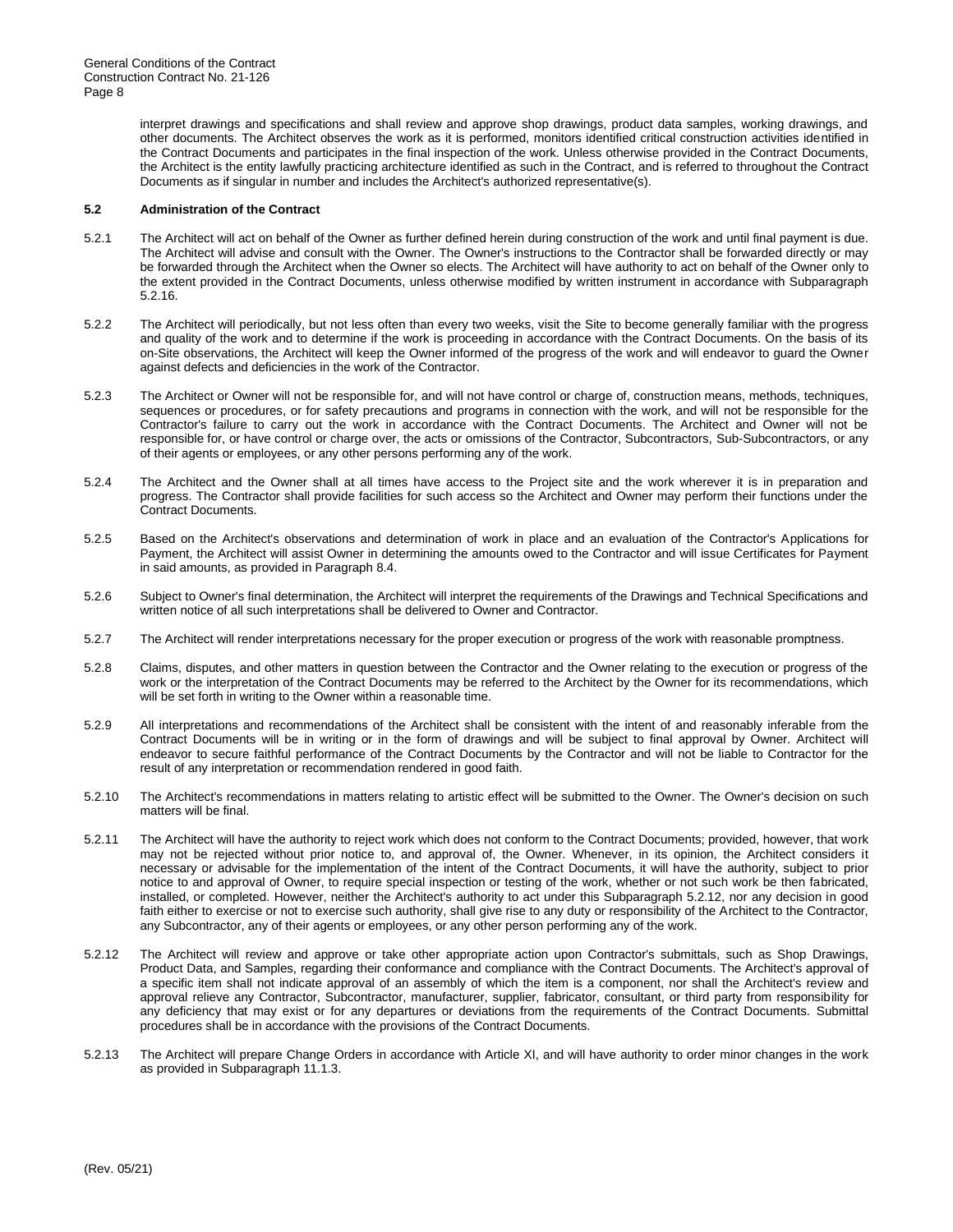- 5.2.14 The Architect will conduct on-Site observations to determine the dates of Substantial Completion and final completion, will receive and forward to the Owner for the Owner's review written warranties and related documents required by the Contract and assembled by the Contractor, and will issue a final Certificate for Payment upon compliance with the requirements of Paragraph 8.9.
- 5.2.15 The duties, responsibilities, and limitations of authority of the Architect during construction, as set forth in the Contract Documents, will not be modified or extended without the written consent of the Owner and the Architect.
- 5.2.16 In case of the termination of the employment of the Architect, the Owner shall so notify Contractor in writing and shall appoint a new architect, whose status under the Contract Documents shall be that of the former architect.

# **ARTICLE VI: WORK BY OWNER OR BY SEPARATE CONTRACTORS**

#### **6. 1 Owner's Right to Perform Work and to Award Separate Contracts**

- 6.1.1 The Owner reserves the right to perform work related to the Project with its own forces and to award separate contracts in connection with other portions of the Project or other work on the Site under these or similar General Conditions of the Contract for Construction. If the Contractor claims that delay or additional cost is involved because of such action by the Owner, it shall make such claim as provided elsewhere in the Contract Documents.
- 6.1.2 When separate contracts are awarded for different portions of the Project or other work on the Site, the term Contractor in the Contract Documents in each case shall mean the Contractor who executes each separate Agreement between Owner and Contractor for such portion of the Project.
- 6.1.3 The Owner will provide for the coordination of the work of its own forces and of each separate contractor with the work of the Contractor and the Contractor shall cooperate therewith as provided in Paragraph 6.2.

# **6.2 Mutual Responsibility**

- 6.2.1 The Contractor shall afford the Owner and separate contractors' reasonable opportunity for the introduction and storage of their materials and equipment and the execution of their work, and shall connect and coordinate its work as required by the Contract Documents.
- 6.2.2 If any part of the Contractor's work depends upon the work of the Owner or any separate contractor for proper execution or results, the Contractor shall, prior to proceeding with the work, promptly report to the Owner any apparent discrepancies or defects in such other work that render it unsuitable for such proper execution and results. Failure of the Contractor to so report shall constitute an acceptance of the Owner's or separate contractors' work as fit and proper to receive its work, except as to latent defects which could not have been discovered by the Contractor by careful inspection before acceptance thereof.
- 6.2.3 Any costs caused by defective or ill-timed work shall be borne by the party responsible thereof.
- 6.2.4 Should the Contractor wrongfully or negligently cause damage to the work or property of the Owner, or to other work on the Site, the Contractor shall promptly remedy such damage as provided in Subparagraph 9.2.5.
- 6.2.5 Should the Contractor wrongfully or negligently cause damage to property or delay the progress of the work of any separate contractor, the Contractor shall upon due notice promptly attempt to settle with such other contractor by agreement or otherwise to resolve the dispute. If such separate contractor institutes any proceeding against the Owner on account of any damage alleged to have been caused by the Contractor, the Owner shall notify the Contractor who shall defend such proceedings at the Contractor's expense and, if any judgment or award against the Owner arises therefrom, the Contractor shall pay or satisfy it and shall reimburse the Owner for all attorneys' fees and court costs which the Owner has incurred.

# **6.3 Owner's Right to Clean Up**

6.3.1 If a dispute arises between the Contractor and separate contractors as to their responsibility for cleaning up as required by Paragraph 3.15, the Owner may clean up and charge the cost thereof to the contractors responsible therefor.

#### **ARTICLE VII: TIME OF COMMENCEMENT AND COMPLETION**

#### **7.1 Beginning, Progress and Time of Completion**

7.1.1 Time is of the essence for this contract. The Owner will issue a written Notice to Proceed and the Contractor shall start the work within ten (10) days of the date of the Notice to Proceed. Thereafter, the Contractor shall prosecute the work at such place or places as the Contract Documents require and shall complete the work within the time limits set forth in the Contract Documents.

# **7.2 Time Extension**

7.2.1 Any extension of the Contract Time must be requested in a Contractor Change Request which complies with all of the requirements of Article XI, and specifically Paragraphs 11.5 - 11.9. Failure to strictly comply with the timing and submittal requirements shall constitute a waiver of any request of claim.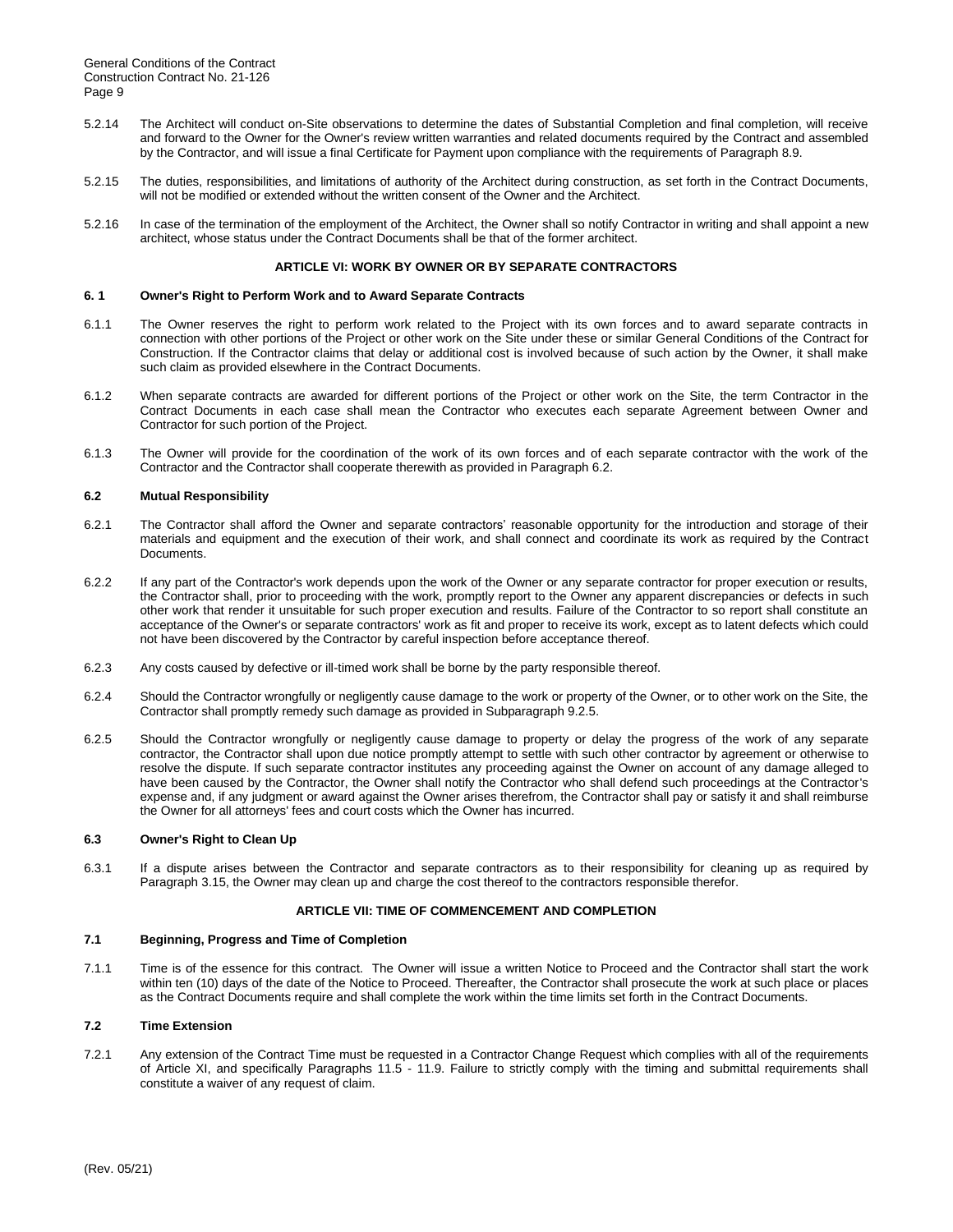- 7.2.2 If the Contractor is delayed at any time in the progress of the work and such delay was caused, in whole or in part, by any act or omission of the Owner, any separate contractor, or by changes ordered in the work, or by directed suspensions of the work, strikes, lockouts, fire, unusual delay by common carriers, unavoidable casualties, or any other causes beyond the Contractor's control, then the Contract Time shall be extended. Such extensions will be for such period of time as the Owner may, in its sole discretion, determine, based upon the criteria of Paragraph 11.9; provided, however, that such delay could not have been avoided by the exercise of due diligence by the Contractor and did not result from the acts or omissions of the Contractor; and provided further that the Contractor has taken reasonable actions to mitigate or prevent further delays resulting from such causes.
- 7.2.3 If abnormal weather conditions are the basis for a claim for an extension of the Contract Time, such claim shall be documented by data substantiating that weather conditions were unusually severe for the period of time and could not have been reasonably anticipated. To establish the existence of abnormal weather, the Contractor must submit documentation which establishes that the weather conditions experienced fall outside of the extreme ranges of weather data published by the National Climatic Data Center for the area closest to the Project. Regardless of actual weather conditions, any day in which the Contractor is able to work eighty percent (80%) or more of its scheduled work force shall not be counted as an abnormal weather day for purposes of calculating weather related time extensions.

# **7.3 Suspension of Work**

- 7.3.1 The Contractor agrees that the Owner may suspend all or any part of the work by written order signed by the Owner without invalidating the Contract for such period or periods as it may deem necessary due to:
	- (a) any reason for the convenience of the Owner, with or without cause, including, but not limited to, the availability of funding for the Project provided. However, such a suspension shall not exceed 90 days;
	- (b) an order from a state or federal court; or
	- (c) Contractor's failure to perform any provision of the Contract Documents.
- 7.3.2 If it should become necessary to suspend the work, the Contractor shall immediately submit a plan to the Owner for acceptance. The plan shall describe how the Contractor will store all materials in a manner so that the materials will not become an obstruction or become damaged in any way, what cost effective methods it will employ to prevent damage to or deterioration of the work, and otherwise protect the work, how suitable drainage will be provided, what temporary structures will be necessary and how the Contractor will prepare for resuming the work for the least possible start-up cost. After the plan is accepted, the Contractor shall implement it in accordance with instructions received from the Owner.
- 7.3.3 Under no circumstance shall a suspension absolve the Contractor or the Contractor's sureties of the duties and responsibilities guaranteed under bond. A suspension order will be signed by the Owner. The Contractor shall again proceed with the work when it is ordered to do so in writing by the Owner.
- 7.3.4 For all suspensions not involving the Contractor's failure to perform in accord with Contract Documents, adjustment of Contract Amount and/or Contract Time, if any, will be made pursuant to Paragraphs 11.8, 11.9 and 11.11, except that any adjustments to Contract Amount shall not include anticipated lost profits or other consequential damages.

#### **7.4 Suspension for the Work for the Owner's Convenience**

7.4.1 An order suspending all of the work for the Owner's convenience will extend the Contract Time for the number of days of such suspension. If the suspension applies to only a part of the work, a time extension will not be authorized until the partial suspension has been lifted and its effect on the date for completing the work has been evaluated and determined by the Owner.

# **7.5 Suspension Because of Order of State or Federal Court or Agency**

7.5.1 The Order of suspension will identify the court or agency order, which caused the suspension and will extend the Contract by the amount of time specified by the court or agency order. If the order causes suspension for an indefinite period of time and as a result a time extension cannot be established, the order of suspension will also be for an indefinite period of time. If the order is issued because of acts or omissions of the Contractor, the Contractor shall not be entitled to a time extension or payment for any additional costs it incurs.

#### **7.6 Suspension Resulting from Contractor's Failure of Performance**

7.6.1 If a suspension order results from the Contractor's failure to satisfactorily perform any of the provisions of the Contract Documents, including, but not limited to, faulty workmanship, improper or inadequate manpower, equipment, supplies or super-vision, or failure to perform the work or pay employees, subcontractors or suppliers in a timely manner, the order will identify the reason, or reasons, for the order. In this circumstance, the Contractor will not be authorized a time extension and any costs to the Contractor resulting from such a suspension order will not be reimbursed by the Owner. A suspension order issued under these circumstances will remain in effect until the Contractor has removed or corrected the grounds for the suspension.

#### **7.7 Delay Damages**

7.7.1 The Contractor agrees that delays resulting from any causes other than acts or omissions of the Owner, its employees, agents or officials shall be considered fully compensated by a time extension and agrees to make no claims for monetary damages for such delays. In no event shall the Contractor be entitled to recover any delay costs caused by the acts or omissions of the Contractor, its employees or agents.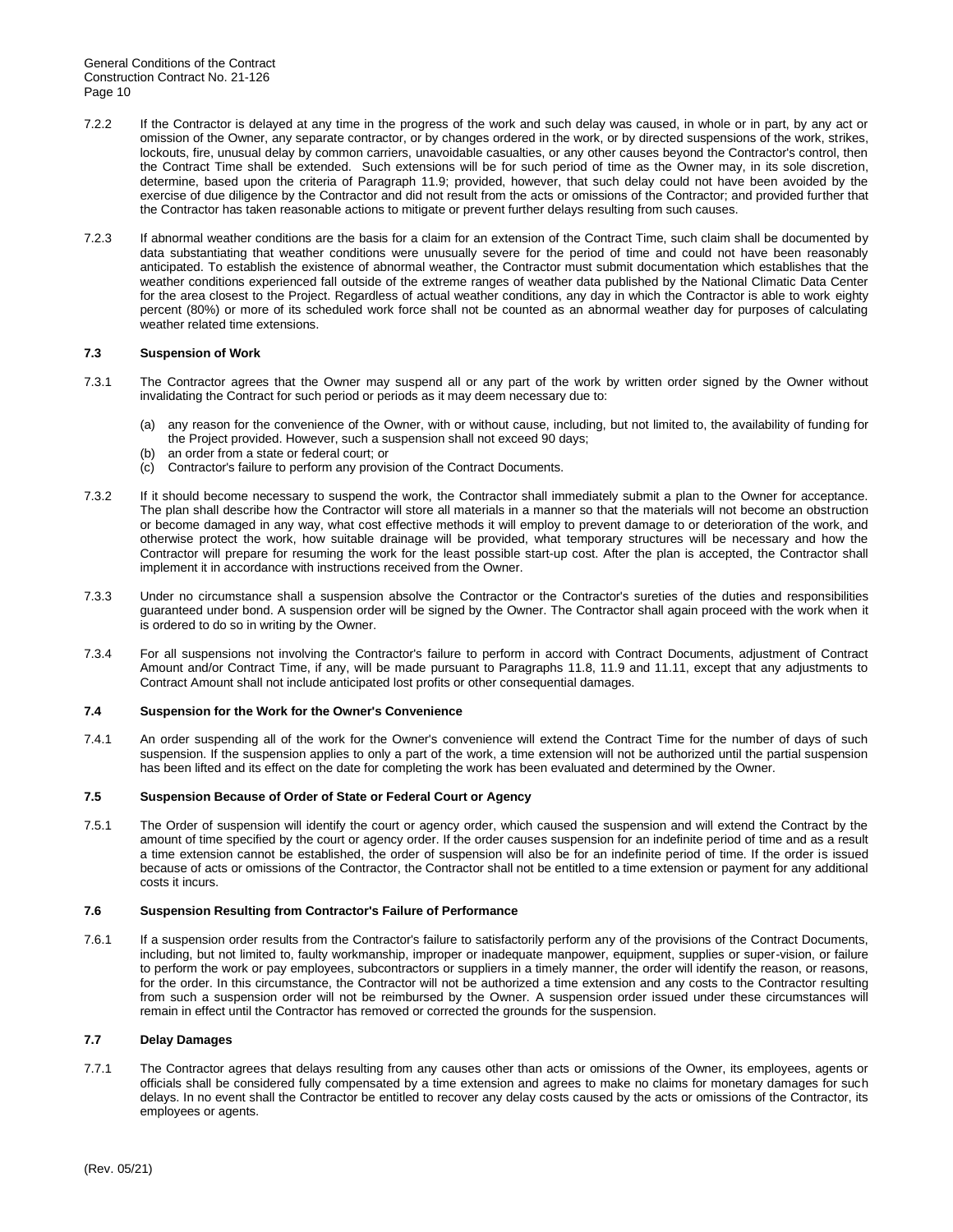7.7.2 If the Contractor believes that it has suffered delays in performing the Contract that are caused by acts or omissions of the Owner, the Contractor may submit a Contractor Change Request under Paragraph 11.5. Failure of the Contractor to comply with all applicable requirements of Paragraphs 11.5, 11.6 and 11.9 shall constitute a waiver of any claim for damages resulting from such delays.

# **ARTICLE VIII: PAYMENTS AND COMPLETION**

#### **8.1 Contract Amount**

8.1.1 "Contract Amount" means the total amount of money payable to the Contractor under the Contract.

#### **8.2 Schedule of Values**

- 8.2.1 Before the first Application for Payment, the Contractor shall submit to the Owner for approval a schedule of values allocated to the various portions of the work, prepared in such form and supported by such data to substantiate its accuracy as the Owner may require. This schedule, once accepted by the Owner, shall be used as the basis for the Contractor's Applications for Payment.
- 8.2.2 Should the Owner issue a change order that decreases or increases the Contract Amount, the schedule of values shall be modified to reflect the amount of the decrease or increase.

## **8.3 Applications for Payment**

- 8.3.1 The Contractor shall, on a monthly basis, on or before the 10th of each month, submit to the Owner an itemized Application for Payment, in form satisfactory to Owner and notarized if required, supported by such data substantiating the Contractor's right to payment as the Owner may require, and reflecting retainage, if any, as provided elsewhere in the Contract Documents.
- 8.3.2 Unless otherwise provided in the Contract Documents, payments will be made on account of materials or equipment not incorporated in the work, but delivered and suitably stored at the Site, and, if approved in advance by the Owner, payments may similarly be made for materials or equipment suitably stored at some other location agreed upon in writing. Payments for materials or equipment stored on or off the Site shall be conditioned upon submission by the Contractor of bills of sale or such other procedures satisfactory to the Owner to establish the Owner's title to such materials or equipment or otherwise protect the Owner's interest, including applicable insurance and transportation to the Site for those materials and equipment stored off the Site.
- 8.3.3 The Contractor warrants that title to all work, materials and equipment covered by an Application for Payment will pass to the Owner either by incorporation in the work or upon the receipt of payment by the Contractor, whichever occurs first, free and clear of all liens, claims, security interests or encumbrances, hereafter referred to in this Article VIII as "liens"; and that no work, materials or equipment covered by an Application for Payment will have been acquired by the Contractor, or by any other person performing work at the Site or furnishing materials and equipment for the Project, subject to an agreement under which an interest or an encumbrance is retained by the seller or otherwise imposed by the Contractor or such other person.

#### **8.4 Certificates for Payment**

- 8.4.1 If the Contractor has made Application for Payment as required above, the Owner will, within fourteen (14) days after such Application is received, issue a recommendation for payment, or notify the Contractor in writing any reasons for withholding a Certificate for Payment as provided in Subparagraph 8.6.1. All certifications and payments, including those pursuant to a pending claim, shall be conditional and it shall not be necessary for the Owner to make any statement to this effect.
- 8.4.2 Upon Contractor's acceptance of progress payments by the Owner, the Owner shall be released from any claims from the Contractor, all subcontractors, suppliers and material men for any and all services or materials included in the payment application.
- 8.4.3 The provisions for payment and Certificates for Payment are solely for the benefit of the Owner and no other party (including sureties of the Contractor) shall have any claim for negligence or other action against the Owner or anyone acting in behalf of either of them for waiving or otherwise deviating from these provisions.

# **8.5 Progress Payments**

- 8.5.1 The Contractor shall promptly pay each Subcontractor, upon receipt of payment from the Owner, out of the amount paid to the Contractor on account of such Subcontractor's work, the amount to which said Subcontractor is entitled, reflecting the percentage actually retained, if any, from payments to the Contractor on account of such Subcontractor's work. The Contractor shall, by an appropriate agreement with each Subcontractor, require each Subcontractor to make payments to its Sub-subcontractors in a similar manner.
- 8.5.2 The Owner may, upon request and at its discretion, furnish to any Subcontractor information regarding the percentages of completion or the amounts applied for by the Contractor and the action taken thereon by the Owner on account of that portion of the work done by such Subcontractor.
- 8.5.3 The Owner shall not have any obligation to pay, or to see to the payment of, any monies to any Subcontractor except as may otherwise be required by law.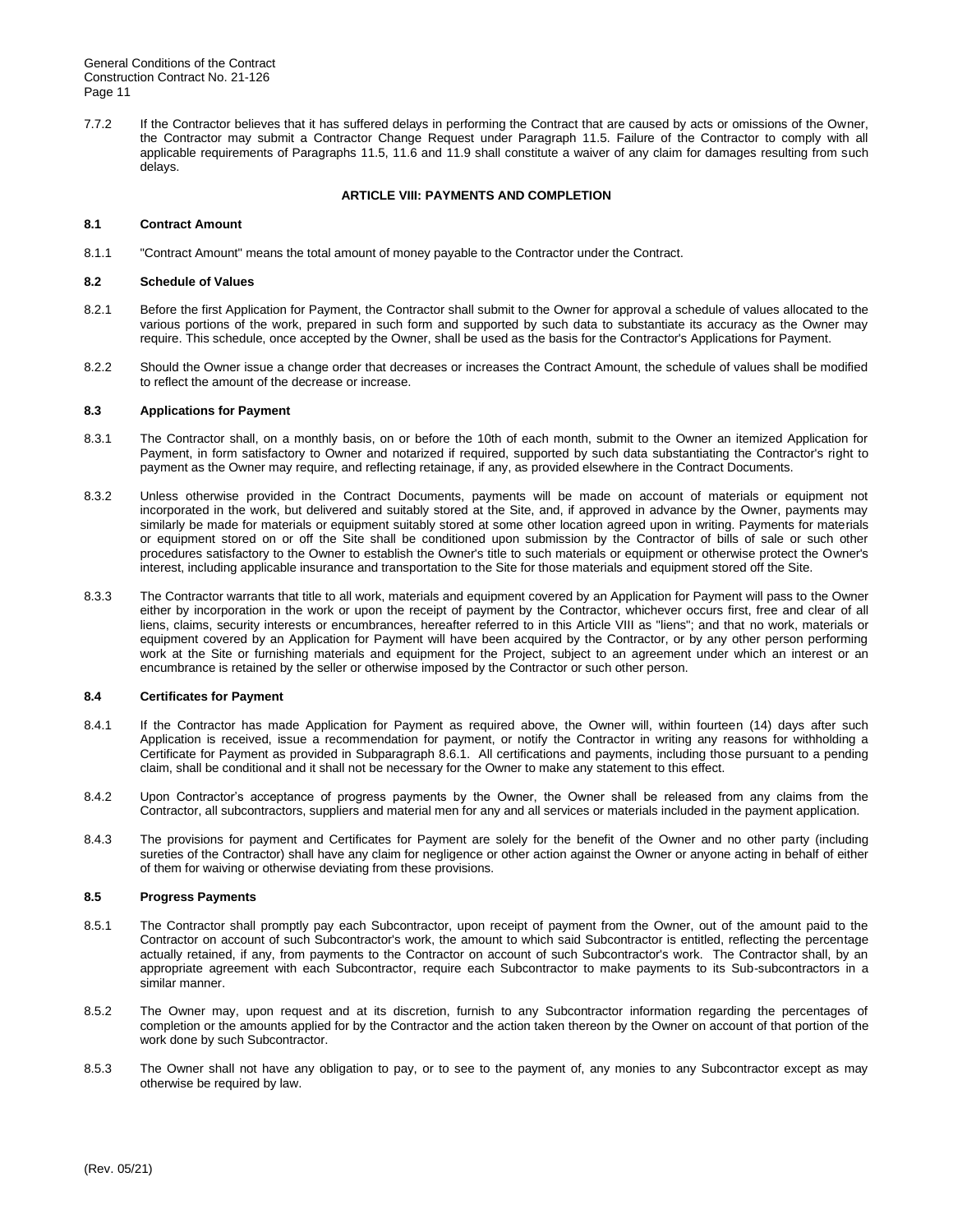- 8.5.4 No Certificate for Payment, nor any progress payment, nor any partial or entire use or occupancy of the Project by the Owner shall constitute an acceptance of any work not in accordance with the Contract Documents.
- 8.5.5 The Owner shall deduct and retain a total of up to five percent (5%) from the amount shown in approved Applications for Payment throughout the duration of the project and until the work has been completed to the Owner's satisfaction. The Owner, at its sole discretion, at any time after Contractor has substantially completed the work and it deems that satisfactory progress has and continues to be made and, if applicable, upon the Contractor's presentation of Consent of Surety, may make any remaining progress payments without further retainage, but may elect to reinstate the withholding of up to five percent (5%) at any time it deems it is in the best interest of the County to do so.

#### **8.6 Payments Withheld**

- 8.6.1 The Owner may decline to certify payment and may withhold the Certificate for Payment in whole or in part, to the extent necessary to protect the Owner. If the Contractor and the Owner cannot agree on a revised amount, the Owner will promptly issue a Certificate for Payment for the amount for which it believes is appropriate. The Owner may withhold payment and may decline to certify payment because of subsequently discovered evidence or subsequent observations. The Owner may nullify the whole or any part of any Certificate for Payment previously issued to such extent as may be necessary to protect the Owner from loss due to:
	- (a) Defective work not remedied;
	- (b) Third party claims filed or reasonable evidence indicating probable filing of such claims;
	- (c) Failure of the Contractor to make payments properly to Subcontractors or for labor, materials or equipment,
	- (d) Reasonable evidence that the work cannot be completed for the unpaid balance of the Contract Sum;
	- (e) Damage to the Owner or another contractor;
	- $(f)$  Reasonable evidence that the work will not be completed within the Contract Time; or
	- (g) Persistent failure to carry out the work in accordance with the Contract Documents.
- 8.6.2 When the above objections in Subparagraph 8.6.1 are cured, payment shall be made for amounts withheld on account thereof.
- 8.6.3 Execution of this Contract by the Contractor shall constitute a waiver by the Contractor to claim any right of payment of interest upon any such retained funds, or to claim any right of payment of interest upon funds withheld under the provisions of Section 38-26-107, Colorado Revised Statutes.

# **8.7 Failure of Payment**

8.7.1 If the Owner does not issue a Certificate for Payment or notice as required by Subparagraph 8.4.1, through no fault of the Contractor, within fourteen (14) days after receipt of the Contractor's Application for Payment, or if the Owner does not pay the Contractor the amount due pursuant to the Contract Documents within fifteen (15) days after the date established in the Contract Documents, subject to other applicable provisions of the Contract Documents, the Contractor may, upon seven (7) additional days written notice to the Owner, stop the work until payment of the amount owing has been received; provided, however, that a dispute between the Contractor and Owner concerning any amount due shall not give the Contractor the right to stop work. The Contract Sum shall be adjusted by the amount of the Contractor's reasonable costs of shutdown, delay and start-up, which adjustment shall be effected by an appropriate Change Order in accordance with Article XI.

#### **8.8 Substantial Completion**

- 8.8.1 The date of substantial completion of the work, or any designated portion thereof, is the date certified by the Owner when construction is sufficiently complete, in accordance with the Contract Documents, so the Owner can occupy or utilize the work, or any designated portion thereof, for the use for which it is intended.
- 8.8.2 When the Contractor considers that the work, or a designated portion thereof which is acceptable to the Owner, is substantially complete as defined in Paragraph 8.8.1, the Contractor shall prepare for submission to the Owner a list of items to be completed or corrected. The failure to include any items on such list does not alter the responsibility of the Contractor to complete all work in accordance with the Contract Documents. When the Owner determines, on the basis of its review, that the work or designated portion thereof is substantially complete, it will then prepare a Certificate of Substantial Completion which shall establish the date of substantial completion, the responsibilities of the Owner and the Contractor, as agreed upon, for security, maintenance, heat, utilities, damage to the work and insurance, and shall fix the time within which the Contractor shall complete or correct the items listed therein. Warranties required by the Contract Documents shall commence on the date of substantial completion of the work, or designated portion thereof, unless otherwise provided in the Certificate of Substantial Completion. The Certificate of Substantial Completion shall be submitted to the Owner and the Contractor for their written acceptance of the responsibilities assigned to them in such certificate.
- 8.8.3 Upon substantial completion of the work, or designated portion thereof, and upon application by the Contractor and issuance of the Certificate of Substantial Completion by the Owner, the Owner shall make payment, reflecting adjustment in retainage, if any, for such work or portion thereof, as provided in the Contract Documents.

#### **8.9 Final Completion and Final Payment**

8.9.1 "Final Completion" of the work occurs following substantial completion and when the Onwer confirms, in writing, that the Contractor has completed the work in accordance with the Contract, including completion of all punch list and clean-up work. Upon receipt of written notice that the work is ready for final review and acceptance, and upon receipt of a final Application for Payment, the Owner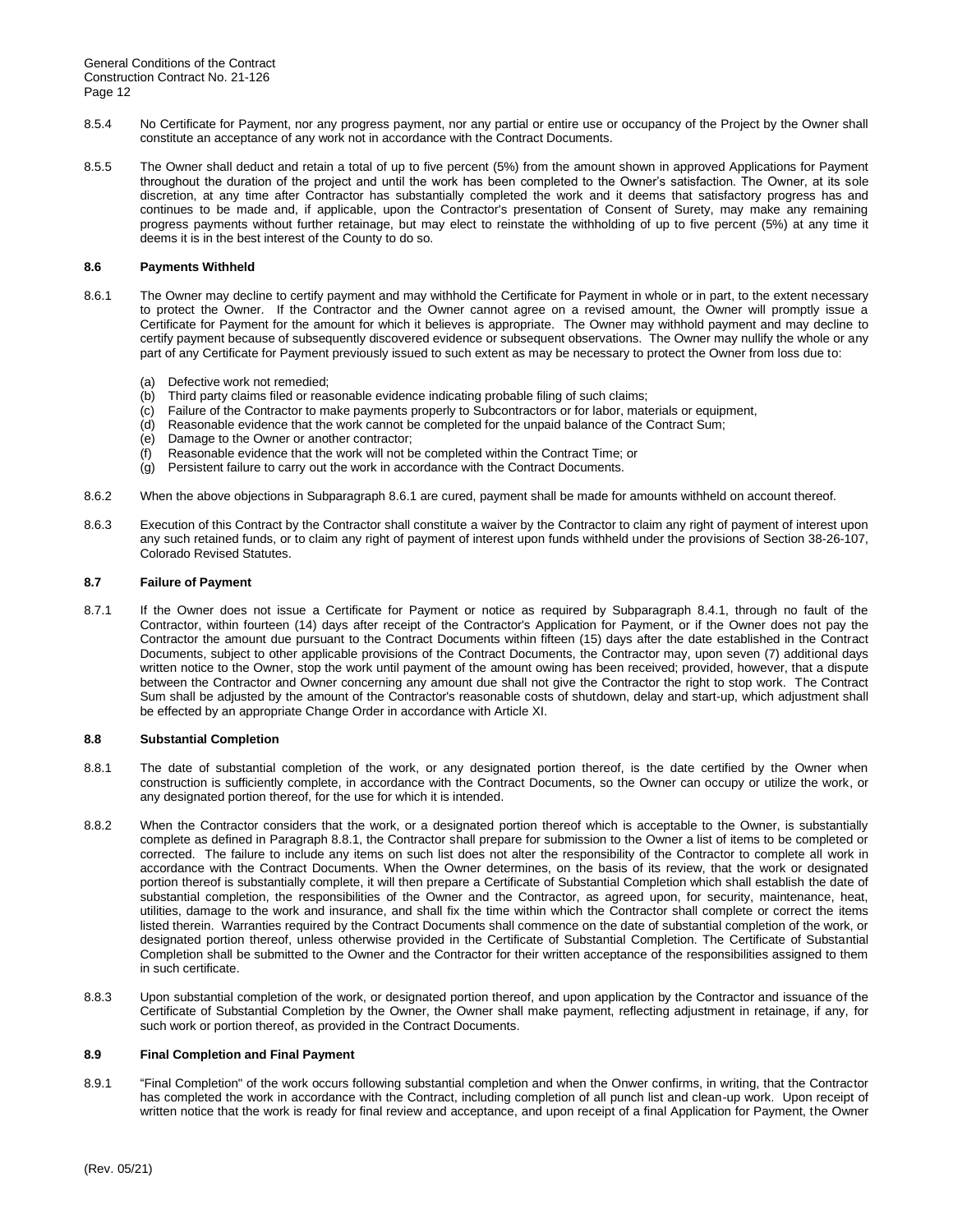will promptly review the completed work and, if it finds the work acceptable under the Contract Documents and the Contract fully performed, the Owner will promptly issue a final Certificate for Payment stating that to the best of its knowledge, information and belief, and on the basis of its observations, the work has been completed in accordance with the terms and conditions of the Contract Documents and that the entire balance found to be due the Contractor, and noted in said final Certificate of Payment, is due and payable. The Owner's final Certificate for Payment will constitute a further representation that the conditions precedent to the Contractor's being entitled to final payment as set forth in Paragraph 8.9.5 have been fulfilled.

- 8.9.2 The notice of final payment shall be advertised in accordance with C.R.S. § 38-26-107, by two (2) publications of notice, the last publication appearing at least ten (10) days prior to the time of final settlement. On the date of final settlement thus advertised, and after the Contractor has completed the foregoing requirements, and the Owner is satisfied that no claims have been filed, final payment and settlement shall be made.
- 8.9.3 If any unpaid claim for labor, materials, rental, machinery, tools, supplies, or equipment is filed prior to the date set for final settlement, the Owner shall withhold from the Contractor sufficient funds to ensure the payment of such claim, until the same shall have been paid or withdrawn, such payment or withdrawal to be evidenced by filing a receipt in full or an order for withdrawal signed by the claimant or its duly authorized agent or assignee. It is further understood by the Contractor that the Owner will withhold from payment any funds it may be required by law to withhold or that it may in the determination of the Owner be entitled to withhold, and final payment will not be made until in the sole determination of the Owner all conditions of law have been met.
- 8.9.4 In the event there are, at the time set for final settlement, outstanding claims against the Contractor or its subcontractors or for any other reason the Contractor is not able to give a proper affidavit that liens or other obligations have been properly paid and settled, the Owner may, at its sole discretion, waive the requirement of the said affidavit provided the surety on the Performance and Payment Bonds will agree to the Owner making final settlement without in any way lessening or modifying the surety's liability under such Performance and Payment Bonds.
- 8.9.5 Neither the final payment nor the remaining retained percentage shall become due until the Contractor submits to the Owner (1) an affidavit that all payrolls, bills for materials and equipment, and other indebtedness connected with the work for which the Owner or its property might in any way be responsible, have been paid or otherwise satisfied, (2) Consent of Surety to final payment, and (3) if required by the Owner, other data establishing payment or satisfaction of all such obligations, such as receipts, releases and waivers of liens or verified claims arising out of the Contract, to the extent and in such form as may be designated by the Owner. If any such lien or claim remains unsatisfied after all payments to Contractor are made, the Contractor shall refund to the Owner all monies that the Owner may be compelled to pay in discharging such lien or claim, including all costs and reasonable attorneys fees.
- 8.9.6 If, after substantial completion of the work, final completion is materially delayed through no fault of the Contractor or by the issuance of Change Orders affecting final completion, the Owner may, upon application by the Contractor, subject to applicable statutory provisions and such other terms as it deems reasonable and necessary, and without terminating the Contract, make payment of the balance due for that portion of the work fully completed and accepted. Such payment shall be made under the terms and conditions governing final payment, except that it shall not constitute a waiver of claims under Paragraph 8.9.7.
- 8.9.7 The making of final payment shall constitute a waiver of all claims by the Owner except those arising from:
	- (a) Unsettled liens or verified claims;
	- (b) Faulty or defective work;
	- (c) Failure of the work to comply with the requirements of the Contract Documents, including the terms of any warranties and guarantees required by the Contract Documents; or
	- (d) Incomplete work appearing or discovered after substantial completion.
- 8.9.8 The acceptance of final payment shall constitute a waiver of all claims by the Contractor except those previously made in writing and identified by the Contractor as unsettled at the time of the final Application for Payment.

# **ARTICLE IX: PROTECTION OF PERSONS AND PROPERTY**

#### **9.1 Safety Precautions and Programs**

- 9.1.1 The Contractor shall provide all necessary protective devices and safety precautions which may include, but are not limited to, hoists, well holes, elevator hatchways, scaffolding, window openings, stairways and falling materials; placement of warning flares; equipment back-up alarms; installation of barricades; promulgation and application of safety regulations and employment of safety personnel and guards. Signs will not be considered an adequate substitute for physical protective barriers. The costs of all protective devices and the planning and implementing of safety precautions are included in the Contract Amount.
- 9.1.2.1 The Contractor shall be solely responsible for initiating, maintaining and supervising all safety precautions and programs in connection with the work.

## **9.2 Safety of Persons and Property**

- 9.2.1 The Contractor shall take all reasonable precautions for the safety of, and shall provide all reasonable protection to prevent damage, injury or loss to:
	- (a) All employees on the Project and all other persons who may be affected by the project;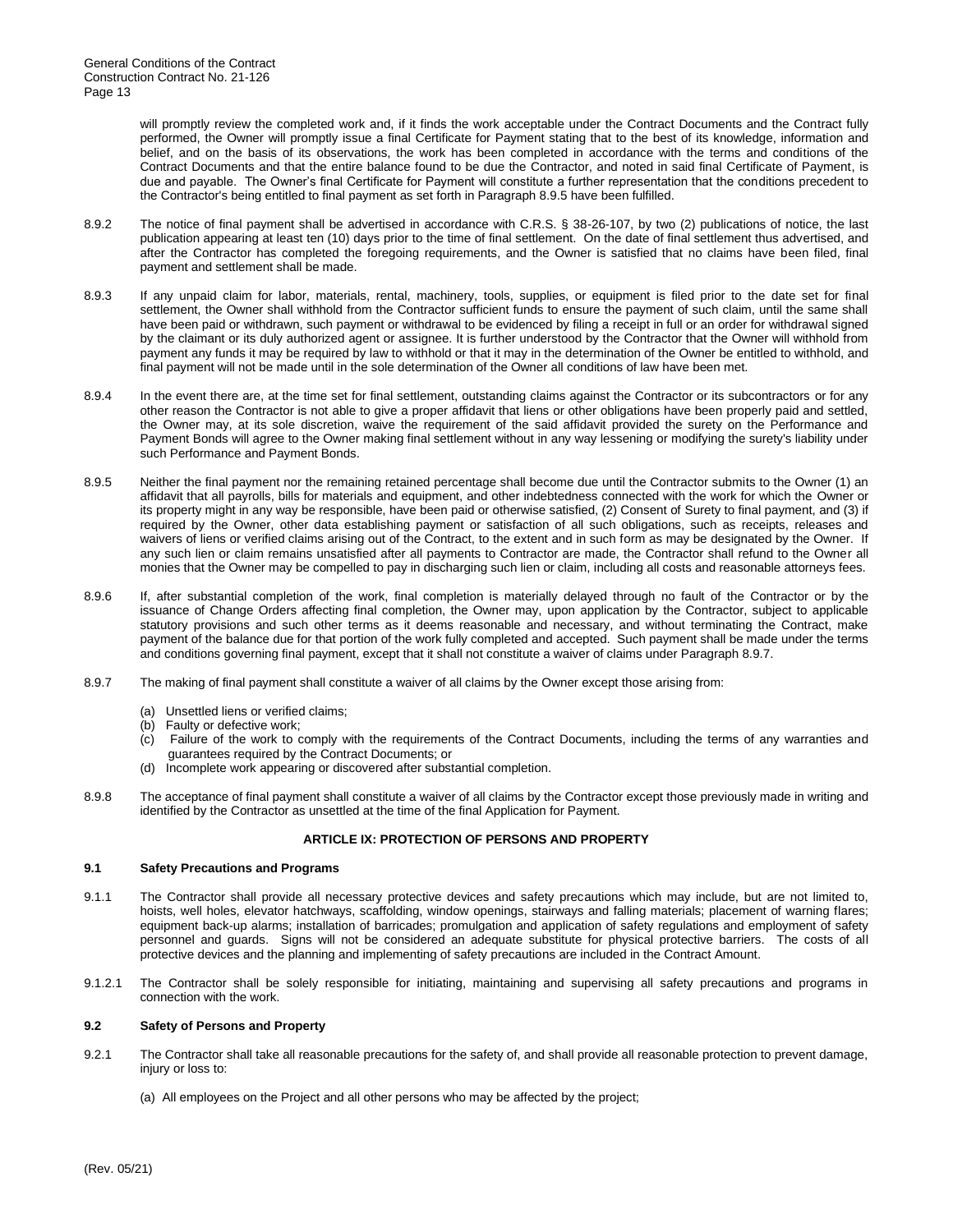- (b) All the work and all materials and equipment to be incorporated therein, whether in storage on or off the Site, or under the care, custody or control of the Contractor or any of his Subcontractors or Sub-subcontractors; and
- (c) Other property at the Site or adjacent thereto, including trees, shrubs, lawns, walks, pavements, roadways, structures and utilities not designated for removal, relocation or replacement in the course of construction.
- 9.2.2.1 The Contractor shall give all notices and comply with all applicable laws, ordinances, rules, regulations and lawful orders of any public authority bearing on the safety of persons or property or their protection from damage, injury or loss.
- 9.2.3 The Contractor shall erect and maintain, as required by existing conditions and progress of the work, all reasonable safeguards for safety and protection, including posting danger signs and other warnings against hazards, promulgating safety regulations and notifying owners and users of adjacent utilities.
- 9.2.4 When the use or storage of explosives, flammable or otherwise hazardous materials or equipment is necessary for the execution of the work, the Contractor shall exercise the utmost care and shall carry on such activities under the supervision of properly qualified personnel.
- 9.2.5 The Contractor shall promptly remedy all damage or loss to any property referred to in Clauses 9.2.1.(b) and 9.2.1.(c) caused in whole or in part by the Contractor, any Subcontractor, any Sub-subcontractor or anyone directly or indirectly employed by any of them, or by anyone for whose acts any of them may be liable and for which the Contractor is responsible under Clauses 9.2.1.(b) and 9.2.1.(c), except damage or loss attributable solely to the acts or omissions of the Owner or anyone directly or indirectly employed by the Owner, or by anyone for whose acts either of them may be liable, and not attributable to the fault or negligence of the Contractor. The foregoing obligations of the Contractor are in addition to its obligations under Paragraph 3.18.
- 9.2.6 The Contractor shall designate a responsible member of its organization at the Site whose duty shall be the prevention of accidents and administration of safety procedures. This person shall be the Contractor's Superintendent unless otherwise designated by the Contractor in writing to the Owner.
- 9.2.7 The Contractor shall not load or permit any part of the work to be loaded so as to endanger its safety.
- 9.2.8 When required by law or for the safety of the work, the Contractor shall shore up, brace, underpin and protect foundations and other portions of existing structures which are in any way affected by the work. The Contractor, before commencement of any part of the work, shall give any notices and obtain any permits or written permission required to be given to or received from adjoining landowners or other parties.

#### **9.3 Emergencies**

9.3.1 In any emergency affecting the safety of persons or property, the Contractor shall act, in its reasonable discretion, to prevent threatened damage, injury or loss. Any additional compensation or extension of the Contract Time claimed by the Contractor on account of emergency work shall be determined as provided in Paragraphs 11.8 and 11.9.

#### **9.4 Protection of Property and Work in Progress**

- 9.4.1 The Contractor shall take all reasonable precautions for the safety of, and shall provide all reasonable protection to prevent damage, injury or loss to:
	- (a) All the work and all materials and equipment to be incorporated therein, whether in storage on or off the work site, under the care, custody or control of the Contractor, Subcontractors, Sub-subcontractor, or suppliers.
	- (b) Other property at the work site or adjacent thereto, including trees, shrubs, lawns, walks, pavements, roadways, structures, and utilities not designated for removal, relocation, or replacement in the course of construction.
	- (c) The work of the Owner or other contractors provided, however, that the Contractor shall not be responsible to furnish the direct protection of the work of the Owner or other contractors.
- 9.4.2 The Contractor shall give all notices and comply with all applicable laws, ordinances, rules, regulations, and lawful orders of any public authority bearing on the safety of property or its protection from damage, injury or loss.
- 9.4.3 The Contractor shall be totally responsible for the design, installation and maintenance of all temporary structures such as concrete forms and all necessary bracing, shoring, and tying of all decks, framing and structures or structural elements to prevent the failure of materials or temporary facilities required in the execution of the work which could result in damage to property or the injury or death of persons. The Contractor shall take all reasonable precautions to ensure that no part of any structure or equipment of any description is loaded beyond its carrying capacity with anything that will endanger its safety at any time during the execution of the work and shall provide for the adequacy and safety of all scaffolding and hoisting equipment. The Contractor shall not permit open fires within any building enclosure. The Contractor shall construct and maintain all necessary temporary drainage and do all pumping reasonably required to keep excavations, floors, pits, and trenches free of water.
- 9.4.4 If any of the Contractor's operations destroy or damage any real or personal property, public or private, the Contractor shall promptly repair or replace such property before the Owner will accept the work performed under this Contract.
- 9.4.5 Should the Contractor do anything to impair or otherwise diminish the capabilities of any permanent or temporary highway, street or road without first notifying the Owner, the Owner may withhold progress payments or suspend the Contractor's right to proceed with the work.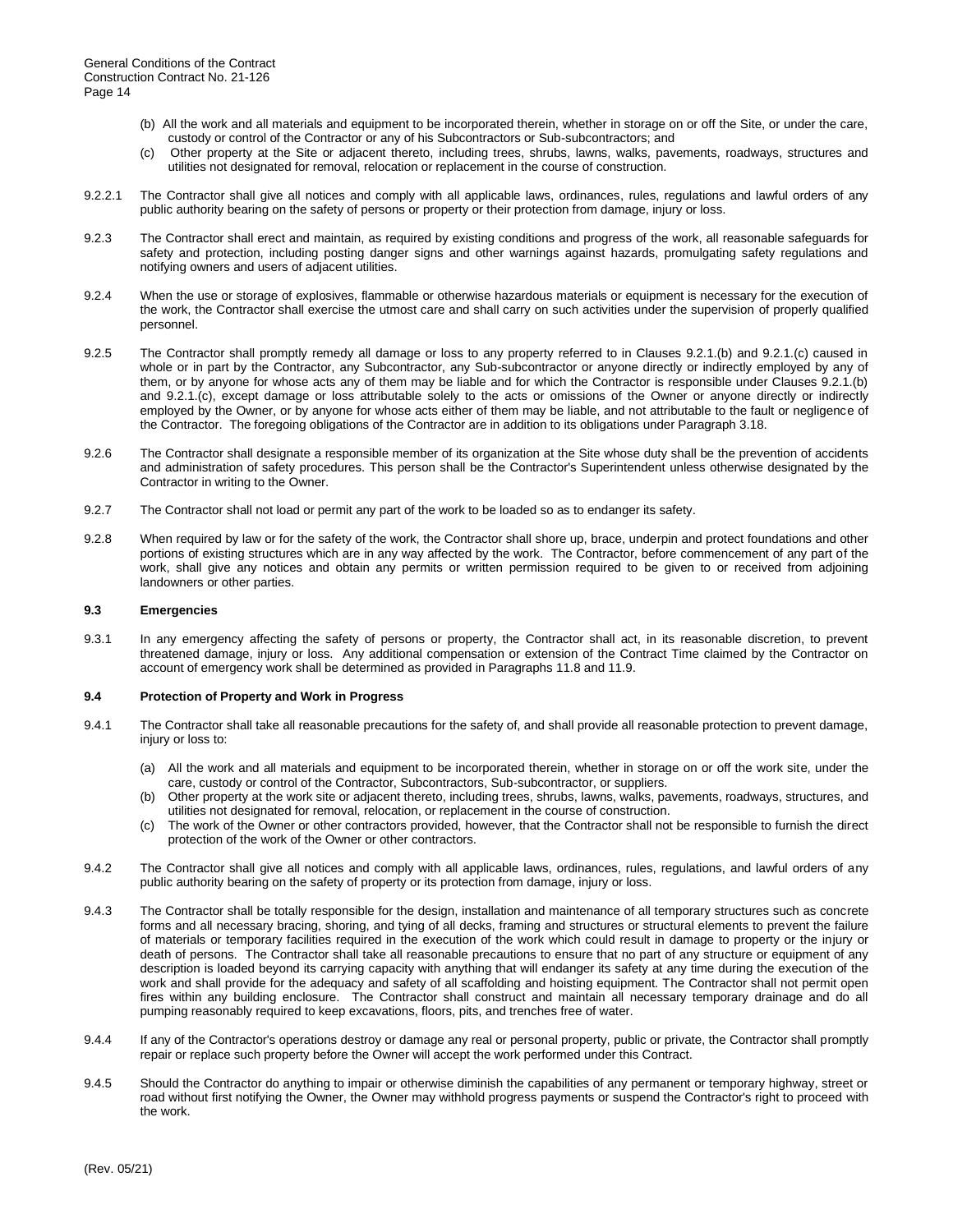9.4.6 Any damages to public roads or streets caused by the Contractor or Subcontractor shall be repaired as soon as is practical. The Owner shall have the right to stop work until such repairs are made to the satisfaction of the Owner. Such stop work order shall not be grounds for a claim against the Owner.

#### **9.5 Protection of the Environment**

- 9.5.1 The Contractor shall comply with all applicable federal, state and local environmental protection rules, laws and regulations and accept responsibility for compliance with all environmental quality standards, limitations and permit requirements promulgated thereunder, including, but not limited to, the federal and state air quality standards for fugitive dust control prevention of surface and groundwater contamination and hazardous and other waste disposal practices and procedures.
- 9.5.2 If the Owner is determined by any federal, state or local government agency, department, board or commission, or in any judicial proceeding to have violated any such environmental protection rules, laws, or regulations as a result of the Contractor's acts or omissions, the Contractor agrees to indemnify and hold harmless the Owner from any and all prosecutions, payment of any and all fines or penalties, and the cost of abatement and remediation and shall take action to remedy the claims or charges against the Owner. In addition, Contractor shall reimburse Owner for all costs, expenses and reasonable attorney's fees incurred by Owner as a result of the violation of said rules, laws or regulations.

# **9.6 Hazardous and Explosive Materials**

9.6.1 The Contractor shall exercise the utmost care and caution if the storage or use of hazardous materials or explosives are required for the performance of the work. Activities related to the purchase, storage, use, removal, treatment, and disposal of such hazardous materials shall at all times be the sole responsibility of the Contractor and shall be supervised and carried out by personnel properly qualified to perform such activities. However, in no circumstances shall activities requiring the purchase, storage, use, removal, treatment or disposal of hazardous materials be started without first notifying the Owner in writing of the proposed activity and receiving the Owner's written approval of that action. The use and storage of explosives will not be allowed on site unless they are required or permitted by the Contract Documents. If hazardous and explosive materials are required on site, the Contractor shall comply with all federal, state, and local laws, rules, and regulations that are applicable.

# **9.7 Archeological and Historical Discoveries**

- 9.7.1 The Contractor is required to inform the Owner of any evidence which might suggest to a lay person that archaeological, historical materials or human remains may be present in the work area. Upon making such a discovery, the Contractor shall do whatever is necessary to avoid disturbing that work area. This could require that the Contractor's activities be redirected or stopped until the Owner determines how to proceed.
- 9.7.2 If as a result of the Contractor's efforts to preserve the potential discovery site, the Contractor's activities are delayed for longer than eight (8) normal working-time hours, the Contractor may submit a Contractor's Change Request if it believes it is entitled to an adjustment in Contract Amount and/or Contract Time. Adjustments for such delays shall be considered by the Owner only for the portions of the delay which exceed eight (8) hours.

# **ARTICLE X: INSURANCE**

#### **10.1 Insurance**

- 10.1.1 In part to assure the Owner that the Contractor is always capable of fulfilling the specified indemnification obligations, the Contractor is required to purchase and maintain insurance of the kind and in the minimum amounts specified in the Contract Documents. However, the insurance requirements contained in the Contract Documents shall not be deemed to limit or define the obligations of the Contractor as provided elsewhere.
- 10.1.2 **CONTRACTOR** shall obtain and maintain, and ensure that each Subcontractor shall obtain and maintain, insurance as specified in this section at all times during the term of this **CONTRACT**. All insurance policies required by this **CONTRACT** shall be issued by insurance companies as approved by the County.
- 10.1.3 Workers' Compensation: Workers' compensation insurance as required by state statute, and employers' liability insurance covering all Contractor or Subcontractor employees acting within the course and scope of their employment.

| <b>Employer's Liability:</b> | \$2,000,000 bodily injury for each accident |
|------------------------------|---------------------------------------------|
|                              | \$2,000,000 each employee for disease       |
|                              | \$2,000,000 disease aggregate               |

10.1.4 General Liability: Commercial general liability insurance covering premises operations, fire damage, independent contractors, products and completed operations, blanket contractual liability, personal injury, and advertising liability with minimum limits as follows: \$1,000,000 each occurrence; \$1,000,000 general aggregate; \$1,000,000 products and completed operations aggregate; and \$50,000 damage to premises rented to you – any one premises

| Minimum Limits: | \$2,000,000 each occurrence                                          |
|-----------------|----------------------------------------------------------------------|
|                 | \$2,000,000 general aggregate with dedicated limits per project site |
|                 | \$2,000,000 products and completed operations aggregate              |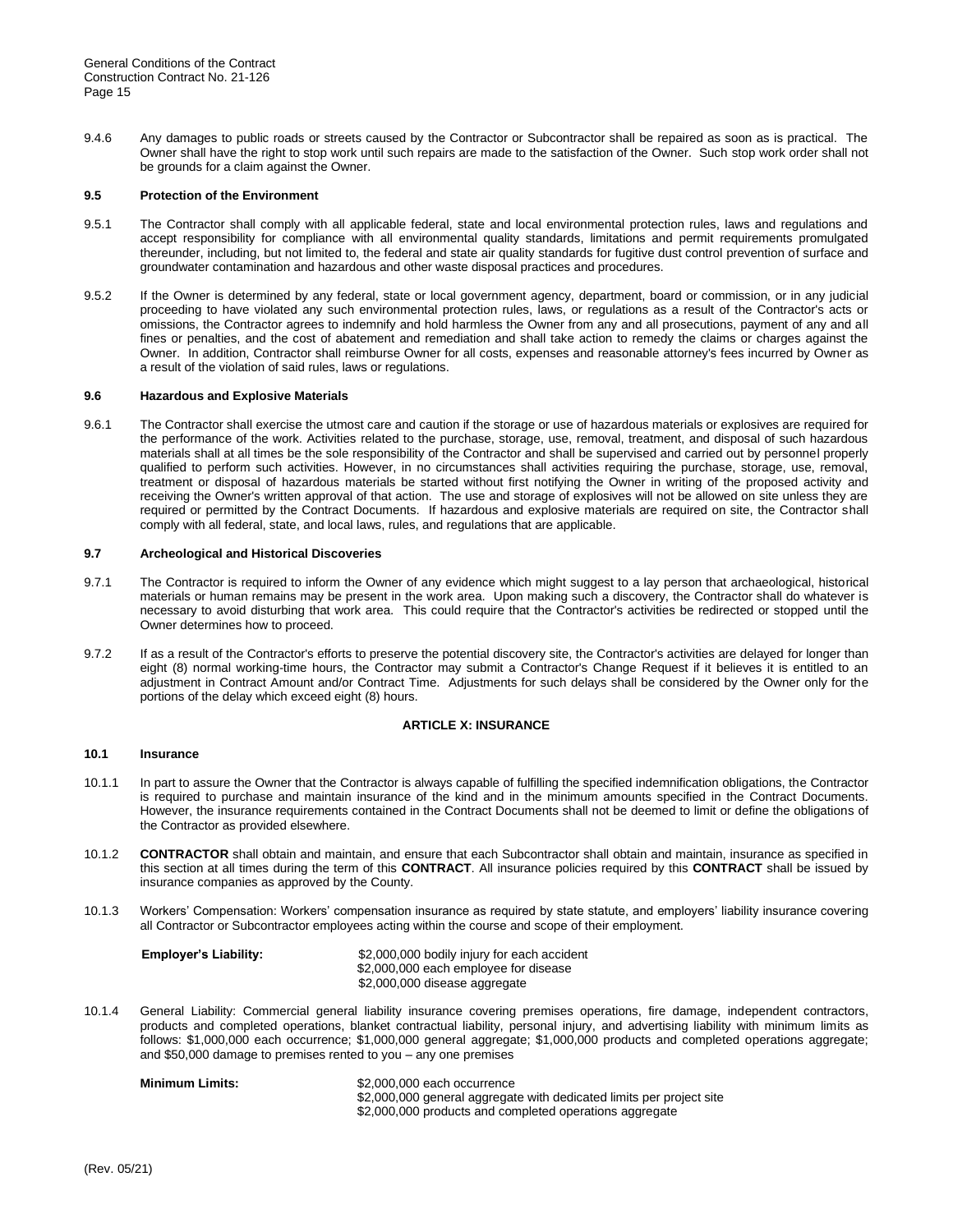- 10.1.5 Automobile Liability: Automobile liability insurance covering any auto (including owned, hired and non-owned autos) with a minimum limit of \$1,000,000 each accident combined single limit.
- 10.1.6 Umbrella Liability Insurance: Commercial Umbrella/Excess Liability Insurance for bodily injury and property damage liability must sit over Contractor's primary Employer's Liability, Commercial General Liability and Commercial Automobile Liability with limits of: \$1,000,000 each occurrence and aggregate. Higher or Lower limits may be required or determined acceptable at the sole discretion of **COUNTY**.

10.1.7 Protected Information: If Contractor's scope of work will include access to Confidential Information, such as PII, PHI, PCI, Tax Information, and CJI, Contractor shall maintain Cyber/ Network Security and Privacy Liability Insurance in an amount of not less than \$1,000,000 each occurrence; and \$2,000,000 general aggregate to cover civil, regulatory and statutory damages, contractual damage, as well as data breach management exposure, and any loss of income or extra expense as a result of actual or alleged breach, violation or infringement of right to privacy, consumer data protection law, confidentiality or other legal protection for personal information, as well as confidential information of County.

- 10.1.8 Pollution Liability: If Contractor's scope of work includes any pollution liability exposure, Contractor must provide and maintain a separate Pollution Liability Insurance policy. Such insurance shall include coverage for the Hold-Harmless or Indemnification Clause contained in this Agreement. Coverage shall include Additional Insured status in favor of County, its agents and employees and a Waiver of Subrogation in favor of additional insured parties the policy shall be written with a limit of liability no less than \$1,000,000 each occurrence and aggregate.
- 10.1.9 Professional Liability Insurance: If Contractor's scope of work includes the performance of professional services, Contractor shall provide and maintain, for the statute of repose, Professional liability insurance covering any damages caused by an error, omission in performance of the professional services with minimum limits as follows: \$1,000,000 each claim; and \$1,000,000 general aggregate.
- 10.1.10 Crime Insurance: If Contractor's scope of work includes Contractor or Contractor's employees' involvement with money or securities of County, Contractor shall provide and maintain Commercial Crime coverage for a loss arising out of or in connection with any fraudulent or dishonest act committed by employees of the Contractor, in an amount of not less than \$1,000,000 single limit. Commercial Crime Coverage shall include third party liability coverage and list County as a loss payee.
- 10.1.11 Primacy of Coverage: Coverage required of Contractor shall be primary over any insurance or self-insurance program carried by the County.
- 10.1.12 Cancellation: The above insurance policies shall include provisions preventing cancellation or non-renewal, except for cancellation based on non-payment of premiums, without at least 30 days prior notice to Contractor and Contractor shall forward such notice to the County in accordance with Paragraph 8.14 within 7 days of Contractor's receipt of such notice. If such provisions are not commercially available from carriers, then Contractor shall be responsible for providing the notice of Cancellation in a manner acceptable to County.
- 10.1.13 Subrogation Waiver: All insurance policies secured or maintained by Contractor in relation to this Contract shall include clauses stating that each carrier shall waive all rights of recovery under subrogation or otherwise against the County, its agencies, institutions, organizations, officers, agents, employees, and volunteers.
- 10.1.14 All insurance as required by Contractor under this Section 8 shall also be required of any Subcontractor hired by Contractor to perform work under this Contract.
- 10.1.15 Contractor shall furnish certificates of such insurance to the County Contracts and Procurement Manager **("**Manager**")** prior to the performance of this Contract. The County**,** and its' employees and agents, shall be named as an additional insured on all policies of liability insurance, except professional liability, workers' compensation, and commercial crime when applicable. Unless otherwise noted in Section 8 to the contrary, insurance coverage shall be maintained for the duration of the Contract.
- 10.1.16 Special Provisions: County reserves the right to review, approve and/or reject any and all certificates of insurance and required endorsements. Certificate Holder should be listed as follows:

El Paso County, Board of County Commissioners County Address: 200 South Cascade Avenue, Suite 150, Colorado Springs, CO 80903

All policies are to be written through companies duly entered and authorized to transact that class of insurance in the state in which the job is located. The insurance companies must have an A.M. Best rating of A-, VIII or better in the most recent Best's Key Rating Guide.

Approval, disapproval or failure to act by County regarding any insurance supplied by the Contractor shall not relieve the Contractor of full responsibility or liability for damages and accidents. Neither shall the bankruptcy, insolvency or denial of liability by the insurance County exonerate the Contractor from liability.

No Special payments shall be made for any insurance that the Contractor may be required to carry; all are included in the contract price.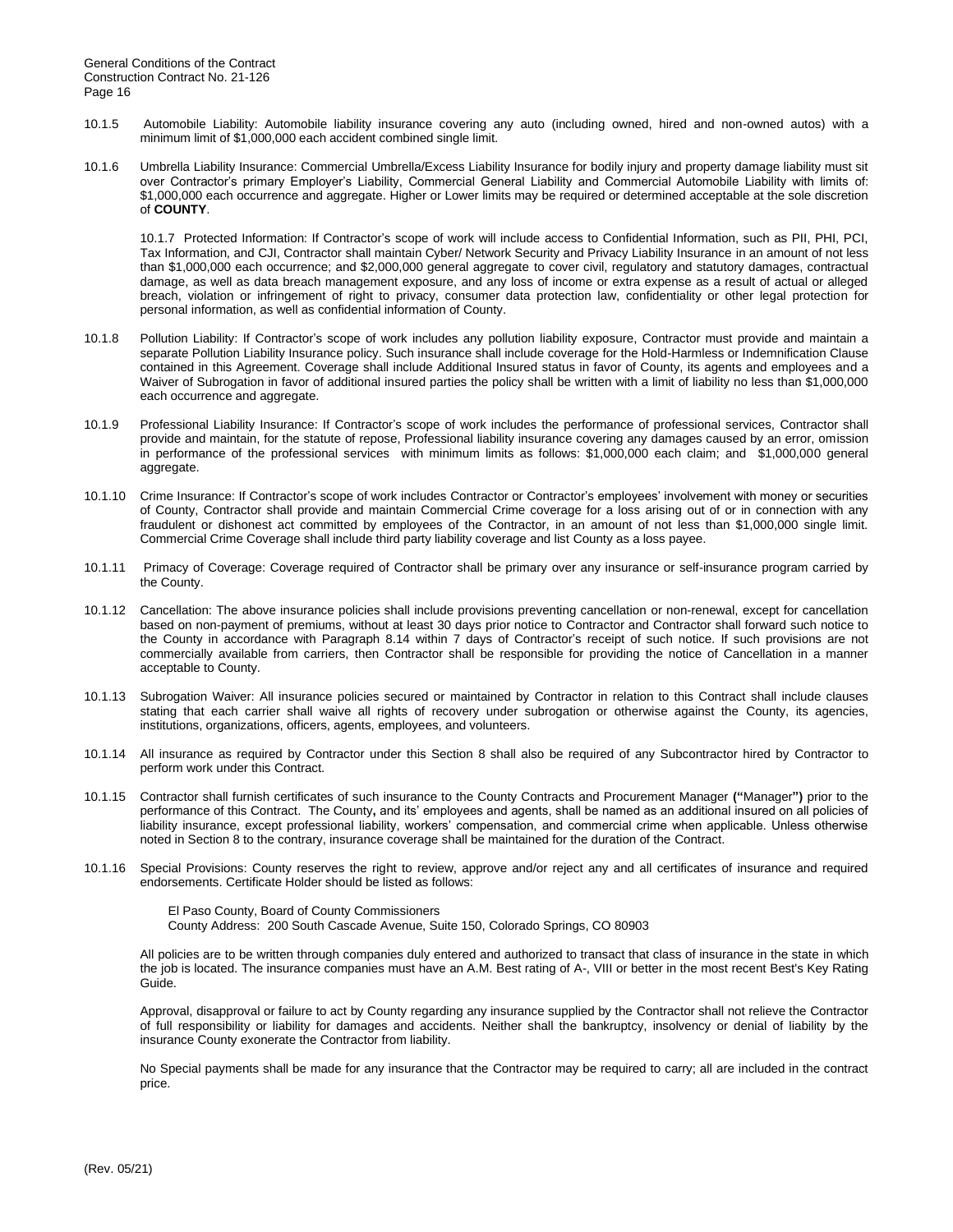#### **10.2 Builder's Risk Insurance**

10.2.1 The Contractor shall purchase and maintain All Risk Builder's Risk insurance upon the entire Project to One Hundred Percent (100%) of the insurable value thereof for the benefit of the Owner and the Contractor. Such insurance shall include any and all direct damage to all structures under construction (including temporary structures) and all materials, supplies, machinery and equipment at the work site which are or will be incorporated in the work, which is caused by hazards such as but not limited to, the hazards of fire, lightning, wind, earthquake, flood, vandalism, malicious mischief and other hazards included in a standard Extended Coverage Endorsement.

# **ARTICLE XI: CHANGES IN THE WORK**

#### **11.1 Owner-Initiated Changes - General**

- 11.1.1 The Owner may require, without notification to sureties, the Contractor to perform changes, additions or deletions to the work at any time after execution of the Contract without invalidating the Contract. Changes shall be accomplished by a written Change Order or a Change Directive. If a Change Directive is used, a Change Order will be executed when the terms of the change are agreed upon.
- 11.1.2 The Contractor shall promptly perform changes in the work which are described in Change Orders and Change Directives in accordance with applicable provisions of the Contract Documents, unless otherwise provided in the Change Order or Change Directive.
- 11.1.3 The Owner will have authority to order minor changes in the work not involving an adjustment in the Contract Sum or an extension of the Contract Time and not inconsistent with the intent of the Contract Documents. Such changes shall be affected by written order and shall be binding on the Contractor. The Contractor shall carry out such written orders promptly.

# **11.2 Change Request**

11.2.1 The Owner may issue a request informing the Contractor of a planned change in the work and its scope, and requesting the Contractor's detailed price proposal. The Contractor, at no expense to the Owner, shall submit a priced proposal for performing the proposed change in the work. The Contractor, within ten (10) days after receiving the Change Request, or such longer time which the Owner in its discretion has granted, shall provide the Owner with a complete and itemized proposal which includes the estimated increase or decrease in the Contract Amount and/or in the Contract Time attributable to the planned changes based on the criteria and methods described in Paragraphs 11.8 and 11.9. The Contractor shall be responsible for delays to the work and any additional costs incurred by the Owner caused by its failure to submit complete pricing information within the time provided above. The Contractor shall participate with the Owner in prompt joint analysis and negotiations to finalize a Change Order.

#### **11.3 Change Directive**

- 11.3.1 A Change Directive is a written order signed by the Owner's Project Manager or its designated representative which directs the Contractor to commence a change in the work, prior to complete agreement on a Change Order.
- 11.3.2 A Change Directive may be used when:
	- (a) The Owner determines that the Contractor must proceed immediately to perform a change in the work in order to avoid an adverse impact on the schedule or other unchanged work, and sufficient time is not available to negotiate an adjustment to the Contract Amount or Contract Time; or
	- (b) The Owner and Contractor have not completed their negotiation and reached agreement on all of the terms of a Change Order, but the Owner requires the Contractor to proceed without such agreement.
- 11.3.3 Upon receipt of a Change Directive, the Contractor shall promptly sign the Change Directive and return it to the Owner, and shall promptly proceed with performing the change in the work. Additionally, the Contractor shall comply with all of the requirements of Paragraph 11.2.

#### **11.4 Change Order**

- 11.4.1 A Change Order is a written instrument signed by the Owner's Project Manager or its designated representative and by the Contractor which contains their agreement upon all of the following matters:
	- (a) A change, addition or deletion to the work;
	- (b) The amount or method of the adjustment in the Contract Amount, if any (see Paragraph 11.8); and
	- $(c)$  The extent of the adjustment in the Contract Time (see Paragraph 11.9), if any.
- 11.4.2 When the Owner and Contractor reach agreements on the adjustments to the Contract Amount and/or Contract Time, if any, as appropriate, such agreements shall be promptly recorded in an executed Change Order.

#### **11.5 Contractor Change Request**

11.5.1 If the Contractor: (1) receives any oral or written instructions, directives or interpretations of Contract Documents, or determinations from the Owner; or (2) identifies what it believes are design errors or omissions or any other errors or omission in the Contract Drawings or Technical Specifications; or (3) encounters a differing site condition; or (4) is delayed in the progress of the. work; or (5)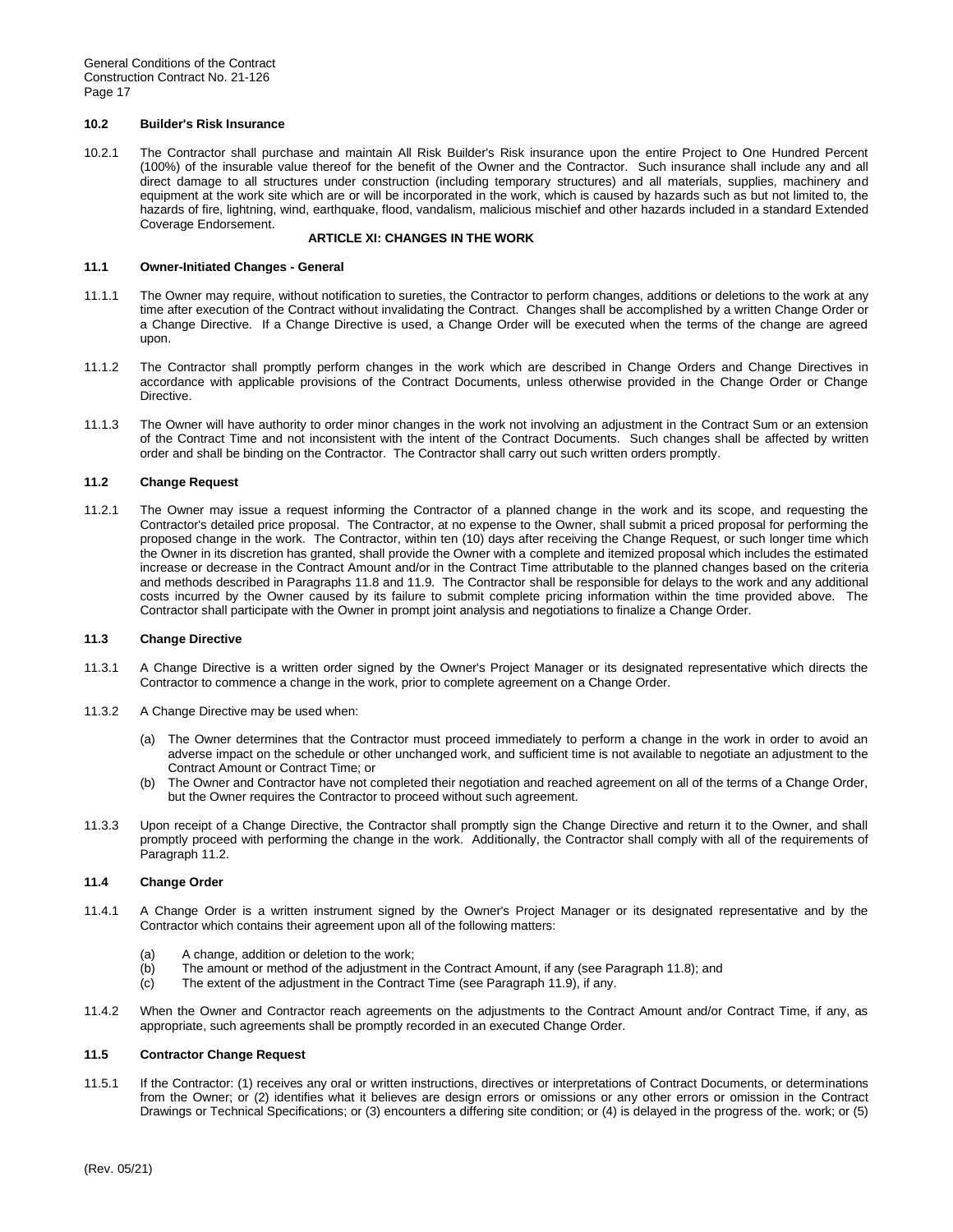becomes aware of any other matter or circumstance which it believes would require a change in Contract Time or Contract Amount, the Contractor shall give the Owner prompt written notice of such matters in a letter or notice denominated Contractor Change Request," and request a Change Order.

11.5.2 All Contractor Change Requests shall be dated, numbered sequentially, and shall describe the action or event which the Contractor believes may require the issuance of a Change Order. The Contractor shall also provide descriptions of possible Contractor actions or solutions to minimize the cost of the Contractor Change Request and, when possible, provide an estimate of the adjustment in the Contract Time and Contract Amount that it believes is appropriate.

#### **11.6 Time Requirements**

- 11.6.1 With respect to orders, instructions, directives, interpretations, determinations, or the discovery of any errors or omissions in the Contract Documents, a Contractor Change Request shall be submitted before the Contractor acts on them, but in no event more than ten (10) days after they were received or discovered.
- 11.6.2 With respect to any differing site conditions (Article XII), a Contractor Change Request shall be submitted before the conditions are disturbed, but in no event more than ten (10) days after the conditions are first discovered.
- 11.6.3 With respect to delays, a Contractor Change Request shall be submitted as soon as the Contractor has knowledge of the delay, but in no event more than ten (10) days from that time.
- 11.6.4 With respect to any other matter or circumstance which the Contractor believes would require a Change, including delays, a Contractor Change Request shall be submitted as soon as the Contractor has knowledge of the matter or circumstance, but in no event more than ten (10) days after the Contractor becomes aware of such circumstances or matter.

# **11.7 Submittal Requirements and Waiver of Claims**

- 11.7.1 If the Contractor does not submit a Contractor Change Request within the time required by Subparagraph 11.6 above, any action by the Contractor related to such order, direction, instruction, interpretation, determination, design error or omission, or other matter, including delays or differing site conditions, will not be considered by the Owner as a change to the work and the Contractor waives any claim for an adjustment on the Contract Amount or the Contract Time.
- 11.7.2 The Contractor shall, within twenty (20) days after submitting a Contractor Change Request, provide the Owner a complete and itemized proposal which contains the information described in Paragraph 11.8. The proposal shall also contain a detailed explanation, citing all applicable provisions in the Contract Documents, which supports the Contractor Change Request. If the Contractor does not submit its itemized proposal for a Change Order within the time described above or within such extension which the Owner, in its discretion may have granted in writing, it waives any claim for an adjustment in the Contract Amount or Contract Time arising out of the act or event described in the Contractor Change Request.
- 11.7.3 If a Contractor Change Request is denied by the Owner in whole or in part, any claim for an increase in the Contract Amount or Contract Time arising out of the act or event described in the Contractor Change Request is waived unless the Contractor timely complies with the provisions of Paragraph 13.1 (Notice of Intent to Claim).

# **11.8 Adjustment to Contract Amount**

- 11.8.1 All adjustments to the Contract Amount shall be determined by using one or more of the following methods:
	- (a) A negotiated lump sum. If requested by the Owner, the Contractor shall promptly provide itemized and sufficient substantiating data, including calculations, measurements, cost records, production rates, equipment types and capacity, labor costs by craft and other information which the Owner may reasonably require the Contractor to produce in order to permit the Owner to evaluate the Contractor's lump sum change order proposals. In pricing this proposal, the Contractor shall include estimates of the type of costs described in Subparagraph 11.11;
	- (b) Unit prices stated in the Contract Documents or subsequently agreed upon multiplied by final verified quantities of work performed;
	- (c) Cost to be determined in a manner agreed upon by the parties which includes markups that do not exceed those set forth in Subparagraph 11.11.7 below; and
	- (d) Costs to be determined in the manner described in Subparagraph 11.10.

#### **11.9 Contract Time Adjustment**

Any adjustment in Contract Time shall be determined in accordance with the scheduling requirements in the Technical Specifications. The Contractor shall support any request or proposal for an adjustment in Contract Time with a schedule produced in accordance with the Technical Specifications, which shows how and where a delay on the critical path occurs and will affect the Contract Time. This submittal shall include a description of the Contractor's efforts to reschedule work in order to mitigate the effect of the changes on the schedule.

# **11.10 Force Account Work**

11.10.1 In situations where the cost or time for performing a required change cannot be adequately defined or agreed upon, but the changed work must proceed, the Owner may direct the Contractor to perform the work on a Force Account basis. Adjustments shall be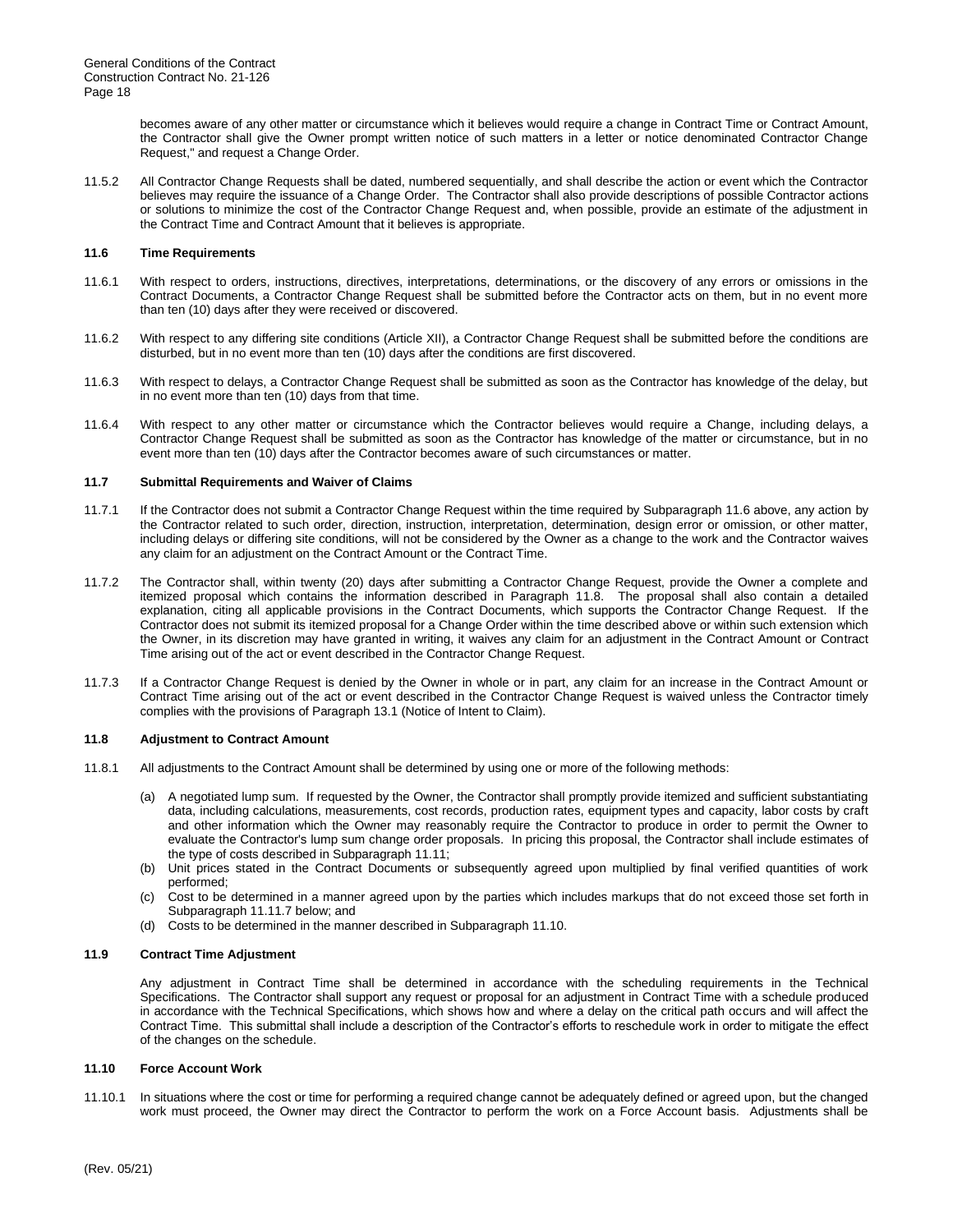determined on the basis of reasonable expenditures and savings of those performing the change in the work including, in case of an increase in the Contract Amount, an allowance for overhead and profit which shall not exceed the allowance described in Subparagraph 11.11.7 below. In such case, the Contractor shall keep and present in such form as the Owner may prescribe an itemized detailed accounting together with appropriate supporting data of all of the costs associated with the change in accordance with the rates described in Subparagraph 11.11.1 through Subparagraph 11.11.4 which clearly distinguishes the cost of changed work from base contract work. Information which shall be required on these forms includes an itemization of all costs for labor, materials and equipment rental and total costs to date for force account work. The Contractor shall include hours worked, rates of pay, names and job classifications for all workers and size, type, identification number, rental rate and hours of operation for equipment.

11.10.2 Unless otherwise provided in the Contract Documents, costs for the purposes of Force Account Work shall be itemized daily on Daily Force Account Forms provided by the Owner which are signed by the Contractor and Owner. Such costs shall form the basis for determining the maximum amount to be paid the Contractor, but this amount may be reduced where necessary to take into account the cost of base contract work, work included in approved Change Orders, work described in Change Directives, idle time for workers and/or equipment when work could have been performed in other locations or the number of workers or amount of equipment provided exceeds the number or amount required to perform the work, unsatisfactory work or work which may be performed concurrently with the changed work and which cannot be easily segregated from the changed work.

# **11.11 Contract Sum Determination**

In no event shall the charge or credit to the Owner associated with any change exceed the sum of the following:

- 11.11.1 Direct Labor. Actual net direct increase or decrease in the cost of the Contractor's labor for all work associated with the change. Contractor's labor shall be limited to labor (including salaried field personnel) that performs the individual change in the work full-time.
- 11.11.2 Labor\_Burden. Contractor's actual costs for worker's compensation and liability insurance, payroll taxes, social security and employees' fringe benefits (including employer paid health insurance) imposed on the basis of payrolls. This labor burden must reflect the variability of some burdens, i.e., social security. The burden shall include all small tools that cost less than \$200 a piece.
- 11.11.3 Direct Material, Supplies, Installed Equipment. Actual net direct cost of materials, supplies and equipment incorporated in or consumed by the work. If actual costs are not available, the cost shall be the lowest commercially available price including all discounts and rebates and all applicable taxes. Cost shall be based on buying the material, supplies and equipment in the largest practical quantity to receive quantity discounts.
- 11.11.4 Equipment. Actual net cost to the Contractor of owned and/or rented equipment, other than small tools, is to be determined using the following methods:
	- (a) Owned equipment operating costs shall be determined in accordance with the requirements and provisions applicable to owned equipment and extra work contained in the current edition of the Colorado Department of Transportation Standard Specifications for Road and Bridge Construction.
	- (b) Rental equipment costs shall be determined using actual invoiced rates less all discounts for bare equipment rental. Operating costs will be determined based on rates in the above-cited Colorado Department of Transportation Specifications.
	- (c) Mobilization/demobilization costs will be paid if the equipment is mobilized exclusively for work described in a Change Order. If the equipment is used on base contract work, no mobilization or demobilization cost will be paid. Mobilization/demobilization cost will be based on using the least expensive means to mobilize or demobilize. Equipment shall be obtained from the nearest available source. When the least expensive methods are used, then costs shown in the actual invoice will be the basis for pricing.
- 11.11.5 Bonds, Insurance, Permits and Taxes. Actual increases or decreases in the cost of premiums for all bonds and insurance, permit fees, and sales, use or similar taxes related to the work.
- 11.11.6 Subcontract Costs. Net cost of Subcontractor work at any tier, provided that the cost of the Subcontractor is determined in accordance with the above requirements. When possible, the Contractor shall obtain quotes from more than one Subcontractor.
- 11.11.7 Overhead and Profit.
	- (a) Twelve percent (12 %) of the sum of Subparagraphs 11.11.1 through 11.11.5 above, to cover a Contractor's or Subcontractor's overhead and profit for work performed by that Contractor or Subcontractor.
	- (b) Three percent (3 %) of Subparagraph 11.11.6 above to cover Contractor's and Subcontractor's overhead and profit for overseeing work performed by Subcontractors at any tier.
	- (c) Neither the Contractor nor any Subcontractor, nor the Owner in the case of a credit, will attempt to apply these percentage adjustments in a way which would pyramid either the cost or credit because a Subcontractor or Subcontractors at any tier are involved.
- 11.11.8 Totals as Equitable Adjustment. The Contractor agrees that the total of the above constitutes an equitable adjustment for any and all damages resulting from a change or due to delay or disruption caused by the Owner.

#### **11.12 Variation in Quantity of Unit-Priced Items**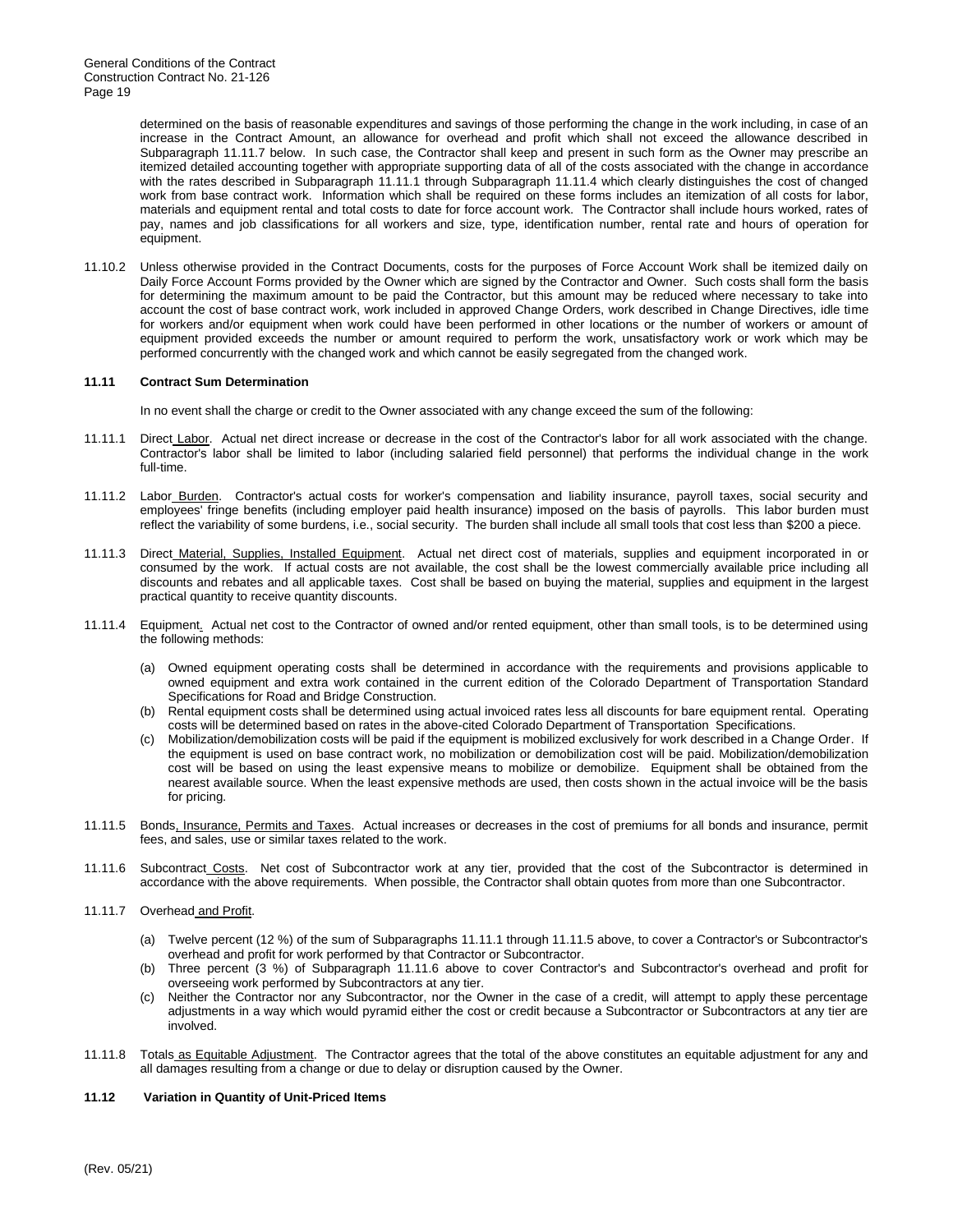11.12.1 Where the quantity of a unit-priced item in this Contract is an estimated quantity and the actual quantity of the unit-priced item varies more than 25 percent above or below the estimated quantity, an equitable adjustment in the Contract Amount may be made by Change Order. The equitable adjustment shall be based upon any increase or decrease in cost due solely to the variation above 125 percent or below 75 percent of the estimated quantity. If the quantity variation is such as to cause an increase in the time necessary for completing the work, the Contractor may request in writing an extension of time in accordance with Paragraph 11.5.

# **ARTICLE XII: SITE CONDITIONS**

# **12.1 Differing Site Condition**

- 12.1.1 The Contractor shall promptly and before such conditions are disturbed, but in no event more than ten (10) days after the conditions are first discovered, notify the Owner both verbally and with a written Contractor Change Request submitted pursuant to Subparagraphs 11.5 through 11.9 of the following: (a) subsurface or latent physical conditions at the work site differing materially from those indicated in the Contract Documents; or (b) unknown physical conditions at the work site, of an unusual nature, differing materially from those ordinarily encountered and generally recognized as inherent in work of the character provided for in the Contract Documents.
- 12.1.2 The Owner shall promptly investigate the conditions and, if it finds that such conditions do materially so differ and could not have been discovered or reasonably inferred from the Contract Documents or a thorough inspection of the work site by the Contractor, and such conditions cause an increase or decrease in the Contract Time or Contract Amount, the Owner shall issue a Change Notice or Change Directive under Paragraphs 11.2 or 11.3
- 12.1.3 If the Contractor has not fully complied with the notice and submittal requirements of this Paragraph 12.1 and Paragraphs 11.5 through 11.7 (including if appropriate the provisions of Paragraph 11.9) with particular attention to not disturbing the site prior to allowing the Owner to investigate the condition, the Contractor shall be deemed to have waived its right to assert a claim for an adjustment in the Contract Time or Contract Amount arising out of such differing site conditions.

#### **12.2 Site Conditions, Inspection and Investigations**

12.2.1 By executing the Contract, the Contractor represents that it has visited the site, familiarized itself with the local conditions under which the work is to be performed, and correlated its observations with the requirements of the Contract Documents.

#### **12.3 Geo-technical and Other Designer Reports, Investigations and Test**

- 12.3.1 By executing the Contract, the Contractor acknowledges that certain soil reports, boring, and other geo-technical data, more particularly described or referenced in the Technical Specifications of this Contract, have been made available for inspection and review.
- 12.3.2 It is expressly understood by the Contractor that the Owner does not warranty the accuracy or reliability of said borings and other geo-technical data or of the data, information or interpretations contained in said soils reports, and is not responsible for any deduction, interpretation, or conclusion drawn therefrom by the Contractor. Said soil reports may contain interpretations of borings and geo-technical data obtained at the work site by engineering or design professionals. Such borings and geo-technical data are subject to sampling errors, and any interpretations or conclusions based on such borings and data depend to a degree on the judgment of the engineering or design professional.
- 12.3.3 The Contractor agrees that it will make no claims against the Owner if, in performing the work, it finds that the actual conditions encountered conform to those indicated by said soil reports, borings and other geo-technical data, those reasonably inferred therefrom, or those reasonably discoverable by a thorough inspection of the site by the Contractor.

#### **ARTICLE XIII: CLAIMS FOR ADJUSTMENTS**

# **13.1 Notice of Intent to Claim**

- 13.1.1 If after receiving a decision from the Owner that a Change Order or Change Directive will not be issued as requested by the Contractor, or the Contractor does not agree with the Owner's decision on an equitable change in price or time, or the Contractor disputes a decision by the Owner to assess charges against the Contractor or any other event occurs giving rise to a claim, and the Contractor intends to submit a claim thereof, the Contractor shall submit in letter form a Notice of Intent to Claim to the Owner. A Notice of Intent to Claim for change in price or time cannot be filed unless a Contractor's Change Request has first been made in accord with Subparagraphs 11.5 through 11.9.
- 13.1.2 The written Notice of Intent to Claim shall be clearly titled as such and all Notices shall be numbered sequentially. The Notice shall contain the following:
	- (a) Date of the event giving rise to the claim.
	- (b) A description of the claim.
	- (c) The reasons why the Contractor believes additional compensation or time is due or charges were wrongly assessed.
	- (d) An estimate of any additional costs associated with the claim.
	- (e) Contractor's plan for mitigating costs or delays associated with the claim.
- 13.1.3 The Notice of Intent to Claim described above shall be given within ten (10) days after (1) denial of any request for a change in the Contract Amount or Contract Time contained in a Contractor Change Request submitted pursuant to Subparagraphs 11.5 and 11.9,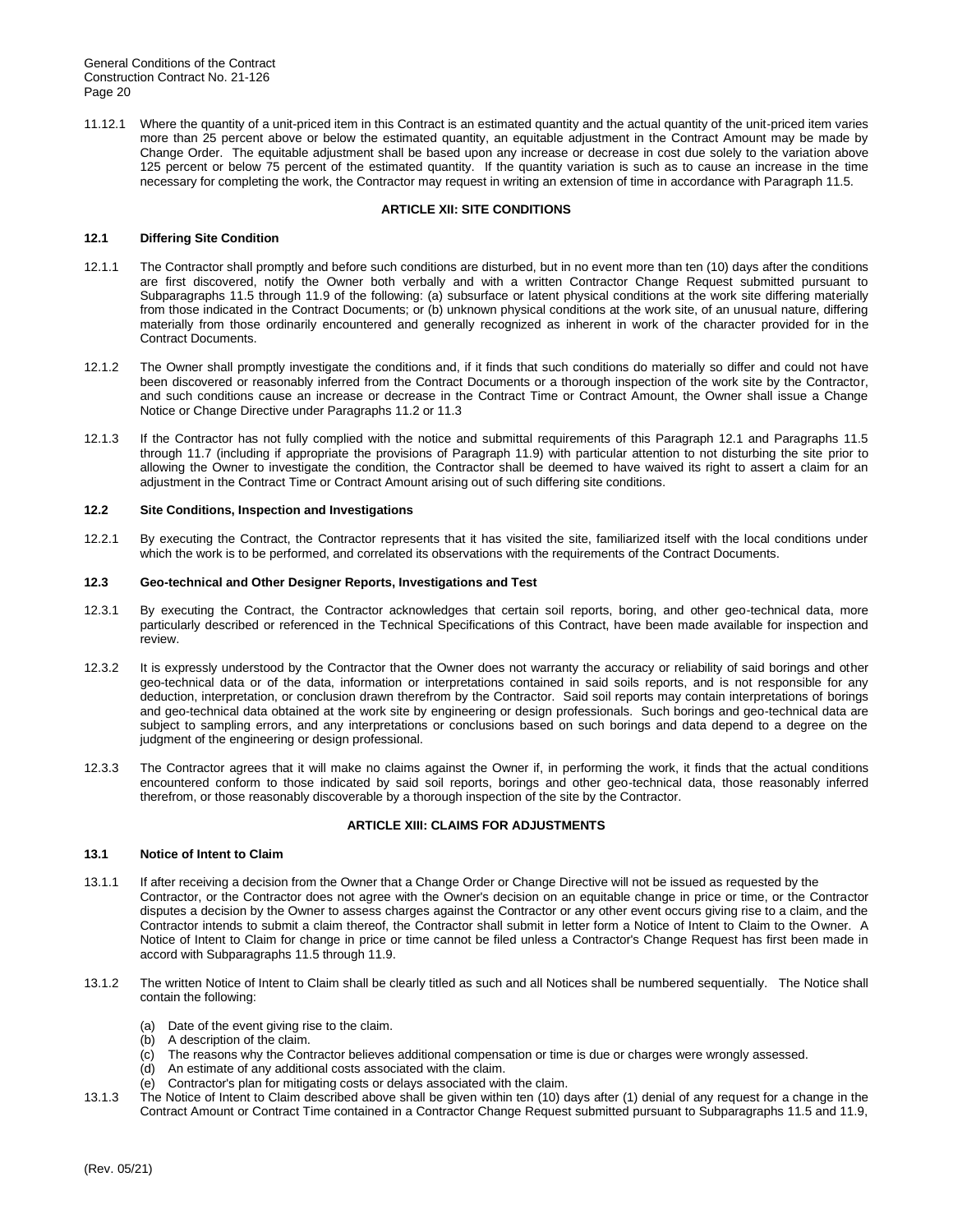> (2) issuance of a Change Directive with which the Contractor disagrees, (3) receipt of written notice from the Owner that the Owner intends to assess liquidated damages or other charges against the Contractor, or (4) the occurrence of any other event or events giving rise to the claim.

# **13.2 Submittal of Claims**

13.2.1 The Contractor shall, within twenty (20) days after it submits a Notice of Intent to Claim, submit to the Owner a complete and itemized claim which includes any claimed increase in Contract Time and Contract Amount. The Contractor may request an extension of time to submit the claim, which extension may be granted by the Owner for good cause shown. The claim must be described in sufficient detail to allow the Owner to evaluate the basis of and costs associated with said claim. A claim for increase in Contract Amount shall be submitted based on actual costs whenever possible, rather than estimate or opinion, shall be supported by invoices, time cards, and other business records commonly accepted in the industry, and shall comply with the requirements of Subparagraph 11.11. The claim shall be accompanied by copies of all contract provisions or other documents relied on and a summary of the legal and factual theories supporting the claim. A claim for time extension must be accompanied by a Revised Construction Schedule reflecting the effects of the delay on the critical path and showing actions which the Contractor has taken or proposes to take to minimize the effects of the delay. The claim shall also identify any measures the County can take to minimize the claim.

The Contractor shall furnish upon request all additional information and data which the Owner determines would be needed to aid in resolving the claim through negotiation or which is required to complete an evaluation of the claim. The Contractor shall give the Owner access to its books, correspondence, records, and other materials relating to the work described in the claim, shall require its Subcontractors and suppliers to provide the Owner with such access, and shall make its personnel and that of its subcontractors and suppliers available to discuss and answer cost, schedule and other questions related to its claim. Clear copies of all necessary supporting records shall be provided to the Owner at no cost. Failure to submit requested information may be the basis for denial of a claim.

- 13.2.2 Failure to submit the claim in writing within the time and in the manner described above, or within such extended time granted by the Owner shall constitute a waiver by the Contractor of any right equitable or otherwise to make such claim.
- 13.2.3 The Contractor shall submit with its claim a notarized certificate that:
	- (a) the claim is made in good faith;
	- (b) all supporting data are accurate and complete to the best of the Contractor's knowledge and belief;
	- (c) the amount requested is not overstated or inflated and fairly and accurately reflects that contract adjustment for which the Contractor believes the Owner is liable; and
	- (d) The prices stated for material and equipment are the lowest reasonably available to the Contractor and include all available discounts.

If the Contractor is an individual, the certification shall be executed by that individual. If the Contractor is not an individual, the certification shall be executed by (1) a senior company official in charge of the work performed under this Contract; or (2) an officer or general partner of the Contractor.

- 13.2.4 The Owner or his designee shall investigate, review and evaluate the claim and make a determination. Such determination shall normally be made in writing within thirty (30) days of receipt of a completed and fully-documented claim; however, if special circumstances exist or the claim is unusually complex, the Contractor will be notified of a longer period.
- 13.2.5 The Contractor shall proceed diligently with performance of this Contract pending final resolution of any claim made under this section, and shall comply with any decision of the Owner pending final resolution of the claim. Failure to proceed with the work shall be grounds for suspension or termination of the Contract.
- 13.2.6 If the Contractor agrees with any determination or resolution by the Owner requiring a change in Contract Time or Amount, it shall be processed as a Change Order.
- 13.2.7 Failure to meet any of the requirements of this Article XIII in a timely and complete manner shall constitute a waiver by the Contractor of any right to adjustments of Contract Time or Amount either by administrative review or by any other action at law or equity.

#### **ARTICLE XIV: UNCOVERING AND CORRECTION OF WORK**

#### **14.1 Uncovering of Work**

- 14.1.1 If any portion of the work should be covered contrary to the request of the Owner or the requirements specifically expressed in the Contract Documents, it must, if required in writing by the Owner, be uncovered for its observation and replaced at the Contractor's expense.
- 14.1.2 If any other portion of the work has been covered which the Owner has not specifically requested to observe prior to being covered, the Owner may request to see such work and it shall be uncovered by the Contractor. If such work shall be found to be in accordance with the Contract Documents, the cost of uncovering and replacement shall, by appropriate Change Order, be charged to the Owner. If such work is found not to be in accordance with the Contract Documents, the Contractor shall pay such costs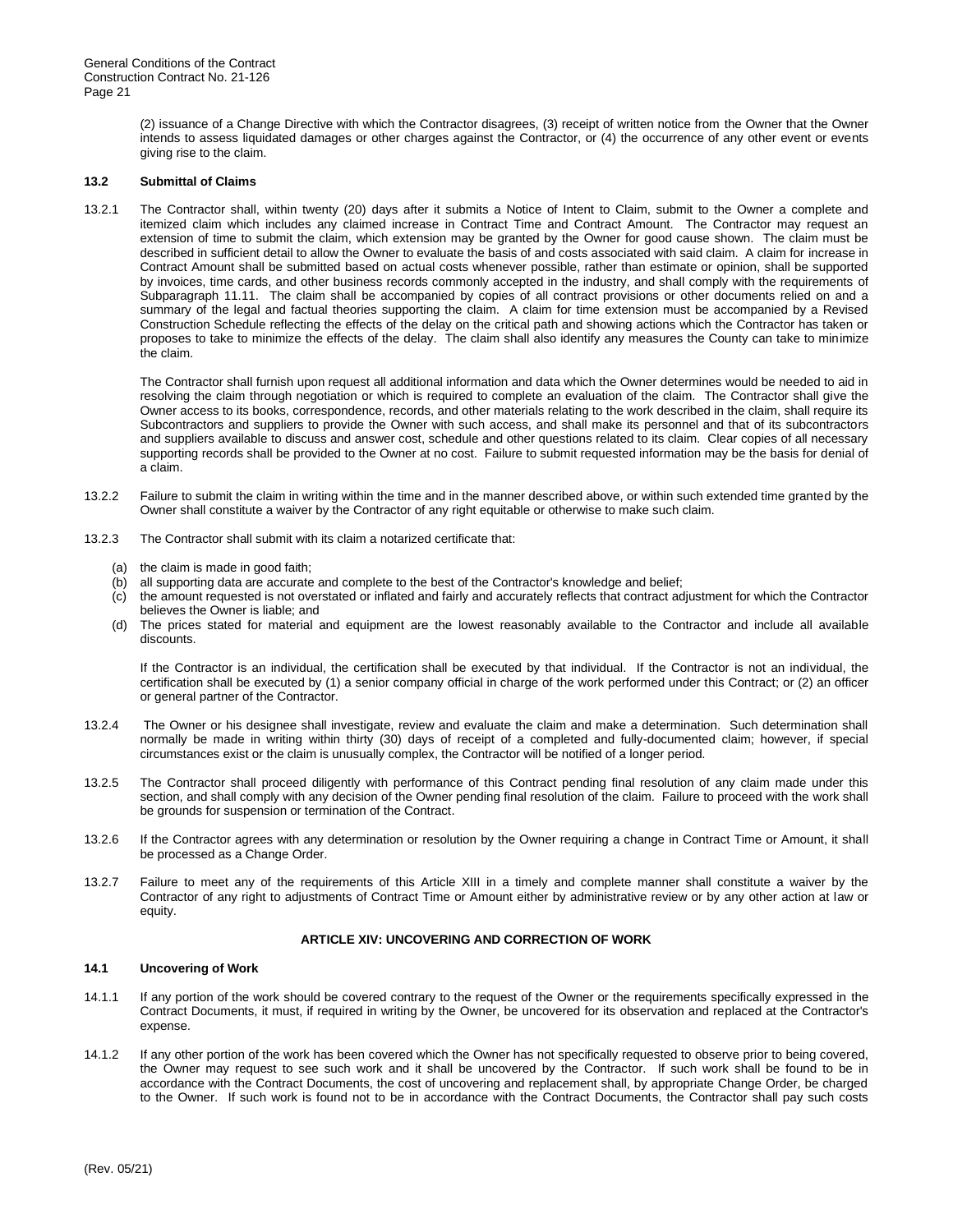unless it is found that this condition was caused by the Owner or a separate contractor (as described in Article IV), in which event the Owner shall be responsible for the payment of such costs.

#### **14.2 Correction of Work**

- 14.2.1 The Contractor shall promptly correct all work rejected by the Owner as defective or as failing to conform to the Contract Documents, whether such defect or failure is observed before or after substantial completion and whether or not fabricated, installed or completed. The Contractor shall bear all costs of correcting such rejected work, including compensation for additional services made necessary by such defect or failure.
- 14.2.2 If, within one year after the date of substantial completion of the work or designated portion thereof, or within one year after acceptance by the Owner of designated equipment, or within such longer period of time as may be prescribed by law or by the terms of any applicable special warranty required by the Contract Documents, any of the work is found to be defective or not in accordance with the Contract Documents, the Contractor shall correct it promptly after receipt of a written notice from the Owner to do so (unless the Owner has previously given the Contractor a written acceptance of such specific condition). This obligation shall survive termination of the Contract. The Owner shall give such notice promptly after discovery of the condition.
- 14.2.3 The Contractor shall remove from the site all portions of the work which are defective or non-conforming and which have not been corrected under Paragraphs 3.5.3, 14.2.1 and 14.2.2, unless such obligation to remove is waived 'in writing by the Owner.
- 14.2.4 If the Contractor fails to correct defective or nonconforming work as provided in Paragraphs 3.5.3, 14.2.1 and 14.2.2, the Owner may correct it in accordance with Paragraph 14.2.5.
- 14.2.5 If the Contractor does not proceed with the correction of such defective or nonconforming work within a reasonable time as specified by written notice from the Owner, the Owner may correct or remove it and may store the materials or equipment at the expense of the Contractor. If the Contractor does not pay the cost of such removal and storage within ten (10) days thereafter, the Owner may, upon ten (10) days written notice, sell such work at auction or at private sale and shall account for the net proceeds thereof, after deducting all the costs that should have been borne by the Contractor, including compensation for any additional services made necessary thereby. If such proceeds of sale do not cover all costs which the Contractor should have borne, the difference shall be charged to the Contractor and an appropriate Change Order shall be issued. If the payments then or thereafter due the Contractor are not sufficient to cover such amount, the Contractor shall promptly pay the difference to the Owner.
- 14.2.6 The Contractor shall bear the cost of making good all work of the Owner or separate contractors destroyed or damaged by such correction or removal.
- 14.2.7 Nothing contained in this Paragraph 14.2 shall be construed as establishing a period of limitation with respect to any other obligation of Contractor under the Contract Documents, including without limitation Paragraph 3.5 hereof. The establishment of the time period of one (1) year after the date of substantial completion or such longer period of time as may be prescribed by law or by the terms of any warranty required by the Contract Documents relates only to the specific obligation of the Contractor to correct the work, and shall in no way be deemed to limit or modify the time within which Contractor's obligation to comply with the Contract Documents may be sought to be enforced. Further, this will not modify the time within which proceedings may be commenced to establish the Contractor's liability with respect to his obligations under the Contract Documents other than specifically to correct the work.

#### **14.3 Acceptance of Defective or Non-Conforming Work**

14.3.1 If the Owner agrees to accept defective or non-conforming work, it may do so instead of requiring its removal and correction. In the event of such acceptance by Owner, a Change Order will be issued to reflect an adjustment in the Contract Sum where appropriate and equitable. Such adjustment shall be effected whether or not final payment has then been made.

# **ARTICLE XV: OWNER'S RIGHT TO TERMINATE THE CONTRACT**

# **15.1 Termination of Contract for Cause**

- 15.1.1 The Owner may terminate the Contract for cause based on reasons due to actions or inactions of the Contractor. Such reasons for termination are:
	- (a) If the work to be performed under the Contract is assigned by the Contractor without written permission of Owner;
	- (b) If the Contractor shall file a voluntary petition in bankruptcy;
	- (c) If a general assignment of the Contractor's assets are to be made for the benefit of his creditors;
	- (d) If a receiver should be appointed for the Contractor or any of its property;
	- (e) If at any time the Owner shall conclude that the performance of the work under the Contract is being unnecessarily delayed or that the Contractor is violating any of the conditions, provisions, or covenants of the Contract, drawings, or specifications, or that the Contractor is executing the same in bad faith or otherwise not in accordance with terms of the Contract;
	- (f) If the work or any part thereof is not fully completed within the time or times named for its completion or within the time to which such completion date or dates may be extended;
	- (g) If the Contractor abandons the work;
	- $(h)$  If the Contractor fails to maintain the required bonds and/or insurance; i) If other just causes exist.
	- If other just causes exist.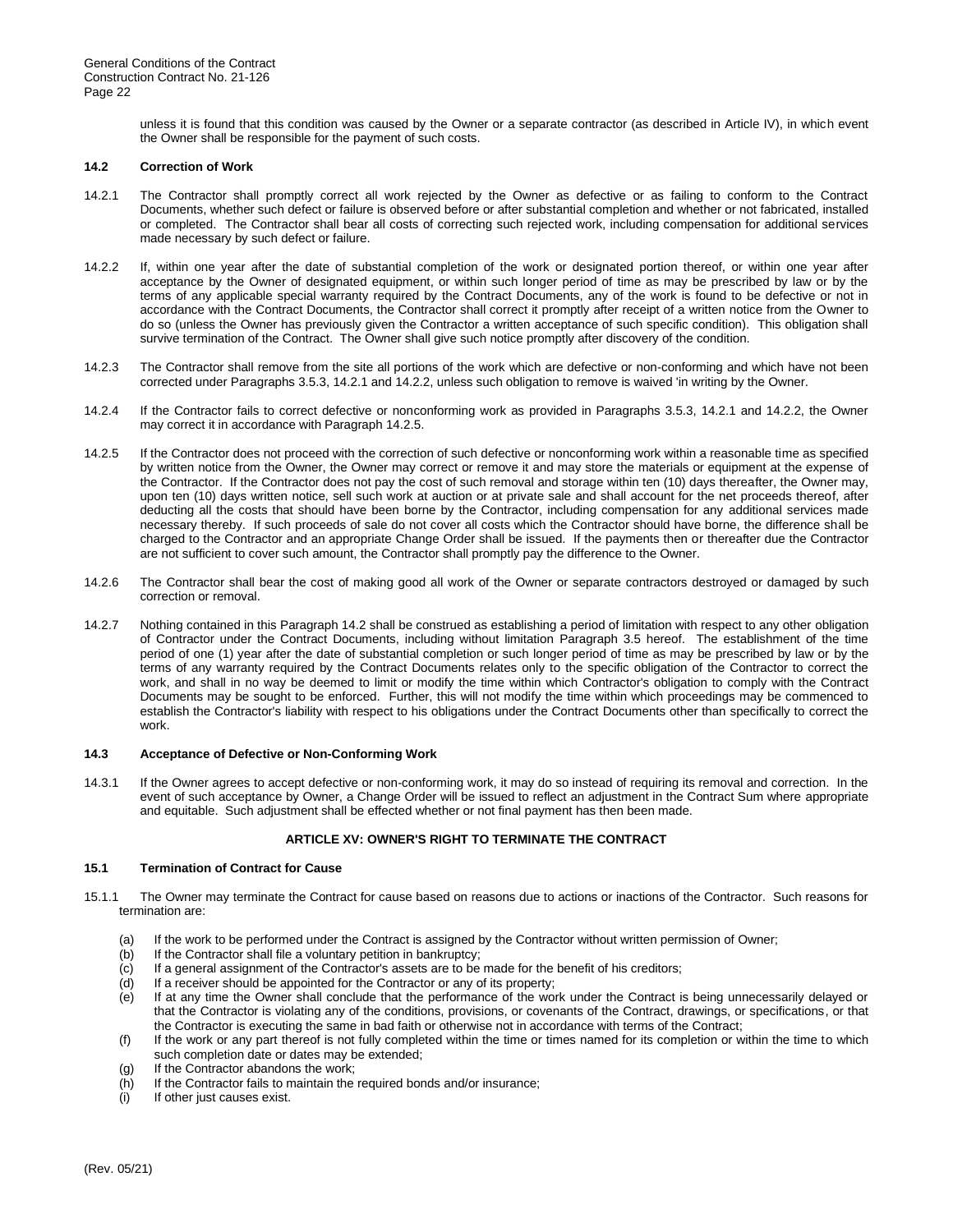- 15.1.2 The Owner will serve written notice on the Contractor of the Owner's intent to terminate for cause and will give the Contractor ten (10) days from the date it receives the Notice to cure the default or provide to the Owner, in writing, a detailed plan of how it will remove the causes for termination, except that, if the contract completion date is less than ten (10) days away, the Notice may specify less than ten (10) days. If the Contractor does not submit such plan within the time established or if, in the judgment of the Owner, such plan will not ensure the satisfactory performance of the work, the Owner may declare the Contract terminated on the effective date specified in the Notice or any other date thereafter.
- 15.1.3 In the event of such termination, the Owner shall notify the Contractor to discontinue all work under the Contract and the Contractor shall immediately respect such notice and stop work and cease to have any right to the possession of the work site and shall forfeit its Contract as of the effective date of termination specified.
- 15.1.4.1 Upon such termination, the Owner may take possession of all materials, equipment, tools and plant as may be on the site of the work and required as necessary for completion of the work and take over the work and prosecute the same to completion by Contract or otherwise for the account and at the expense of the Contractor. The Contractor and its surety shall be liable to the Owner for any and all costs and expenses in excess of the Contract Amount or prices sustained by the Owner by reason of such prosecution and completion, which costs shall include administrative costs and attorney's fees.

# **15.2 Termination of Contract for Convenience of Owner**

- 15.2.1 The performance of work under this Contract may be terminated by the Owner in whole or in part whenever for any reason. in its sole discretion, Owner shall determine that such termination is in the best interest of the Owner or whenever the Owner is prohibited from completing the work because of conditions beyond the control of either the Owner or the Contractor. Such termination shall be effected by giving not less than three (3) days written notice to the Contractor specifying the extent to which performance of work under this Contract is terminated and the date upon which such termination becomes effective.
- 15.2.2 Upon receipt of notice of such termination, the Contractor shall:
	- (a) Stop work as specified in the notice;
	- (b) Terminate all orders and subcontracts except as necessary to complete work which is not terminated;
	- (c) If directed by the Owner, assign all right, title and interest in subcontracts and materials in progress, in which case the Owner will have the right, in its discretion, to settle or pay any or all claims arising out of the termination of such subcontracts;
	- (d) Settle outstanding liabilities and claims with the approval of the Owner or his designated representative;
	- (e) Complete performance of such part of the work as has not been terminated; and
	- (f) Take such other actions as may be necessary, or as may be directed by the Owner, for the protection and preservation of the property related to the Contract.
- 15.2.3 Except as provided above, any inventory resulting from the termination of this Contract may, with written approval of the Owner, be sold or acquired by the Contractor under the conditions prescribed by and at prices approved by the Owner.
- 15.2.4 Upon receipt of Notice of such termination, the Contractor shall submit to the Owner a request for payment of its termination costs, in the form and with certification prescribed by the Owner. Such request shall be submitted promptly but in no event later than six (6) months from the effective date of termination, unless extended in writing by the Owner upon the written request of the Contractor within such six (16) month period. However, if the Owner determines that the facts justify it, a request may be received and acted upon after six (6) months.
- 15.2.5 The Contractor shall be entitled to receive reimbursement for the reasonable cost of the work and a proportion of the bid profit as of the date of termination, including, a release of retainage. The Owner will additionally reimburse the Contractor for such other reasonable costs resulting from said termination such as restocking charges and protection of the work. The reimbursement of profit shall be calculated by dividing the amount of the work paid for prior to termination by the total contract amount and multiplying that percentage by the amount of profit in the original bid and approved change orders. The Contractor shall not be entitled to loss of other anticipated profits, profits lost on other work not obtained or any other consequential damages, or any reimbursement for any costs incurred due to the Contractor's fault or failure to mitigate, as a result of any such termination for convenience, and in no event shall the total sums paid the Contractor exceed the Contract Amount.
- 15.2.6 In arriving at the amount due the Contractor under this Paragraph 15.2, there shall be deducted:
	- (a) All unliquidated advance or other payments theretofore made to the Contractor, applicable to the terminated portion of this Contract;
	- (b) Any claim which the Owner may have against the Contractor in connection with this Contract;
	- (c) The agreed price for, or the proceeds of sale of, any materials, supplies or other things acquired or sold by the Contractor or sold pursuant to the provisions of Paragraph 15.2.3 and not otherwise recovered by or credited to the Owner; and
	-
	- (d) Any outstanding Subcontractor claims.
- 15.2.7 The Owner may, from time to time, under such terms and conditions as it may prescribe, authorize partial payments and payments against costs incurred by the Contractor for the terminated portion of the construction, if it is estimated that the total of such payments will not exceed the amount to which the Contractor will be entitled.
- 15.2.8 A settlement for the work performed shall not relieve the Contractor or its surety from responsibility for defective work and/or materials on the completed portion of the work nor for labor and materials as guaranteed by the Payment and Performance Bonds.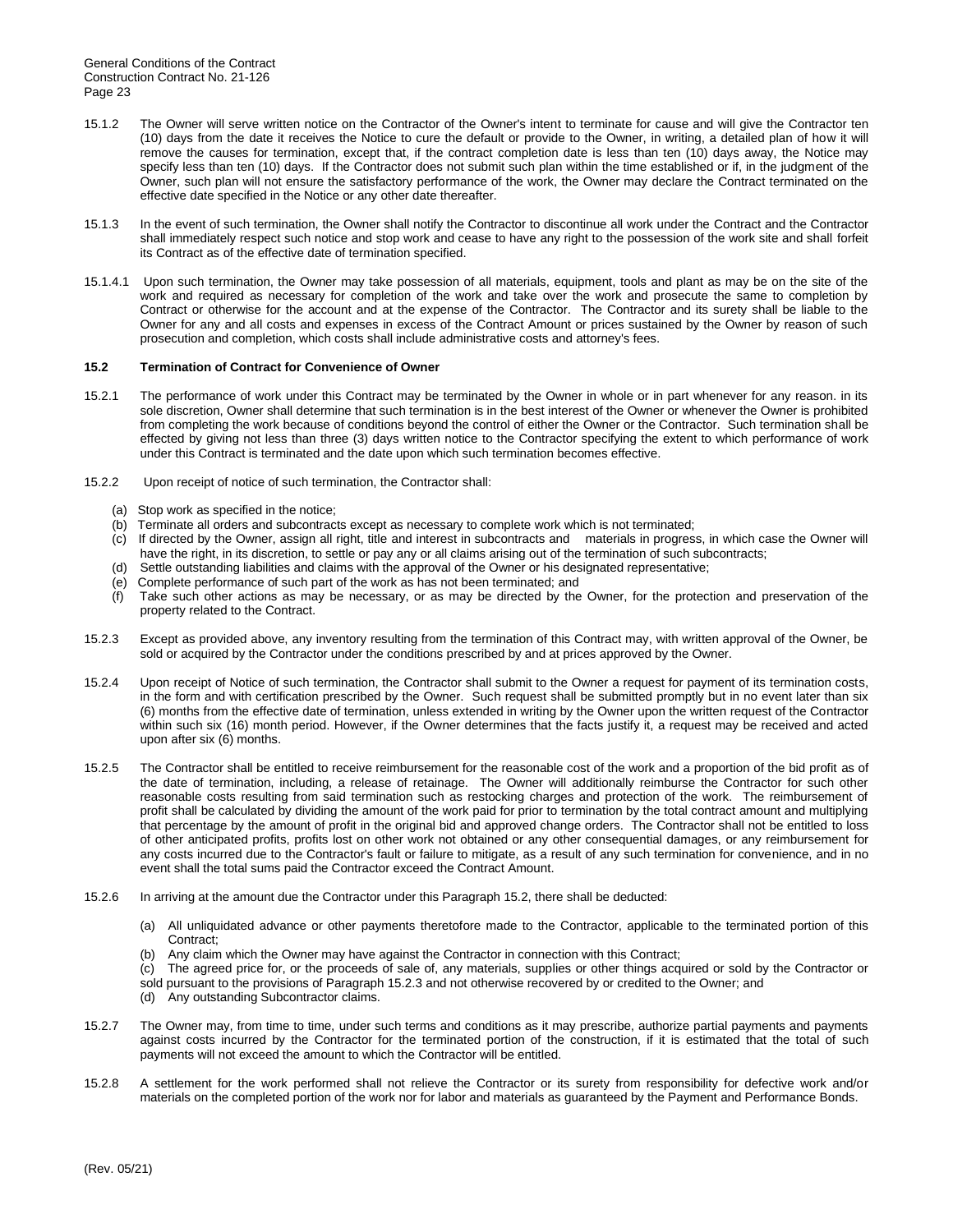15.2.9 The Owner shall be given full access to all books, correspondence, records and other materials of the Contractor relative to this Contract in order to determine the amounts to be paid on account of the termination of the Contract. The Contractor shall, as requested by the Owner, furnish clear copies of any such materials.

#### **ARTICLE XVI: ENVIRONMENTAL HAZARDS**

Contractor shall not permit the site to be used in any manner, or permit any operations to be conducted thereon, which might result in the site becoming contaminated by any hazardous substance or environmental pollutant in violation of any federal, state, or local environmental statutes, ordinances or regulations, including without limitation the Comprehensive Environmental Response and Compensation and Liability Act.

# **ARTICLE XVII: PERFORMANCE AND PAYMENT BONDS**

# **17.1 Surety Bonds**

Payment bonds and performance bonds must be issued by a corporate surety authorized to do business in the State of Colorado, on the U.S. Treasury Department's list of approved sureties, and approved by the Owner.

# **17.2 Performance Bond**

The Contractor must procure and pay for a performance bond which, when executed by the Contractor and surety, shall be a guarantee for the faithful performance and completion of the work in strict accordance with the terms of the Contract. The performance bond shall also be a guarantee for the repair or replacement of all work found to be defective or otherwise unacceptable during the Contract Time and through the warranty period. This bond shall be in the amount of one hundred (100%) percent of the dollar value of the Contract.

# **17.3 Payment Bond**

The Contractor must procure and pay for a payment bond which, when executed by the Contractor and surety, shall be a guarantee that all those performing labor or furnishing materials, supplies, tools, and equipment for the performance of work under the Contract shall be paid. This bond shall be in the amount of one hundred percent (100%) of the dollar value of the Contract, and it shall meet the requirements of Title 38, Article 26, Colorado Revised Statutes, as amended.

# **ARTICLE XVIII: DISPUTES AND LITIGATION**

- 18.1 If a dispute arises out of or relating to this Contract or its breach, the parties shall endeavor to settle the dispute first through direct discussions. The parties may, upon mutual agreement, voluntarily conduct mediation of the dispute through Colorado's 4<sup>th</sup> Judicial District Office of Dispute Resolution or other mutually agreeable mediator.
- 18.2 In the event the parties choose to mediate a dispute, each party shall bear all of its own costs, which cost shall not be recoverable as part of a change order or in any subsequent Litigation.
- 18.3 Any litigation whatsoever regarding this Contract, including but not limited to claims and disputes concerning payment or breach or default of this Contract, shall be tried by the District Court in and for the County of El Paso, State of Colorado.
- 18.4 In the event any dispute or litigation arises under this Contract and during the time such dispute or litigation is being resolved, the Contractor hereby agrees that it shall continue performance under this Contract in accordance with the terms and conditions hereof since time is of the essence. The failure of the Contractor to continue expeditious performance due to a dispute or litigation arising under this Contract, at the option of the Owner, shall be construed as a material breach of this Contract justifying termination or such other action as the Owner deems appropriate.

# **ARTICLE XIX: REQUEST FOR INFORMATION**

- 19.1 The Contractor shall submit any requests for information or clarification of drawings and specifications to the Owner. When the Owner responds to such requests for explanation or clarification, it will issue a response which can consist of a written explanation with or without drawings. Responses to requests for information shall neither authorize nor constitute time extensions or changes in the Contract Amount. Should the Contractor believe that the response to requests for information requires a change in Contract Time and/or Contract Amount, it must submit a Contractor Change Request to the Owner.
- 19.2 The Contractor shall attempt to answer requests for information from its Subcontractors and suppliers. Such requests may be forwarded by the Contractor to the Owner if the Contractor is unable to answer them. If Subcontractor requests are submitted to the Owner, the Contractor shall identify any information or statements in the request which it believes are incorrect and the reasons why.

# **ARTICLE XX: SUBSTITUTION OF MATERIALS AND EQUIPMENT**

20.1 Within thirty (30) days of the Notice to Proceed, the Contractor may ask for substitution of specified material or equipment with equal or equivalent items only under the following circumstances: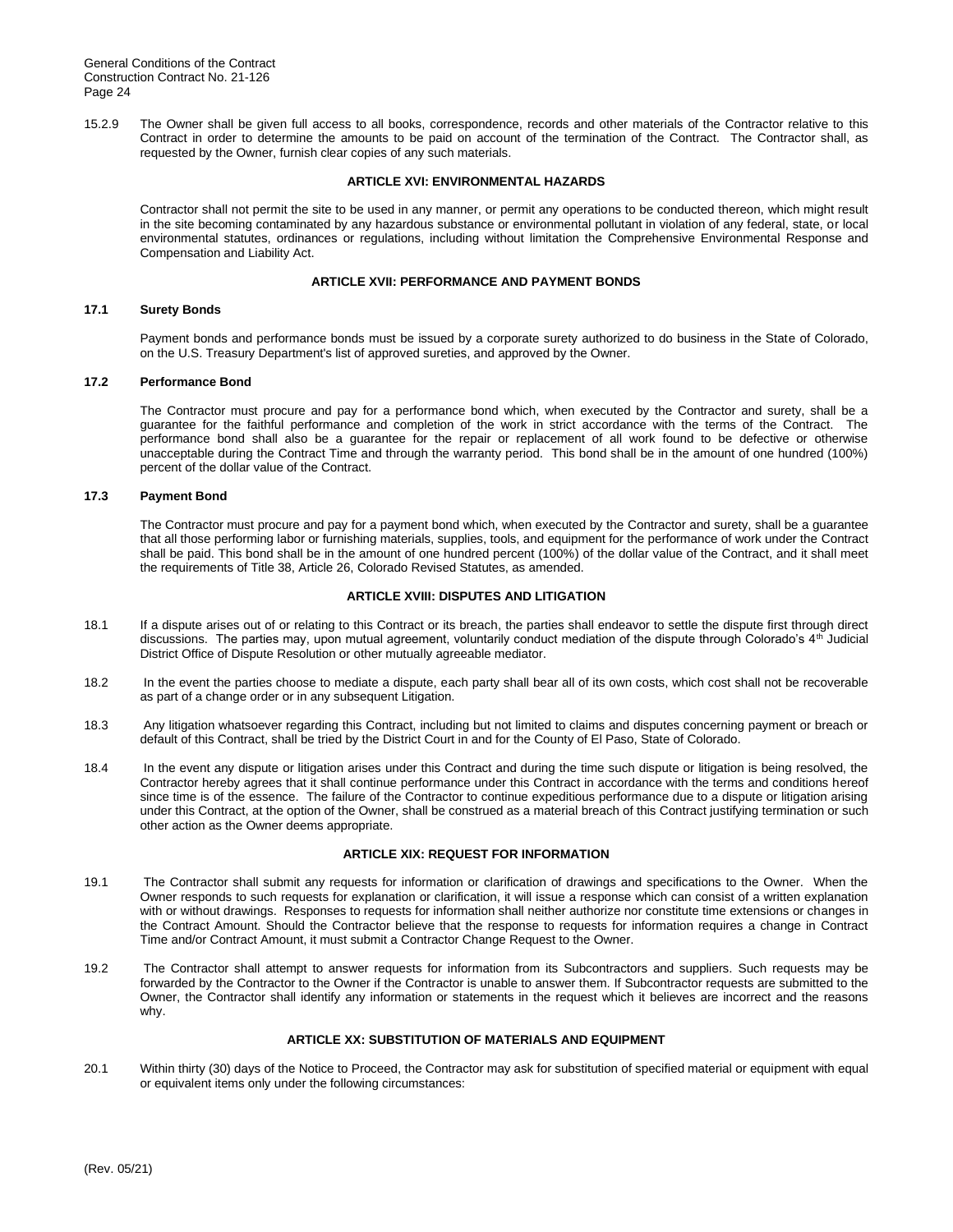- (a) The Contractor provides evidence to the Owner which, in the Owner's opinion, establishes that an item of specified material is not available; or
- (b) The Contractor provides evidence to the Owner which, in the Owner's sole opinion, establishes that the specified item will have an unreasonable delivery time due to no fault of the Contractor; or
- (c) The Technical Specifications allow the use of equal or equivalent items or material.
- 20.2 All requests shall be in writing as part of a submittal. The request shall describe all features of the requested substitution including any tie in with other elements of the construction including utilities and controls along with the substitute materials or equipment's size and capacity. The request shall list all differences from the product described in the Technical Specifications, include the price of the specified item and the requested substitution, and describe any advantages or disadvantages of the proposed substitution. If the equal or equivalent material or equipment costs less than that specified, the Contractor shall so state in its submittal and if the Owner accepts the proposed substitution, it my issue a change order to reduce the Contract Amount by the amount of the direct cost savings to the Contractor. If the equal or equivalent material or equipment is accepted for the reasons described in (a) or (b) above, the Owner may issue a change order to adjust the Contract Amount. If there are any additional and/or increased costs charged to the Owner by the Contractor due to a substitution of materials, the Contractor shall bear the additional and/or increased costs.

# **ARTICLE XXI: ACCOUNTING OF COSTS AND AUDIT**

- 21.1 Contractor shall keep and maintain in the metropolitan Colorado Springs area, and shall cause its Subcontractors and outside consultants to keep and maintain books, records, accounts and other documents (hereinafter collectively referred to as "records") that are sufficient to accurately and completely reflect all costs incurred pursuant to this Contract, including costs which may be the basis of a Contractor Change Request or a claim by the Contractor. Such records shall include the project estimate, receipts, memoranda, vouchers, and accounts of every kind and nature pertaining to the performance of the work, including, but not limited to, job cost ledgers, invoices from and payments to subcontractors and material men, and records or home and field office overhead, as well as complete summaries and reports setting forth all reimbursable man-hours expended and payroll records. All such records shall be kept for three (3) years from the date of Final Completion.
- 21.2 The Owner and any firm of auditors retained by the Owner shall have access, upon reasonable advance notice in writing, to all such records maintained by Contractor and its Subcontractors and consultants, for the purpose of auditing and verifying Contractor's costs or any other costs claimed to be due and payable hereunder. The Owner shall have the right to reproduce any such records, and Contractor and its Subcontractors and consultants shall keep and preserve all such records for a period of at least three (3) years from and after final acceptance or termination of the Contract.
- 21.3 The Contractor shall include in all subcontracts, consulting agreements and any other agreements entered into by Contractor pursuant to the performance of the work a provision to the effect that its Subcontractors, consultants or other parties shall observe and comply with all the obligations of Contractor under this provision in the same manner and to the same extent as Contractor.

#### **ARTICLE XXII: MISCELLANEOUS PROVISIONS**

#### **22.1 Parties to the Contract**

Although other entities may be involved in the work performed under the Contract and other parties may be affected by that work, it shall be understood that there are only two parties to the Contract; the Owner and the Contractor.

# **22.2 No Waiver of Rights**

No assent by the Owner, expressed or implied, to any breach of any one or more of the covenants, provisions, and agreements of the Contract Documents shall be deemed or taken to be a waiver of any succeeding breach.

# **22.3 Third-Party Beneficiary**

It is specifically agreed between the parties executing this Contract that is not intended by any of the provisions of any part of the Contract to create in the public or any member thereof a third-party beneficiary hereunder or, except as otherwise expressly provided for herein, to authorize anyone not a party to this Contract to maintain a suit for personal injuries, property damage, or any other damages under this Contract. The duties, obligations, and responsibilities of the parties to this Contract, with respect to third parties, shall remain as imposed by law.

#### **22.4 Contract Made in Colorado**

The Contract between the Contractor and the Owner shall be deemed to have been made in the State of Colorado and shall be governed, interpreted, and construed in accordance with the laws of the State of Colorado.

#### **22.5 Successors and Assigns**

The Owner and the Contractor each binds itself, its partners, successors, assigns and legal representatives to all covenants, agreements and obligations contained in the Contract Documents. Neither Owner nor Contractor shall assign the Contract or any interest therein, or sublet it as a whole without the written consent of the other, nor shall the Contractor assign any monies due or to become due to it under any of the Contract Documents without the previous written consent of the Owner.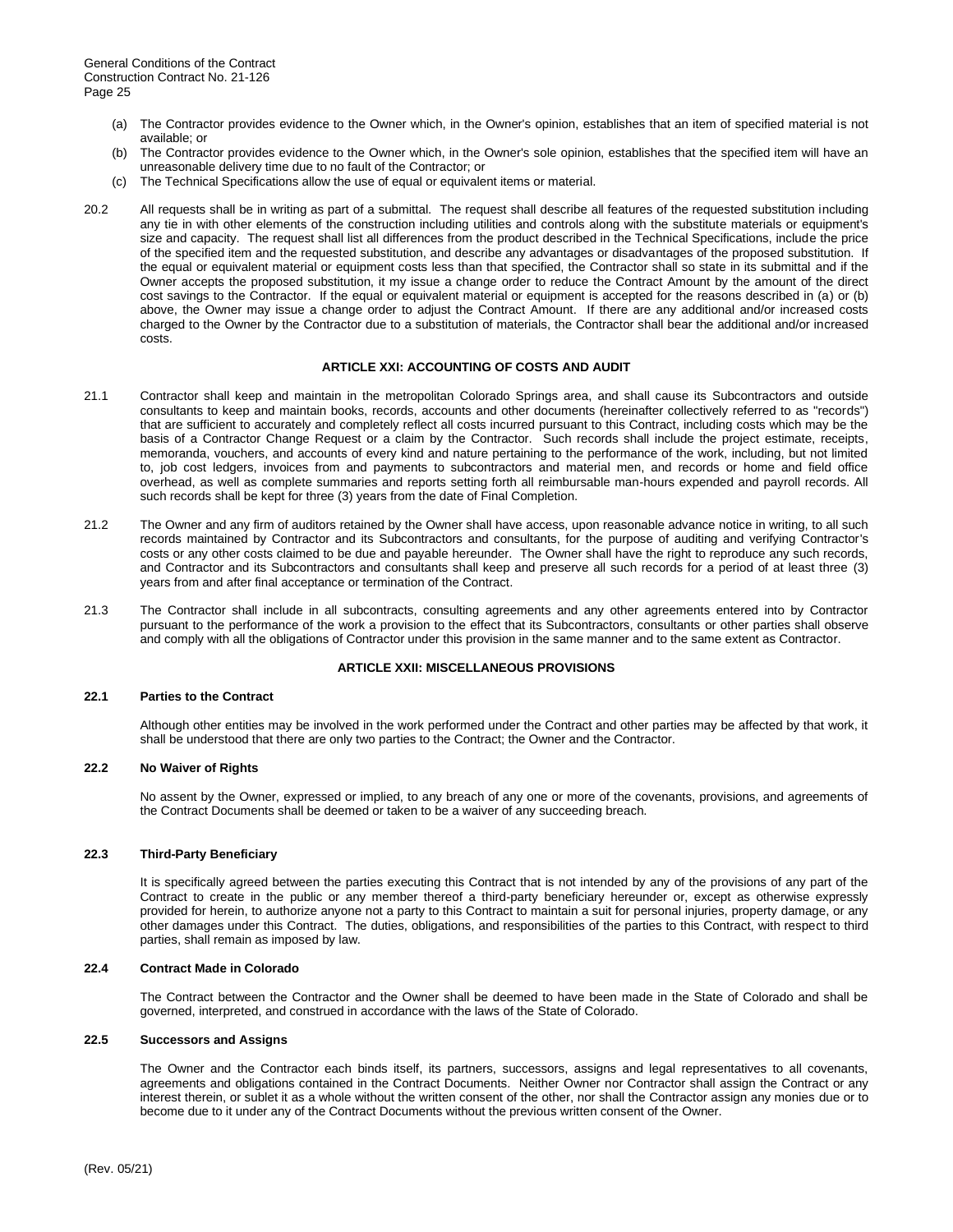### **22.6 Tests**

- 22.6.1 If the Contract Documents, laws, ordinances, rules, regulations or orders of any public authority having jurisdiction require any portion of the work to be inspected, tested or approved, the Contractor shall give the Owner timely notice of its readiness so that the Owner may observe such inspection, testing or approval.The Contractor shall bear all costs of such inspections, tests or approvals conducted by public authorities. Unless otherwise provided, the Owner shall bear all costs of other inspections, tests or approvals.
- 22.6.2 If the Owner determines that any work requires special inspection, testing or approval which Subparagraph 22.6.1 does not include, it will instruct the Contractor to order such special inspection, testing or approval and the Contractor shall give notice as provided in Subparagraph 22.6.1. If such special inspection or testing reveals a failure of the work to comply with the requirements of the Contract Documents, the Contractor shall bear all costs for the correction thereof or attributable thereto, including compensation for any additional services made necessary by such failure. Otherwise, the Owner shall bear such costs and an appropriate change order shall be issued.
- 22.6.3 Required certificates of inspection, testing or approval shall be secured by the Contractor and promptly delivered to the Owner.
- 22.6.4 If the Owner is to observe the inspections, tests or approvals required by the Contract Documents, it will do so promptly and, where practicable, at the source of supply.

#### **22.7 Attorney's Fees**

In the event litigation is commenced to enforce or interpret all or any portion of this Contract, or if litigation is commenced for damages or for any other relief hereunder, the prevailing party shall be entitled to recover reasonable attorney's fees incurred in connection with such litigation.

#### **22.8 Contract Provisions**

If any provision of this Contract is found to be invalid, illegal or unenforceable, it shall not affect or impair the validity, legality or enforceability of any other provision of this Contract, and there shall be substituted for the affected provision a valid and enforceable provision as similar as possible to the affected provision.

# **22.9 No Discrimination on Project**

The Contractor shall not discriminate in its employment practices against any person by reason of race, religion, color, sex or national origin and agrees to comply with the provisions of said laws and all laws and orders relating to the employment of the handicapped, the employment of veterans and the use of minority business enterprises to the extent any such laws and orders are applicable in the performance of work or furnishing of services, materials or supplies hereunder. For this purpose, the provisions of such laws and orders and pertinent regulations issued thereunder, as now in force or hereafter amended, shall be deemed an integral part of this Contract to the same extent as if written at length herein.

#### **22.10 Public Relations**

- 22.10.1 The Contractor and its subcontractors shall not include any reference to this Contract or to work it performs thereunder in any of its advertising or public relations materials without first obtaining the written approval of the Owner. All information published shall be factual, and shall in no way imply that the Owner endorses the Contractor or its services or product. All signage on the site shall comply with state and local sign codes, ordinances and regulations and shall be subject to the approval of the Owner.
- 22.10.2 The Owner shall have the right to photograph, videotape, film or in any other manner record the progress of the work at any time and to use such materials for any purpose.

# **22.11 Compliance with Laws**

At all times during the performance of this Contract, contractor shall strictly observe and conform to all applicable federal, state and local laws, rules, regulations and orders that have been or may hereafter be established.

Federal Immigration Law Compliance: The Contractor certifies that the Contractor has complied with the United States Immigration and Control Act of 1986. All persons employed by the Contractor for performance of this Contract have completed and signed Form I-9 verifying their identities and authorization for employment. "Worker without authorization" means an individual who is unable to provide evidence that the individual is authorized by the federal government to work in the United States.

Workers Without Authorization: Public Contracts for Services. C.R.S. § 8-17.5-101 and 102, and Public Law 208, 104th Congress, as amended and expanded in Public Law 156, 108th Congress, as amended. Contractor certifies that the Contractor shall comply with the provisions of C.R.S. § 8-17.5-101 et seq. Contractor shall not knowingly employ or contract with a worker without authorization to perform work under this Contract or enter into a contract with a subcontractor that fails to certify to the Contractor that the subcontractor shall not knowingly employ or contract with a worker without authorization to perform work under this Contract. Contractor represents, warrants, and agrees that it (i) has confirmed or attempted to confirm the employment eligibility of all employees who are newly hired for employment in the United States through participation in the e-verify program or through the Colorado Department of labor and Employment and (ii) otherwise will comply with the requirements of C.R.S. § 8-17.5-102(2)(b). The Contractor is prohibited from using either the e-verify program or the Colorado Department of Labor and Employment program